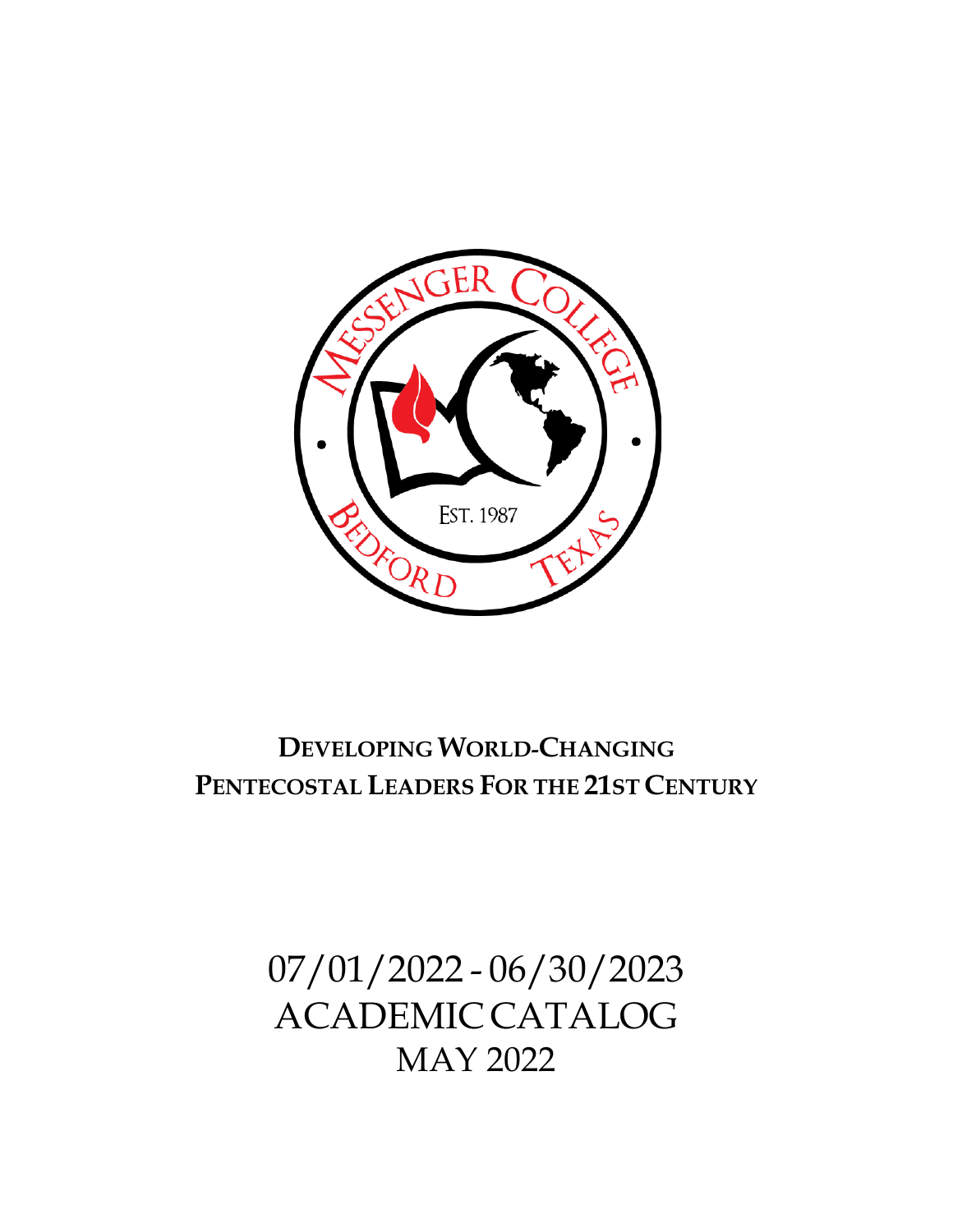# Table of Contents

## **Table of Contents**

| Accreditation                                               |
|-------------------------------------------------------------|
| Philosophy                                                  |
| <b>Statement of Faith</b>                                   |
| The Legacy & Progress of the College                        |
| <b>Campus Description</b>                                   |
| Mission and Purpose Statement                               |
| Goals and Objectives of the College                         |
| <b>Commitments of Messenger College</b>                     |
| FERPA (Release of Information)                              |
| Non-Academic Complaint Resolution                           |
| Academic Grievance                                          |
| <b>Texas Student Complaint Policy</b>                       |
| <b>Accreditation Commission Complaint Policy</b>            |
| <b>Accommodations for Disabilities</b>                      |
|                                                             |
| <b>Admissions Policies</b>                                  |
| Ability to Benefit                                          |
| <b>International Students</b>                               |
|                                                             |
| <b>Tuition and Fees</b>                                     |
| Payment and Explanation of Fees                             |
| <b>Refund Policy</b>                                        |
| VA Regulation 14254 (c) (13)                                |
| Messenger College Scholarships                              |
| <b>Financial Aid Policy</b>                                 |
| Federal Student Aid Program                                 |
| Cost of Attendance and Financial Need Calculation           |
| Loan Counseling                                             |
| Federal Aggregate Loan Limits                               |
| Annual Stafford Loan Limits                                 |
| Federal Work Study                                          |
| <b>Veteran's Education Benefits</b>                         |
| <b>Vocational Rehabilitation Benefits</b>                   |
| Satisfactory Academic Progress for Financial Aid Recipients |
| 150% Completion (Quantitative Rule)                         |
| Grade Point Average (Quantitative Rule)                     |
| <b>Financial Aid GPA Warning Status</b>                     |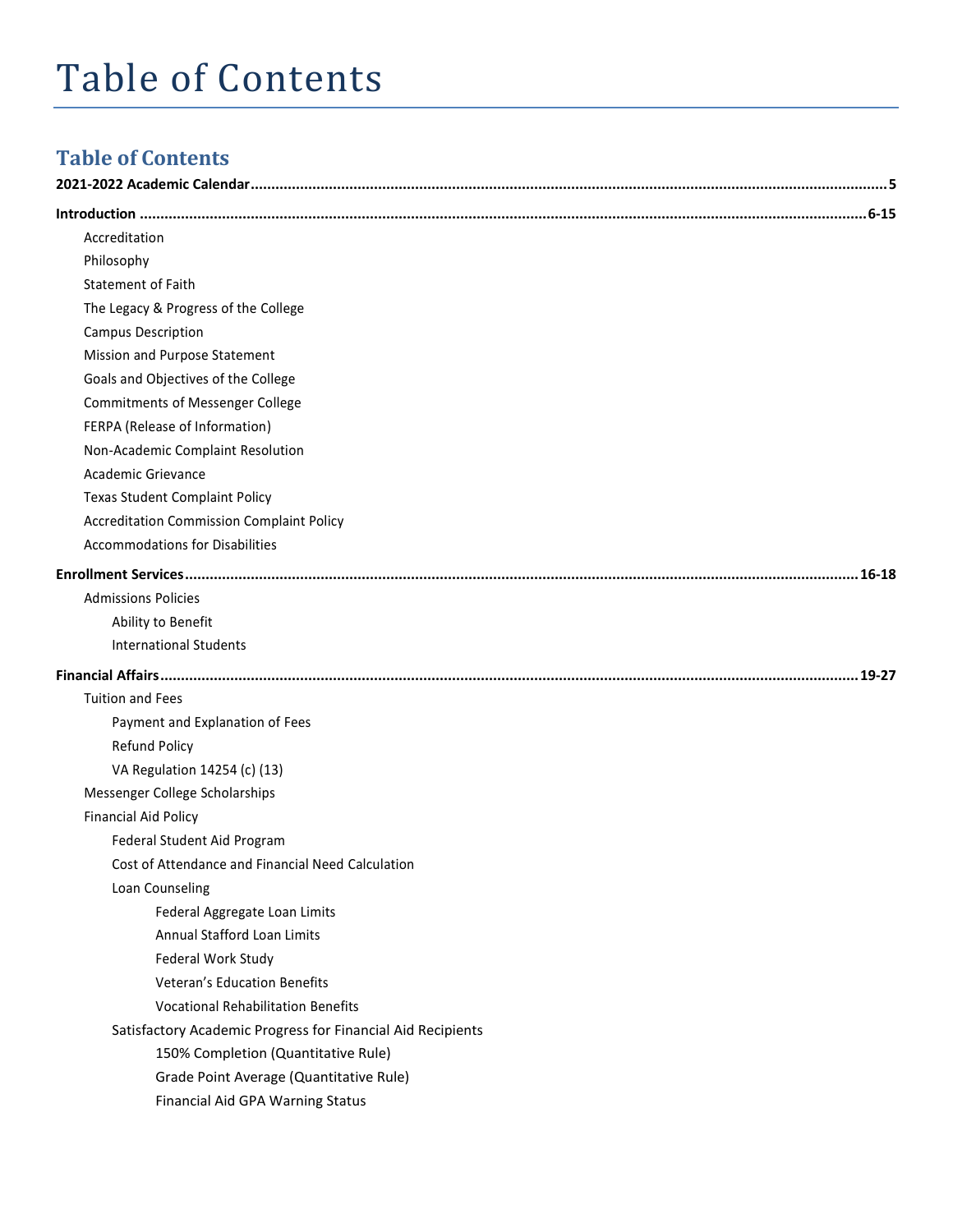| <b>Financial Aid Suspension Appeal Process</b>            |
|-----------------------------------------------------------|
| Withdrawal and how it affects Financial Aid               |
| Procedures of Official Withdrawal                         |
| Unofficial Withdrawal                                     |
| Automatic Termination of Federal Student Aid              |
| Returning Aid to Title IV Programs                        |
|                                                           |
| <b>Dual Credit</b>                                        |
| Academic Advisement                                       |
| Audit                                                     |
| Definition of Credit Hour                                 |
| <b>Classification of Students</b>                         |
| <b>Transfer of Credits</b>                                |
| <b>Schedule Revision Policies</b>                         |
| <b>Academic Expectation</b>                               |
| Academic Probation and Suspension                         |
| <b>Student Academic Status Appeal</b>                     |
| <b>Grading Scale</b>                                      |
| <b>Class Attendance Policy</b>                            |
| <b>Academic Dishonesty</b>                                |
| <b>Scholastic Honors</b>                                  |
| Transcripts                                               |
| Graduation                                                |
| Library and Learning Resources                            |
| Academic Degree Programs                                  |
| Learning Platforms                                        |
| Residential                                               |
| Online                                                    |
| Degree Program Requirements                               |
| Bachelor of Arts in Christian Ministry                    |
| Bachelor of Arts in Counseling                            |
|                                                           |
| ADM --<br>Administration and Leadership                   |
| <b>BIB</b><br><b>Biblical Studies</b><br>$\sim$           |
| <b>BUS</b><br>-- Business                                 |
| COM -- Communications                                     |
| COU -- Counseling                                         |
| <b>DIS</b><br>Discipleship Ministry<br>$- \,$             |
| ENG<br>English<br>$\sim$ $\sim$                           |
| GOV --<br>Government                                      |
| <b>GRK</b><br>-- Greek                                    |
| <b>HIS</b><br>History<br>$\sim$ $-$                       |
| HUM --<br>Humanities                                      |
| <b>INT</b><br><b>Intercultural Ministry</b><br>$\sim$ $-$ |
| LAN<br>Language<br>$\sim$                                 |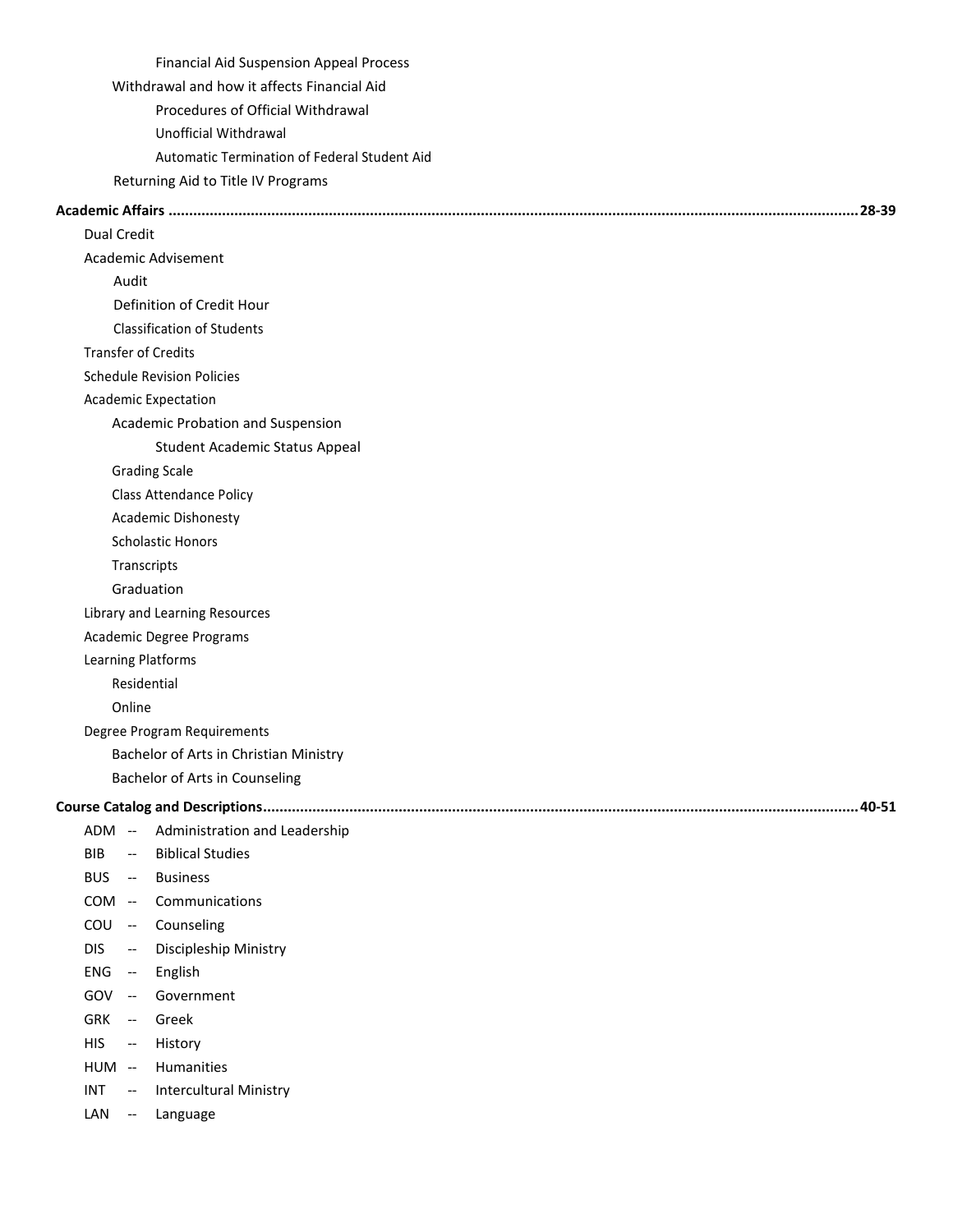- LIT -- Literature
- MAT -- Math
- MUS -- Music
- NTB -- New Testament
- OTB -- Old Testament
- PAS -- Pastoral Ministry
- PHL -- Philosophy
- PMT -- Practical Ministry Training
- PSY -- Psychology
- PTH -- Practical Theology
- SCI -- Science
- SOC -- Sociology
- SPN -- Spanish
- STH -- Systematic Theology
- STU -- Student Ministry
- WOR -- Worship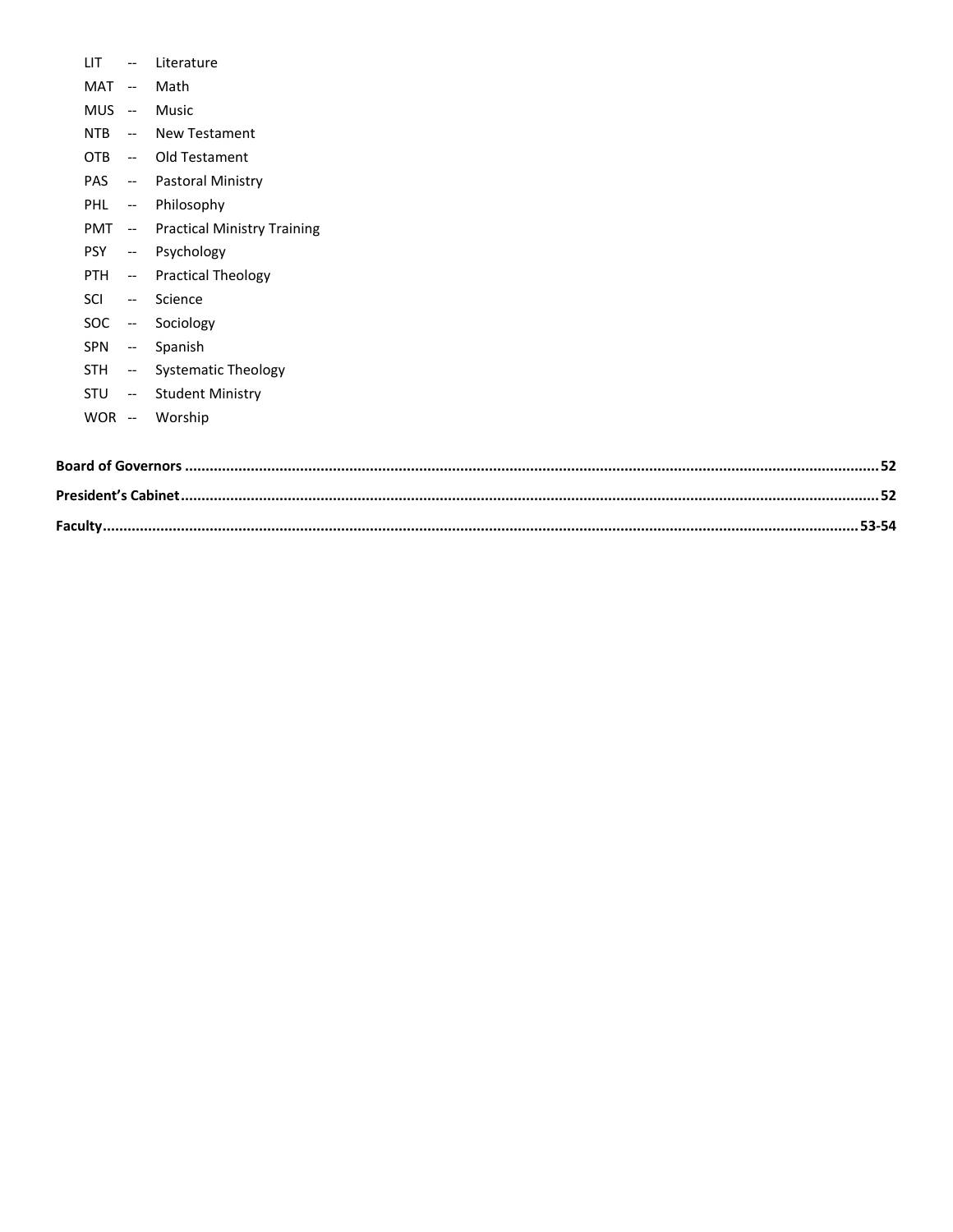## **2022-2023 Academic Calendar**

| <b>August - December 2022</b>                                |                    |
|--------------------------------------------------------------|--------------------|
| <b>Residential Student Move in Day</b>                       | August 11          |
| <b>Residential Student Welcome Weekend</b>                   | August 12 & 13     |
| Residential Fall Semester - Student Orientation              | August 12          |
| Residential Fall Semester Begins - first day of classes      | <b>August 15</b>   |
| Labor Day - Classes Dismissed                                | September 5        |
| Last day of First Block - Residential Students               | <b>October 7</b>   |
| Columbus Day - Classes Dismissed                             | October 10         |
| First day of Second Block - Residential Students             | October 11         |
| Veterans Day - Classes Dismissed                             | November 11        |
| <b>Thanksgiving Break</b>                                    | November $21 - 25$ |
| Last Day of Fall Semester - Residential Students             | <b>December 9</b>  |
| January - July 2023                                          |                    |
| <b>Residential Student Move in Day</b>                       | January 12         |
| <b>Residential Student Welcome Weekend &amp; Orientation</b> | January 13 & 14    |
| Martin Luther King Day - Classes Dismissed                   | January 16         |
| Residential Spring Semester Begins - first day of classes    | <b>January 17</b>  |
| President's Day - Classes Dismissed                          | February 20        |
| Last day of First Block - Residential Students               | March 10           |
| <b>Spring Break - Classes Dismissed</b>                      | March $13 - 17$    |
| First day of Second Block - Residential Students             | March 20           |
| Good Friday - Classes Dismissed                              | April 7            |
| <b>Residential Spring Semester Ends</b>                      | <b>May 12</b>      |
| <b>Spring Commencement</b>                                   | <b>May 13</b>      |
| <b>Memorial Day</b>                                          | <b>May 29</b>      |
| <b>Residential Summer Semester Begins</b>                    | June 1             |
| <b>Residential Summer Semester Ends</b>                      | July 26            |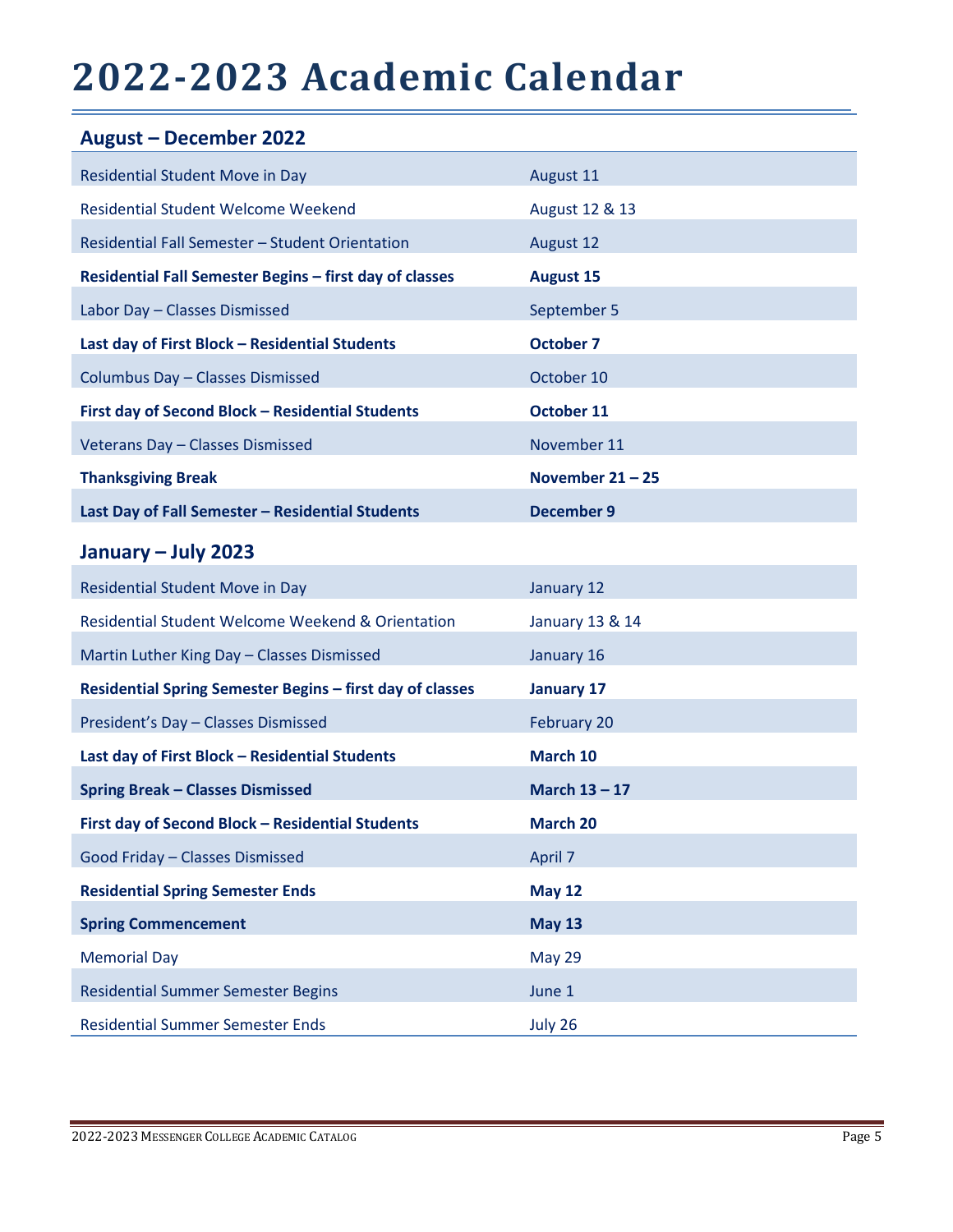## Introduction

## *ACCREDITATION*

Messenger College is accredited by the Transnational Association of Christian Colleges and Schools (TRACS), an accrediting agency recognized by the United States Department of Education and approved by the Council for Higher Education Accreditation (CHEA).

From the TRACS website, [www.tracs.org:](http://www.tracs.org/) "TRACS is recognized by both the United States Department of Education, and the Council for Higher Education Accreditation, as a national accrediting body for Christian institutions, colleges, universities, and seminaries. TRACS is also a member of the International Network for Quality Assurance Agencies in Higher Education. TRACS is a voluntary, non-profit, self-governing organization that provides accreditation to Christian postsecondary institutions offering associate, baccalaureate, and graduate degrees.

TRACS was established in 1979 to promote the welfare, interests, and development of postsecondary institutions, whose mission is characterized by a distinctly Christian purpose, as defined in our Foundational Standards. TRACS encourages each affiliated institution to develop its own distinctive, while providing quality postsecondary education within the context of spiritual development. TRACS institutions place emphasis on high academic standards as well as Christian values. "

Messenger College is a member of the Transnational Association of Christian Colleges and Schools (TRACS) having been awarded Reaffirmation II status as a Category II institution by the TRACS Accreditation Commission on October 19, 2013; this status is effective for a period of ten years.

▪ **[TRACS](http://www.tracs.org/)** 15935 Forest Road Forest, Virginia 24551 804.525.9539

### *PHILOSOPHY*

Typically, students who enroll at Messenger College desire to develop their potential and to make a meaningful contribution to their world. The faculty and administration have an important role in assisting each student to become that kind of person. At Messenger College, we realize that each student is comprised of spirit as well as mind and body. Without compromising academic standards, Messenger College emphasizes the importance of developing personal disciplines, evangelical Christian values, and character along with a rich and authentic spiritual life. Our Christian philosophy of education is based on our commitment to the developmental needs of the whole student – with the intent to graduate an integrated person: spiritually alive, intellectually alert, and physically disciplined.

At Messenger College, our philosophy compels us to provide an environment conducive to learning where students can develop a mature relationship with God, in light of the teachings of Jesus. We are committed to providing rigorous academic studies which challenge the student to view the subject matter taught from both an intellectually informed and a Christian perspective, while developing an understanding of the universe, mankind, and self in light of the Gospel of Christ. We provide a classroom environment where students are encouraged to think critically and express their views candidly. Our faculty are dedicated Christians who hold the appropriate academic credentials for their areas of instruction. At Messenger College, students are provided opportunities for the development of Christian character and wholesome social attitudes.

### *STATEMENT OF FAITH*

*As a Christian College operating under the auspices of the Pentecostal Church of God, Messenger College is firmly committed to the evangelical, Pentecostal position of its sponsoring denomination. Messenger College holds to the following truths:*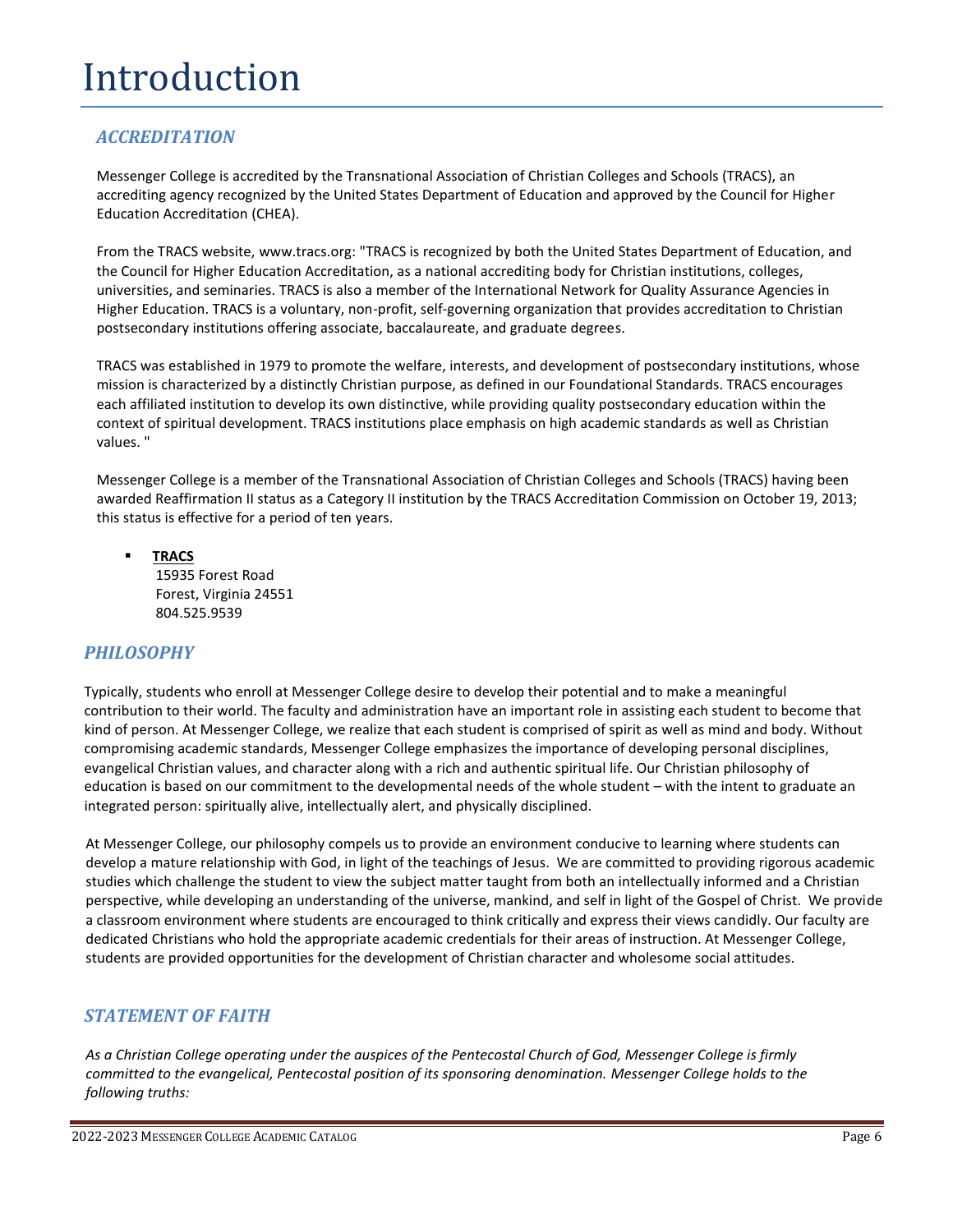We believe that it is the express purpose of God, our Heavenly Father, to call out of the world a people who shall constitute the Body, the Church of Jesus Christ, built and established upon the foundation of the Apostles and Prophets, Jesus Christ Himself being the Chief Cornerstone.

We further believe that members of the Body, the Church, are enjoined to assemble themselves together for worship, fellowship and instruction in the Word of God, the work of its ministry, and for the exercise of those spiritual gifts and offices provided for in the New Testament; and according to God's Word, the early Christians came together in such fellowship as a representative Body of blood-washed and Spirit-filled believers, who cooperated with, and sent out, evangelists and missionaries and, under the leadership of the Holy Spirit, set over the churches, apostles, prophets, evangelists, pastors, teachers, deacons and helpers.

Therefore, we recognize ourselves as a cooperative Fellowship of Christians, endeavoring to keep the unity of the Spirit in the bond of peace, till we all come in the unity of the faith and the knowledge of the Son of God, unto a perfect man unto the measure of the stature of the fullness of Christ (Ephesians 4:3-13).

As a covenant community comprised of followers of Jesus Christ devoted to the Word of God, the Pentecostal Church of God adheres to the following essential values as foundational doctrines and those things which we hold as absolute beliefs (Luke 1:1); seeking always the global advancement of the Kingdom of God (Acts 1:8); endeavoring to be connected and serve with a Christ-honoring approach that there be no divisive disturbance of the peace and harmony within the Body of Christ (Mark 10:45, 1 Corinthians 1:10) in order that we will be a relevant voice to reach the unreached peoples of our generation and send the reached into the harvest (Acts 13:36).

#### ▪ **The Scriptures**

The Scriptures of the Old and New Testaments are the inspired Word of God (2 Timothy 3:16) presenting to us the complete revelation of His will for the salvation of men and constituting the Divine and only rule of Christian faith and practice (2 Peter 1:21).

#### ▪ **The Godhead**

We believe there is but one true and living God, who is everlasting, infinite in power, wisdom and goodness; that He is the Creator of all things, visible and invisible, and Preserver of all things (Romans 1:20; Colossians 1:16). In the unity of this Godhead, there are three persons of one individual essence, who are co-equal, co-existent and co-eternal; namely, the Father, the Son, and the Holy Ghost (Matthew 3:16, 17; 28:18, 19; 2 Corinthians 13:14; John 1:1, 2, 18; 10:33; 14:26; 15:26; Philippians 2:6; Hebrews 9:14).

The Son is the eternally begotten of the Father and accepted earthly limitations for the purpose of incarnation, being true God and true man; conceived by the Holy Ghost and born of the Virgin Mary. He died upon the cross, the just for the unjust as a substitutionary sacrifice, and all who believe in Him are justified on the grounds of His shed blood. He arose from the dead according to the Scriptures. He is now at the right hand of the Majesty on High as our great High Priest, and He will return again to establish His Kingdom of righteousness and justice.

The Holy Spirit is a Divine Person, Executive of the Godhead on earth, the Comforter sent by the Lord Jesus Christ to indwell, to guide and to teach the believer, and to convince the world of sin, of righteousness and of judgment (John 16:8).

#### ▪ **Man, His Fall and Redemption**

Man is a created being, made in the likeness and the image of God, but through Adam's transgression and fall, sin came into the world (Romans 5:12). "All have sinned and come short of the glory of God." (Romans 3:23). "As it is written, there is none righteous, no, not one." (Romans 3:10). Jesus Christ, the Son of God, was manifested to undo the work of the devil, and gave His life and shed His blood to redeem and restore man to God (1 John 3:8).

#### ▪ **Salvation**

Salvation is made possible through the meritorious work of Jesus Christ on the cross and through Holy Spirit conviction. Godly sorrow works repentance and makes possible the experience of the new birth, and Christ formed within us is the gift of eternal life (Titus 2:11; Romans 10:13-15; Luke 24:47; Titus 3:5-7).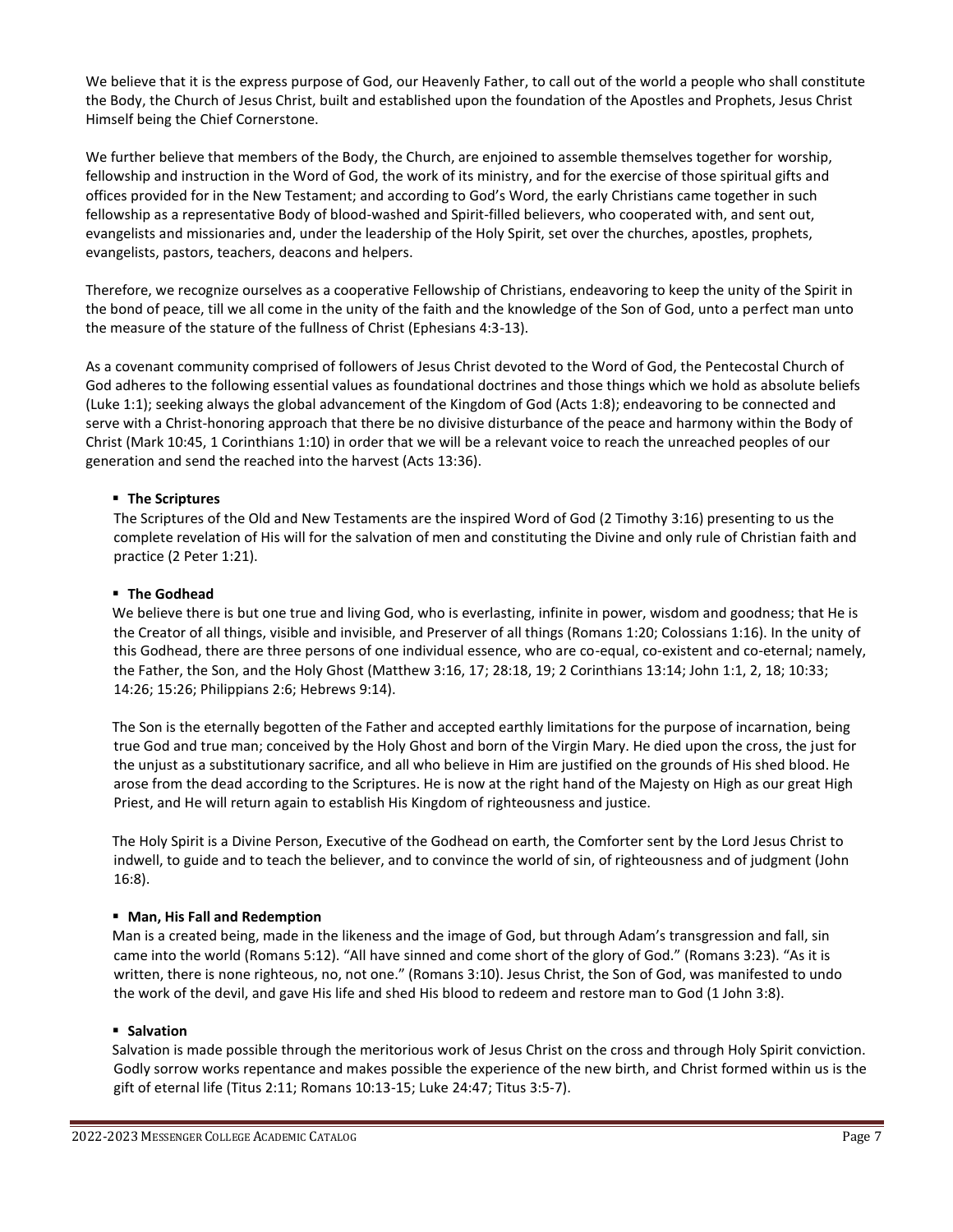Man is a free moral agent and can at any time after the new birth experience turn away from God and die in a state of sin, with the consequences of hell to look forward to.

Salvation is the gift of God to man, separate from works and the Law, and is made operative by grace through faith in Jesus Christ, producing works acceptable to God (Ephesians 2:8).

#### ▪ **The Church**

The true Church, built upon the Foundation of Jesus Christ (1 Corinthians 3:11; Ephesians 2:20), is the Body of our Lord (Romans 12:5; 1 Corinthians 12:27); Christ being the Head (Ephesians 1:22; Colossians 1:18). Its earthly constituents are all true believers, born again of the Spirit (John 3:6) and of the Word (1 Peter 1:23), who are living an overcoming Christian life (Ephesians 5:27; Revelation 21:27). To the Church, through its members, is delegated the various gifts and offices of the Holy Ghost (1 Corinthians 12:7-11, 27, 28) which are necessary for the successful evangelization of the world and the perfecting of the Body of Christ (1 Corinthians 12:7; Ephesians 4:11, 12).

This universal, invisible, sanctified Church is the chaste virgin Bride of Christ (2 Corinthians1:1, 2; Ephesians 5:26, 27; Revelation 21:9, 27). It is this Bride for whom Jesus Christ will return, just prior to the Great Tribulation, to catch her away and take her to heaven (John 14:23; 1 Thessalonians 4:13-18).

#### ▪ **The Ministry**

God, through the Holy Spirit, definitely calls such as He desires to serve as apostles, prophets, evangelists, pastors and teachers, and specifically endues the one called with the talents and gifts peculiar to that office or offices (Ephesians 4:11, 12). Under no circumstances should anyone be ordained or set apart to any such office unless the calling is distinct and evident.

#### ▪ **Water Baptism**

Baptism in water is by immersion, a direct commandment of our Lord (Matthew 28:19) and is for believers only. The ordinance is a symbol of the Christian's identification with Christ in His death, burial, and resurrection (Romans 6:4; Colossians 2:12; Acts 8:36-39).

The following recommendation regarding the water baptism formula is adopted, "On the confession of your faith in the Lord Jesus Christ the Son of God, and by His authority, I baptize you in the name of the Father, and of the Son, and of the Holy Ghost. Amen."

#### ▪ **The Baptism of the Holy Ghost**

The Baptism of the Holy Ghost and fire (Matthew 3:11), is a gift from God, as promised by the Lord Jesus Christ to all believers in this dispensation and is received subsequent to the new birth (John 14:16, 17; Acts 1:8; 2:38, 39; 10:44- 48). The Baptism of the Holy Ghost is accompanied by the speaking in other tongues as the Holy Spirit Himself gives utterance as the initial physical sign and evidence (Acts 2:4).

#### ▪ **Sanctification**

The Bible teaches that without holiness no man can see the Lord (Hebrews 12:14). We believe in the doctrine of sanctification as a definite, yet progressive, work of grace, commencing at the time of regeneration and continuing until the consummation of salvation (Hebrews 13:12; 2 Thessalonians 2:13; 1 Peter 1:2; Ephesians 5:26; 1 Corinthians 6:11; John 17:17; 1 Thessalonians 5:23).

#### ▪ **The Lord's Supper**

The ordinance of the Lord's Supper is a commandment of our Savior; and being a memorial to His death and resurrection, is strictly limited to Christian believers (1 Corinthians 11:27). The time and frequency of its observance is left to the discretion of each congregation (1 Corinthians 11:26).

Only unfermented grape juice, the fruit of the vine, as recommended by our Lord (Matthew 26:29; Mark 14:25; Luke 22:18) shall be used in connection therewith.

#### ▪ **Foot Washing**

Foot washing is recognized among many believers as a Christian practice, and the time, manner and frequency of its observance is left to the discretion of each local congregation (John 13).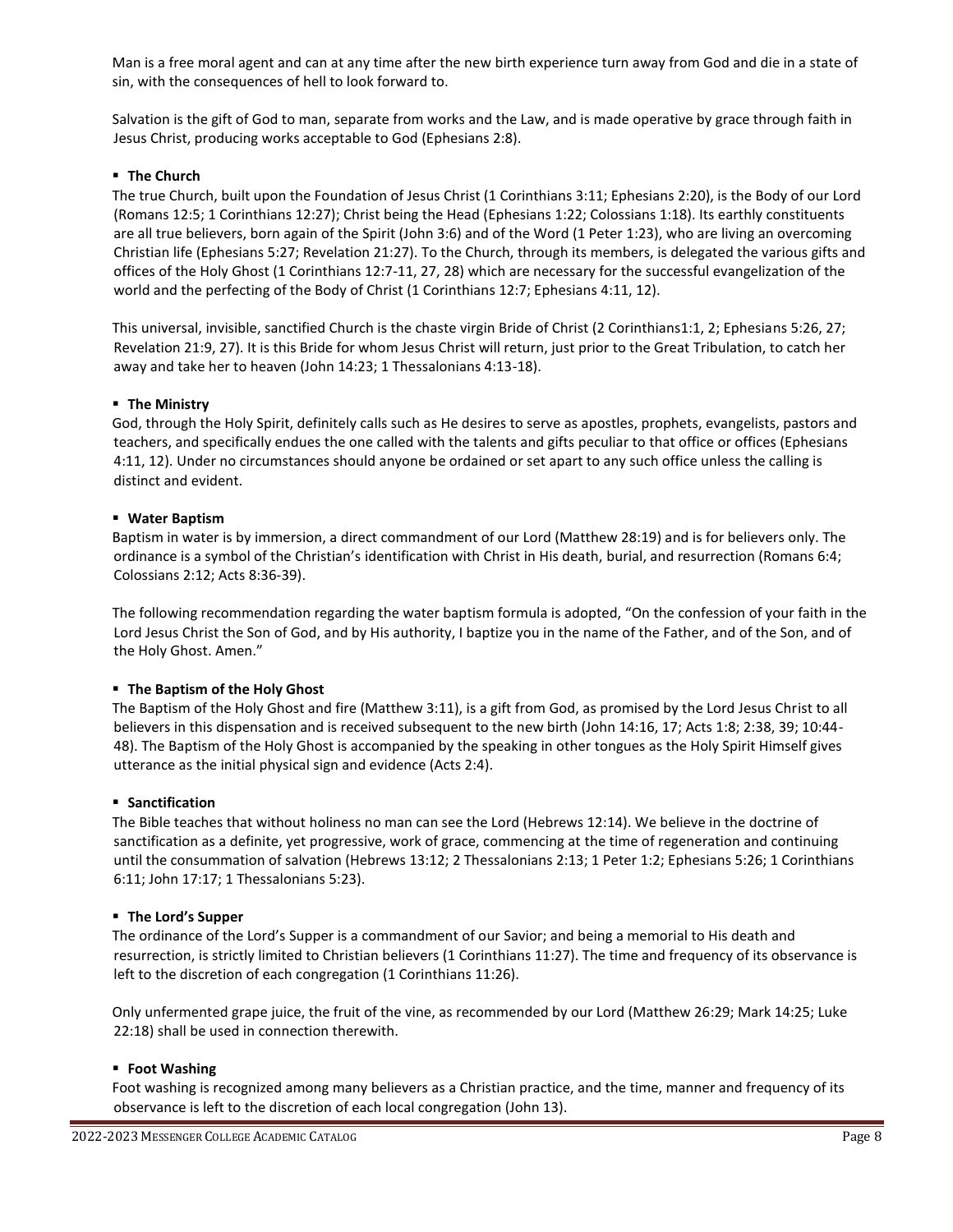#### ▪ **Divine Healing**

Healing is for the physical ills of the human body and is wrought by the power of God, through the prayer of faith, and by the laying on of hands (Mark 16:18; James 5:14, 15). It is provided for in the atonement of Christ and is available to all who truly believe.

#### ▪ **Resurrection of the Just**

The Bible promises, "This same Jesus…shall so come in like manner" (Acts 1:11). His coming is imminent; when He comes, "The dead in Christ shall rise first: then we which are alive and remain shall be caught up together with them in the clouds to meet the Lord in the air" (1 Thessalonians 4:16, 17). Following the tribulation, He shall return to earth as King of kings and Lord of lords, and together with His saints, who shall be kings and priests, He shall reign a thousand years (Revelation 20:6).

#### ▪ **Setting a Time for the Lord's Return**

It is unwise to teach that the Lord will come at some specified time, thereby setting a date for His appearing. It is also unwise to teach, preach or publish visions of numbers and dates which would tend to fix the time of the second coming of the Lord (Mark 13:32, 33).

#### ▪ **The Coming of the Lord**

We believe the Bible presents the coming of Christ as personal, imminent, pre-tribulational and pre-millennial. We further contend that this position alone admonishes watchfulness, incites holy living, prevents spiritual declension, and provides maximum incentive and motive for urgency and zeal in evangelizing the unsaved. As demonic deception and satanic darkness deepens, we urge our ministers to maintain and proclaim this doctrinal viewpoint as the "blessed hope" of the church.

Furthermore, we recommend that should any of our preachers hold to the mid- or post-tribulation doctrine, they refrain from preaching and teaching it. Should they persist in emphasizing this doctrine to the point of making it an issue, their standing in the fellowship will be seriously affected.

#### ▪ **Hell and Eternal Retribution**

The one who physically dies in his sins without Christ is hopelessly and eternally lost in the Lake of Fire, and therefore has no further opportunity of hearing the gospel or for repentance (Hebrews 9:27). The Lake of Fire is literal (Revelation 19:20). The terms "eternal" and "everlasting" used in describing the duration of the punishment of the damned (Matthew 25:41-46) in the lake of fire, carry the same thought and meaning of endless existence, as used in denoting the duration of joy and ecstasy of saints in the presence of God.

#### ▪ **Tithes**

We recognize the scriptural duty of all our people, as well as ministers, to pay tithes as unto the Lord (Hebrews 7:8). Tithes should be used for the support of the active ministry and for the propagation of the gospel and work of the Lord in general and not given to charity or used for other purposes (Malachi 3:7-11; Hebrews 7:2; 1 Corinthians 9:7-11; 16:2).

#### *THE LEGACY & PROGRESS OF THE COLLEGE*

Messenger College was founded in 1987. In November of 1983, the Pentecostal Church of God elected to merge two collegiate institutions into one college in Joplin, Missouri, the host city of its international headquarters. Southern Bible College (Houston, Texas) and Evangelical Christian College (Fresno, California) were consequently closed. The resources of both institutions were relocated to Joplin, Missouri. Subsequently, Messenger College was able to open in newly constructed facilities on wooded acres across from the international offices of the church denomination. The College officially opened its doors in September 1987.

In May of 2011, a terrible EF-5 tornado devastated the city of Joplin. Messenger College opened its campus as a distribution and volunteer housing center during that summer. In the aftermath of this event, Mercy Health Systems approached Messenger College with an offer to purchase its campus as the new site for their hospital, which was destroyed in the tornado. This offer made possible the relocation of the college to Euless, Texas, in the heart of the Dallas/Fort Worth metro area.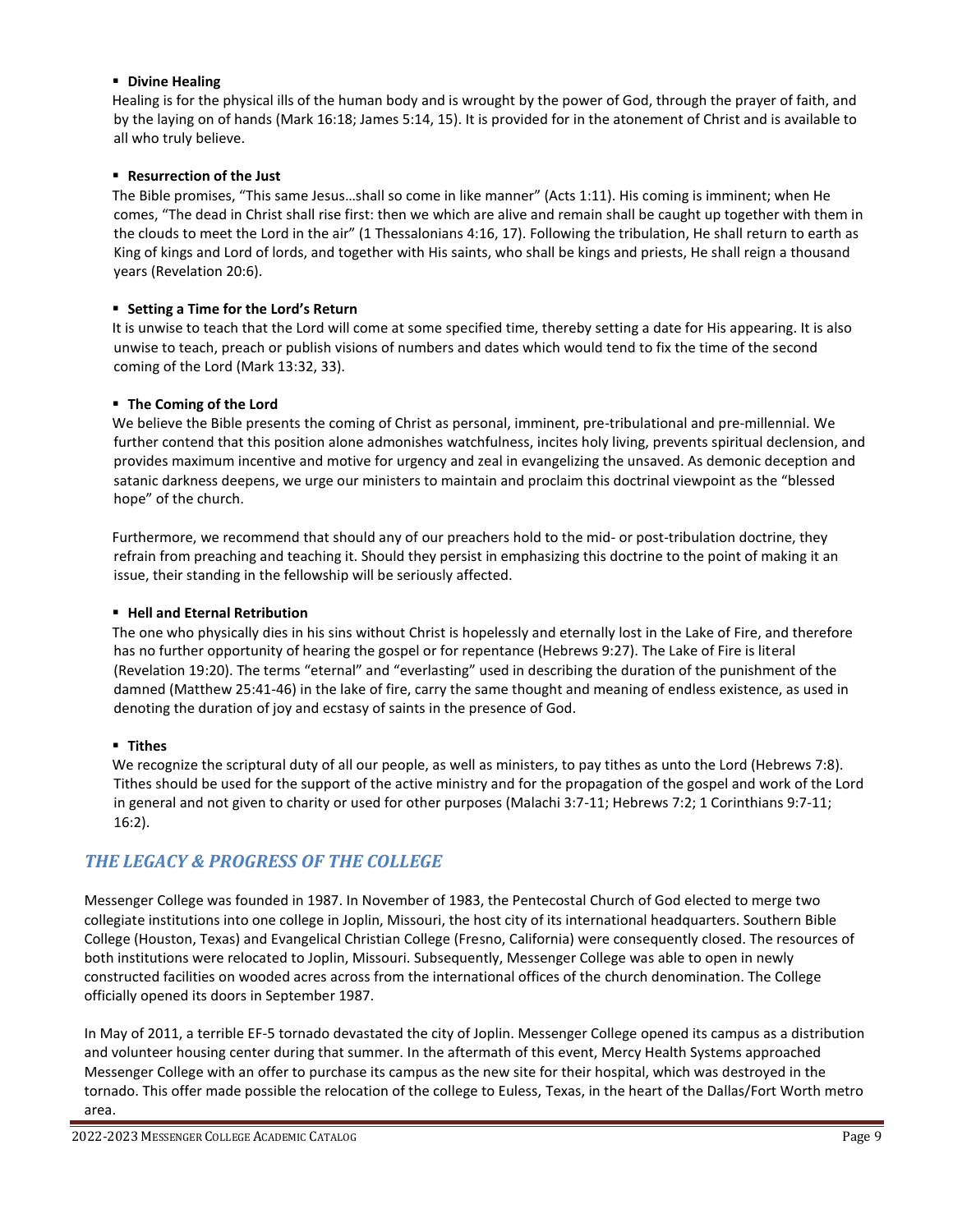In August of 2018, Messenger College moved to the Pentecostal Church of God International Missions Center. This location at 2705 Brown Trail, Suite 401, Bedford, Texas, includes classrooms, library, and administrative offices. The student residence apartments are located in Euless, Texas. Messenger College is a private institution and legal entity operating under statutes of the State of Texas.

Messenger College is the national collegiate institution of the Pentecostal Church of God in the United States for the education of its ministers, missionaries, teachers, and other professionals to serve its constituency and others in the United States and abroad. The Pentecostal Church of God consists of more than 1,000 churches in the United States. In addition, the denomination's outreach to Third World nations includes 3,365 churches and outstations, 107 schools and training centers, and numerous assistance programs providing food, clothing, and related human care outreaches.

## *CAMPUS DESCRIPTION*

Messenger College is located in the heart of the exciting Dallas-Fort Worth Metroplex. The learning center and administrative offices are located at the PCG International Missions Center, conveniently located within minutes of the Dallas-Fort Worth International Airport. Main campus classrooms are equipped with audiovisual equipment, tables, chairs, and a teaching lectern.

Main campus students have access to an onsite library and resource room, while distance learning and teaching site campus students have access to the college's virtual library and electronic database resources.

Main Campus Address: 2705 Brown Trail, Suite 401 Bedford, TX 76021 Main Campus Phone: 817.554.5950 College Website: [www.messengercollege.edu](http://www.messengercollege.edu/)

Student housing at the college's main campus in Texas is available in college-owned apartments nearby (housing eligibility policies are located in the Main Campus Student Handbook). Apartment communities within a 5-10-mile radius of the main campus post their current rental rates between \$700 - \$1,500 per month.

The 24-unit apartment complex provides a quality and attractive community learning experience. The apartment complex also provides laundry facilities, a lounge area, a swimming pool, outside gathering areas, and secure controlled access. The double-occupancy rate is \$1,675 per semester, while the single-occupancy rate is \$2,460 per semester.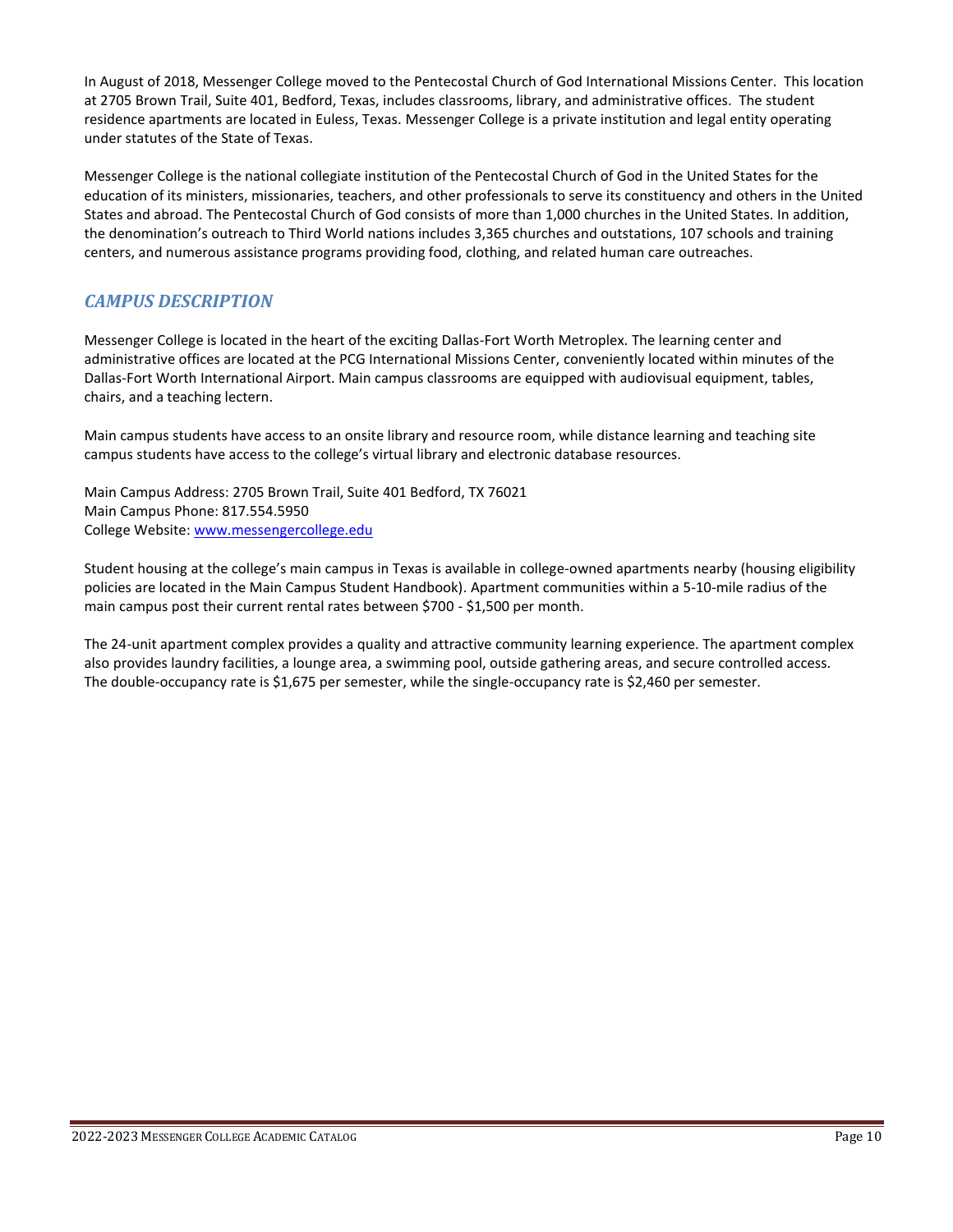## *MISSION AND PURPOSE STATEMENT*

Messenger College is a Christian institution specializing in educating men and women for effective Christian service and professional competence in ministry and other fields. The purpose of Messenger College, in its commitment to the historic Christian faith, is to assist the student in pursuing knowledge of his/her relationship with God, man, and the world. Dedicated to the realization of truth and the achievement of each student's potential, the college seeks to graduate an integrated person -- spiritually alive, intellectually alert, and physically disciplined.

#### **The Mission and Purpose of Messenger College**

To educate and train leaders to effectively and efficiently change their world.

#### *Four Foundational Planks:*

The rationale for the mission statement of Messenger College originates out of four foundational needs Messenger College senses it must address.

- We must strive to compassionately understand the substructures and underpinnings of our contemporary society.
- We must make an authentic expression (communication) of the Gospel/Truth. Truth, genuinely stated and authentically expressed, will save the present generation, ensuring the future.
- We must find an effective way to confront our contemporary society with the rational content and authentic personal expression of ultimate and objective truth (God's Word-the Gospel).
- We must develop ministers, spiritual leaders, preachers, and communicators of character and integrity, who are prepared, able, and willing to rise to this contemporary occasion and meet the above challenge.

#### *Understanding the Four Foundational Planks:*

The four foundational planks are understood and interpreted in terms of Mission, Method, Message and Messenger.

- The first plank speaks to Mission. Mission has to do with the process of education. It is the process of education, which enables one to understand life universally, and to discover one's purpose. Mission and education have to do with the body of foundational knowledge that is necessary to fulfill one's calling in life. This relates to the academic side of the process of education and training.
- The second plank speaks to Method. This plank has to do with the process of training. It is the process of training that enables one to understand and acquire a skill to accomplish the mission (call). This includes several varied, but inter-related skills and disciplines and relates to the practical side of the process of education and training.
- The third plank speaks to Message. This plank has to do with effectiveness. Effectiveness is doing the right thing in order to accomplish the mission. Therefore, this plank has to do with the nature and concept of truth (God's Word – the Gospel). Knowing and doing the right thing, as opposed to an expedient thing, is a quality of leadership.
- The fourth plank speaks to the Messenger (the person). This plank has to do with efficiency. Efficiency is doing the right thing in the right way. It has to do with whom and what the messenger is relative to issues of character, integrity, and authentic spiritual formation. Doing things in the right way, as opposed to an expedient way, is a quality of management.

Messenger College is committed to educating ministers and community leaders who will be:

- Academically equipped with the essential knowledge,
- Well-versed in the prerequisite skills,
- Experienced in the fundamental practicalities necessary to authoritatively and effectively respond to the need of the church and the world in which we live.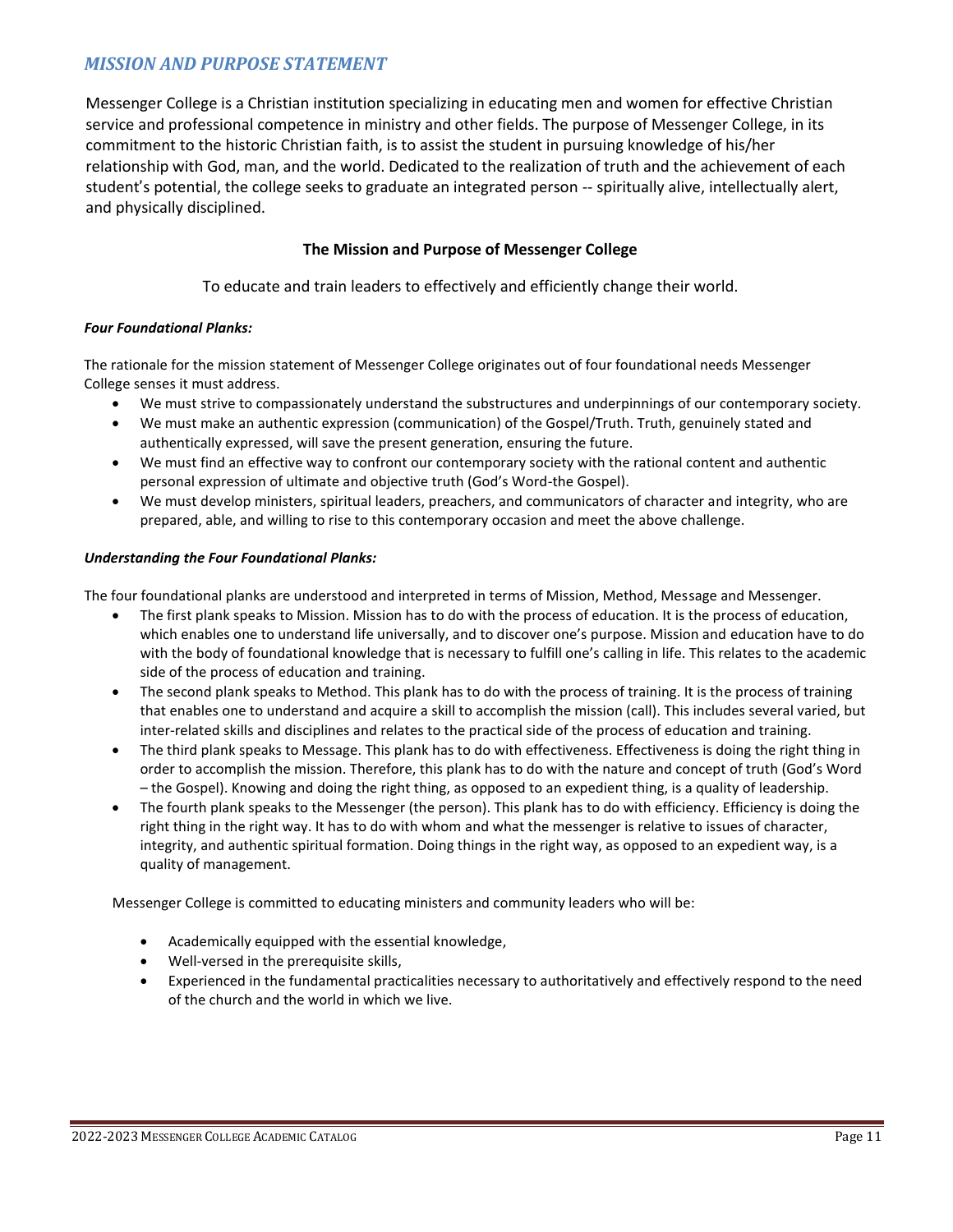## *GOALS AND OBJECTIVES OF THE COLLEGE*

The Institutional Objectives of Messenger College are those that can be measured through the collection of statistical data.

Upon graduation from Messenger College, students should be able to:

- Explain the essential foundations of the biblical message in light of historical context and apply it to contemporary and cultural issues.
- Identify the theological basis for the divine inspiration of the scriptures as the foundation for our statement of faith.
- Demonstrate competency of the standard content of the general education curriculum.
- Perform professional research, think critically, and successfully create and defend ideas based on a Christian worldview and biblical truths.
- Provide evidence that all degree requirements have been satisfactorily completed.

#### *COMMITMENTS OF MESSENGER COLLEGE*

Messenger College is a Christian, evangelical, Pentecostal institution founded to serve the youth and adult learners of the Pentecostal Church of God and the community.

The College is not concerned with challenging the church allegiance of its students; rather, it seeks to bring each student into a more personal relationship with Christ and to acquaint the student with the Holy Spirit and the operation of the spiritual gifts for the enrichment of spiritual life and ministry.

*Faculty:* Faculty members are dedicated Christian men and women endowed with the power and love of the Holy Spirit. Each is academically competent and is dedicated to the ideal of educating the whole person in the concept that man is a triune being – spirit, mind, and body. Further, each member of the faculty has an authentic concern for the welfare and total development of each student.

*Curriculum:* Messenger College has a general education and professional curriculum.

*Truth:* Messenger College is committed to truth. Truth is the way things really are. Facts change but truth is eternal. It is constant, reliable, and fixed.

*Prayer:* Messenger College emphasizes prayer as a way of life. On the Messenger College campus, prayer is a normal and a natural means of constantly relating all of life to the will of God.

Messenger College has explicit rules and regulations for the development of self-discipline and character. Messenger College believes that self-discipline and learning should go hand-in-hand to build character. A student can best develop in the dimension of the whole person when he/she has both sound scholarly habits and a commitment to a disciplined behavior and sound character.

Messenger College firmly stands for and works to create a climate in which appreciation and respect is encouraged between the sexes, between members of different ethnic groups, between students and faculty and in all other relationships. In addition, the College encourages spiritual worship and personal witness as well as church and chapel attendance.

Further, the College encourages cultivation of prayer and Bible-study habits, neatness of dress, good manners, personal integrity in speech, business and conduct, and a personal lifestyle that enhances individual integrity and personal development. Unseemly behavior is prohibited at the College, both on campus and online. This includes sexual immorality, academic dishonesty, lying, stealing, cheating, gambling, profanity, vandalism, use of alcoholic beverages and tobacco, immodest dress, violation of the rights of others, and other negative behaviors.

Upon enrollment at Messenger College, the student voluntarily accepts a unique way of life that seeks to provide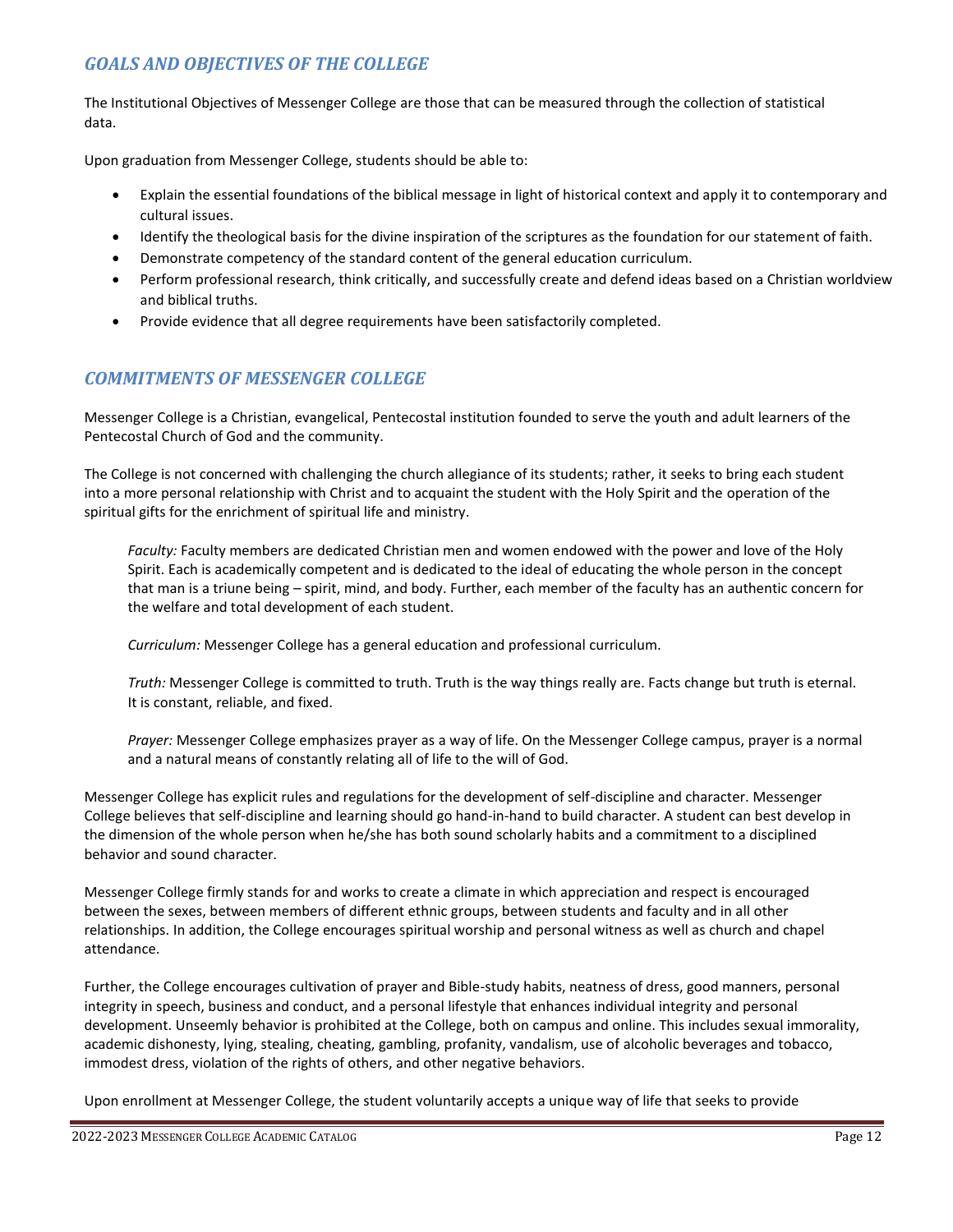development of spirit and physical fitness on the same high level as that of intellect.

The student is expected to maintain the highest standards of behavior and performance while attending Messenger College, both on and off campus.

## *FERPA - RELEASE OF INFORMATION*

The Family Educational Rights and Privacy Act of 1974 details the rights of parents and students in regard to release of information. Records are maintained as follows:

**Admissions:** Office of Enrollment Services/Registrar **Academic Honesty and Grades:** Office of Academics/Vice President of Academic Affairs **Housing and Discipline:** Office of Student Development/Director of Student Development **Charges, payments, and Financial Affairs:** Business and Financial Aid Offices/Vice President of Business Affairs and Director of Financial Aid

No information about a student, except for directory information (identified by Messenger College as name, email address, degree program, major field of study, dates of attendance, degrees, honors, and awards received), is to be released to entities or individuals external to official College offices and its alumni association without the student's written consent.

For more information on FERPA, including FAQ's, please visit the Messenger College website at <https://www.messengercollege.edu/ferpa>. Visitors may also look at the FERPA and Student Privacy website provided by the U.S. Department of Education for the current regulations and amendments to FERPA regulations [\(https://studentprivacy.ed.gov/node/548/\)](https://studentprivacy.ed.gov/node/548/)

### *NON-ACADEMIC COMPLAINT RESOLUTION*

The process for resolution of a student complaint regarding student life and residence issues (non-academic) is for the student to communicate with his/her residence director, as applicable. If the matter is not resolved satisfactorily within a reasonable period of time, then the student's complaint should be submitted in writing to the Vice President of Student Development. The student may be asked to meet with the Vice President for clarification of issues and will receive a response in writing from the Vice President, with a copy going to the President. Appeals relative to student disciplinary issues are handled in accordance with the Community Accountability Program process detailed in the "Appeal of a Community Accountability Decision" section of the Student Handbook.

## *ACADEMIC GRIEVANCE*

The process for resolution of a student grievance regarding academic personnel and policy matters (non-student life) is for the student to communicate the grievance in writing to the Vice President of Academic Affairs. The student may be asked to meet with the Vice President for clarification of issues. Upon review of the grievance, the Vice President will then determine if it is necessary to bring the grievance to the Academic Affairs Committee. If a resolution is not determined, or if the student chooses to appeal the decision of the Academic Affairs Committee, the grievance will be submitted to the President's Cabinet for a final decision. The student will receive a response in writing from the Vice President, with a copy going to the President.

### *TEXAS STUDENT COMPLAINT POLICY*

Students can file a complaint with the Texas Higher Education Coordinating Board by visiting the Board's Student Complaints page for forms and a description of the complaint procedure: [www.thecb.state.tx.us/studentcomplaints.](http://www.thecb.state.tx.us/studentcomplaints) The web address for the rules governing student complaints [\(http://www.thecb.state.tx.us/links/student-complaints/\)](http://www.thecb.state.tx.us/links/student-complaints/) is located in Title 19 of the Texas Administrative Code, Sections 1.110-1.120.

Complainants shall submit student complaint forms through the online process provided on the agency's website, by electronic mail (email) to [StudentComplaints@thecb.state.tx.us,](mailto:StudentComplaints@thecb.state.tx.us) or by hard copy sent to the Texas Higher Education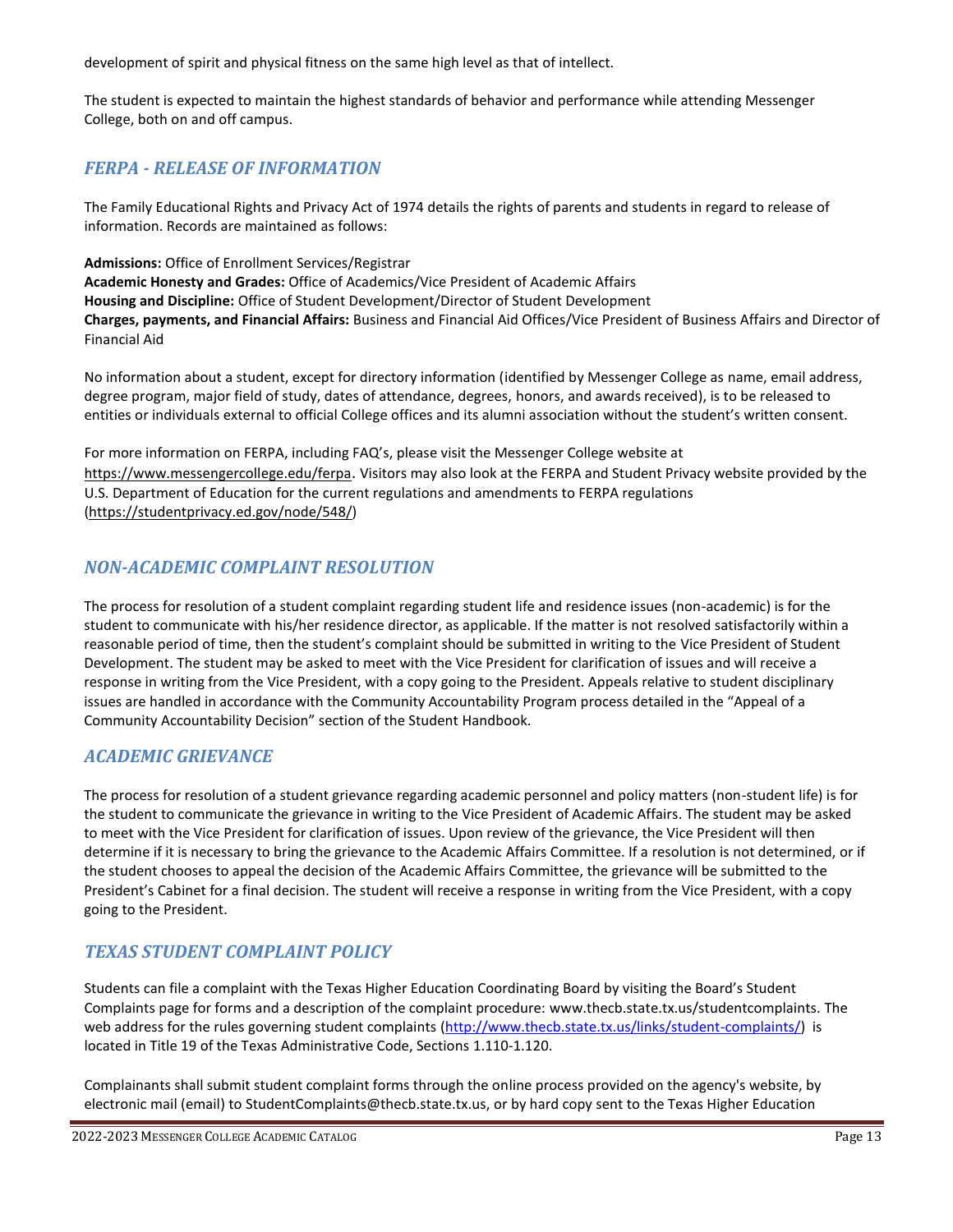Coordinating Board, College Readiness and Success Division, P.O. Box 12788, Austin, Texas 78711-2788. Facsimile (FAX) transmissions of the student complaint form are not accepted. All submitted complaints must include a student complaint form and a signed Family Educational Rights and Privacy Act (FERPA) Consent and Release form, which is at the bottom of the student complaint form. Submitted complaints regarding students with disabilities shall also include a signed Authorization to Disclose Medical Record Information form, which is at the bottom of the student complaint form.

## *ACCREDITATION COMMISSION COMPLAINT POLICY*

How to File a Complaint against an Institution Accredited by TRACS

- 1. An individual may make an inquiry to TRACS regarding complaint procedures or about issues and concerns that could be considered complaints, at which time TRACS will direct the individual to the TRACS website [\(www.tracs.org\)](http://www.tracs.org/) with instructions to download the packet containing the Policies and Procedures for Complaints against Member Institutions, the TRACS Complaint Information Sheet, and the TRACS Complaint Processing Form. However, TRACS' response and its obligations to meet the specific timetables outlined in these procedures will begin only after the complainant submits all documents required in the TRACS Complaint Information Sheet.
- 2. A formal complaint is one that is:
	- a. Submitted in writing using the TRACS Complaint Processing Form (including answering fully all the questions and attaching all required supporting documentation),
	- b. Signed, and
	- c. Sent to the attention of the President of TRACS by the complainant(s). Complaints which are not in writing, anonymous, or sent electronically or through facsimile transmission will not be considered.
- 3. Two hard copies of the fully completed TRACS Complaint Processing Form and all supporting documents are to be sent to: President, Transnational Association of Christian Colleges and Schools, 15935 Forest Rd., Forest VA 24551. (Not electronically nor through facsimile transmission).
- 4. <http://www.tracs.org/documents/2.ComplaintPolicyandProcedures.pdf>
- 5. <http://tracs.org/documents/1.ComplaintInformationSheet-AgainstInstitution.pdf>

### *ACCOMMODATIONS FOR DISABILITIES*

Messenger College has an obligation to make reasonable accommodations in policies, practices, or procedures when necessary to prevent discrimination on the basis of disability unless making the accommodations would fundamentally alter the nature of the service, program, or activity, or would result in undue financial and administrative burdens.

It is the policy of Messenger College not to discriminate on the basis of disability in its academic programs, admissions policies, employment opportunities, financial aid, or other school administered programs, which includes making reasonable accommodations for those with disabilities.

Persons with disabilities are protected by Section 504 of the Rehabilitation Act of 1973 and the Americans with Disabilities Act of 1990. In compliance with the Americans with Disabilities Act of 1990, an individual with a disability is defined as a person who "has a physical or mental impairment which substantially limits one or more major life activities of such an individual; has a record of such an impairment; or is regarded as having an impairment." Reasonable accommodations are mandated by these laws.

Students, faculty, or staff members who may need accommodations or services due to a disability or medical condition should contact the appropriate office (Student Development Office for students or Business Office for faculty/staff).

Students with documented disabilities should schedule an appointment with the Director of Student Development to discuss their goals, how their disability affects them in a college setting, the accommodations they have used in the past, and to request accommodations. The Director of Student Development shall coordinate with the Academic Office to ensure the student has reasonable accommodations in the classroom.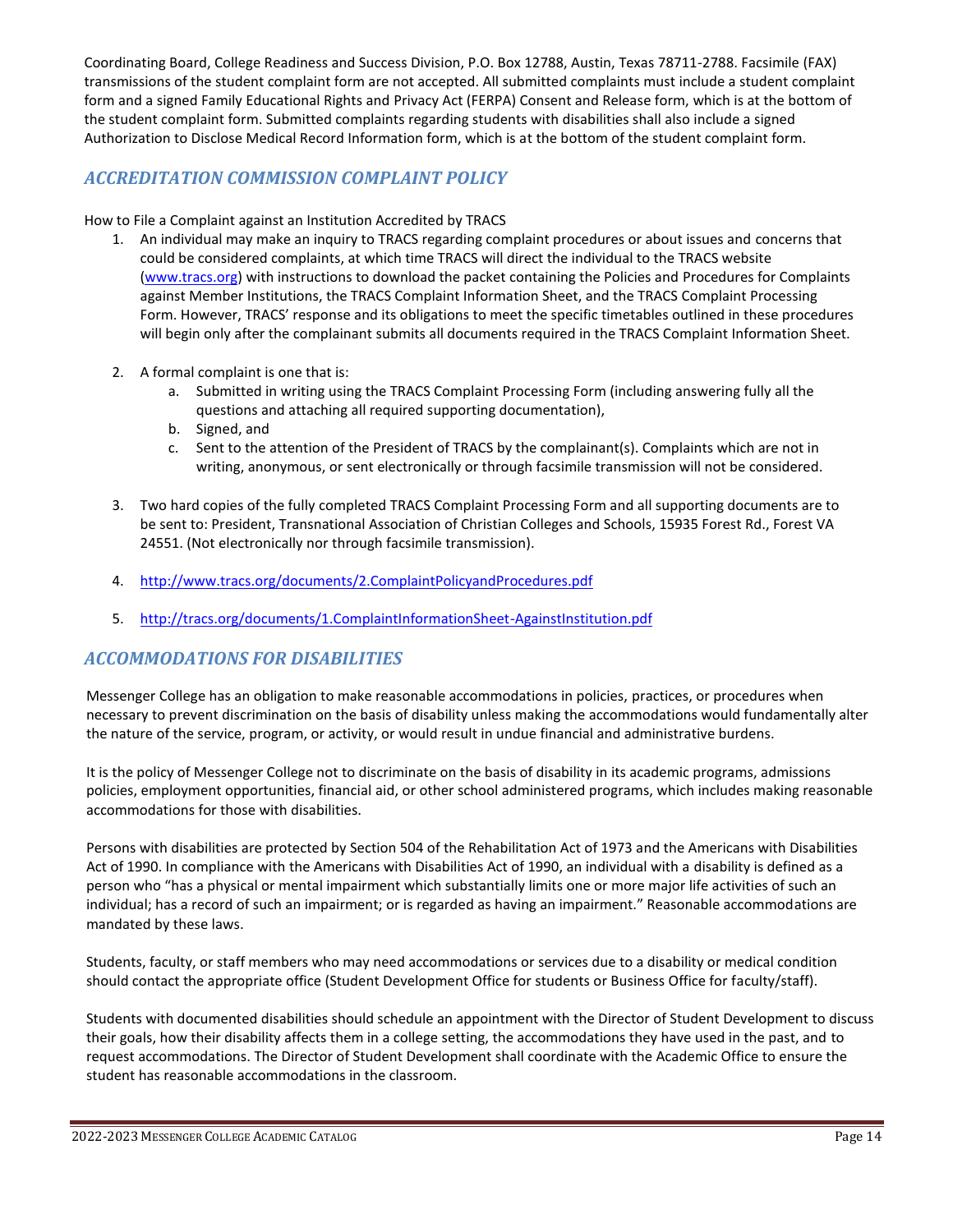When a request for accommodation has been granted, a letter will be sent from the VPAA, and the accommodations will be in effect until the end of the semester. At the end of that time, the accommodations will be reviewed by the AAC and adjusted if needed.

If the student has any concerns about the disability and/or the effectiveness of the accommodations, they may submit a request for a review to the ADA coordinator.

Requests for accommodations for persons with disabilities will be handled on an individual basis. Students should complete th[e Disability Accommodation Request Form](file:///C:/Users/CarolynDowd/AppData/Roaming/Website/Disability%20Accommodation%20Request%20Form.docx.pdf) and submit it to the appropriate office.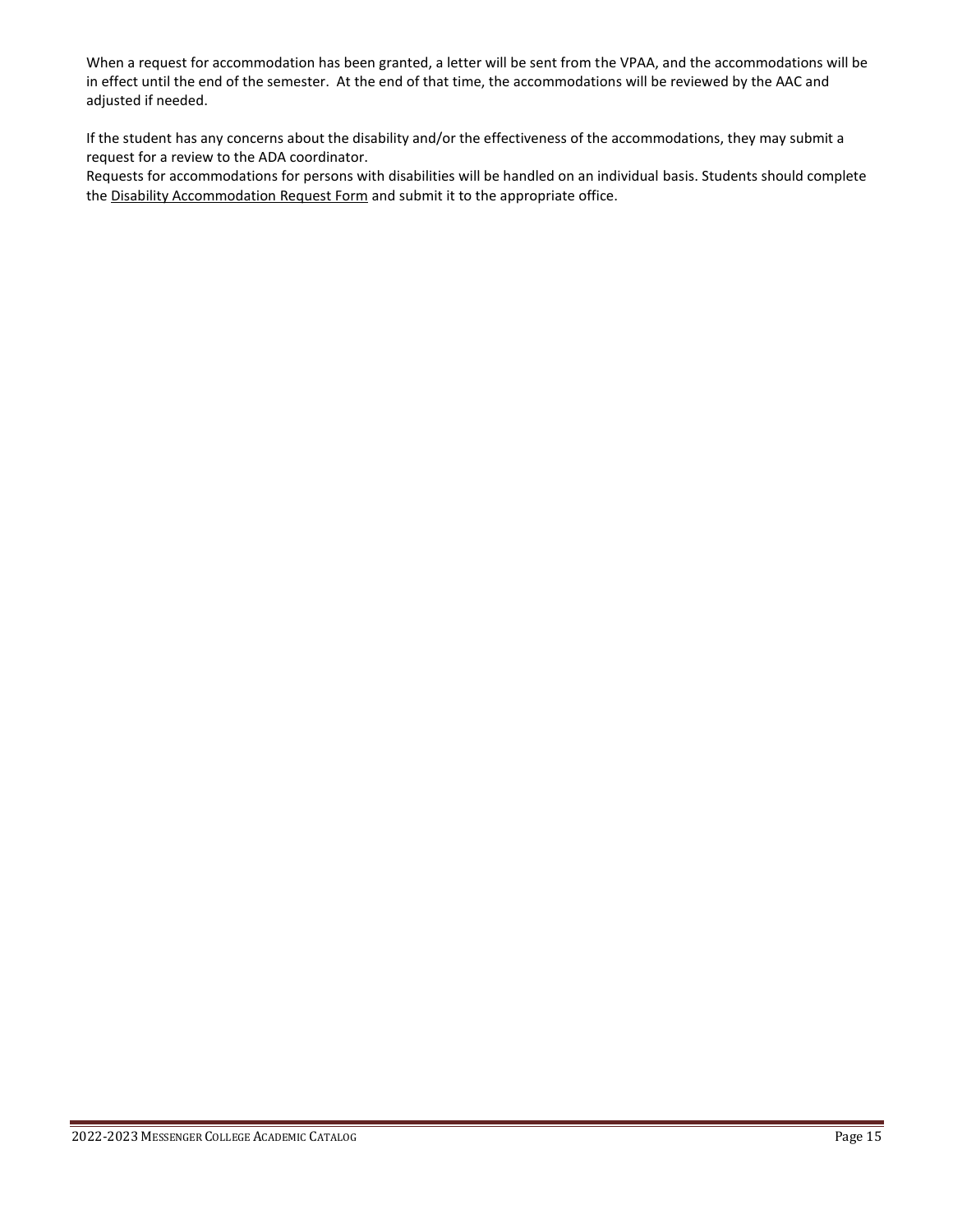## *ADMISSION POLICIES*

The following admission requirements apply to all domestic learning program applicants. Admission to Messenger College is granted to all applicants who meet the College admission requirements and are duly approved by the Messenger College Office of Enrollment Services. Consideration will be given to each applicant without regard to race, color, creed, national origin, gender, handicap or age. However, attendance at Messenger College is a privilege and not a right. Any student who does not abide by the standards and regulations of the College may forfeit such a privilege.

Please note, all courses are taught in English and English proficiency through the admission requirements for traditional (admissions essay) and international students (TOEFL minimum score of 535) is required.

Non-degree seeking applicants are required to submit an application and biographical sketch. Once a complete application has been received by the Office of Enrollment Services, the applicant will be officially notified by mail of the committee's decision.

For degree-seeking students, application for admission should be made through the Office of Enrollment Services. These forms should be on file well in advance of the beginning date of the semester in which the student plans to enroll. To complete the application process, the applicant must file the following with the College:

- Application Form
- Two references (non-relative individuals)
	- One reference must come from the applicant's pastor (if the pastor is a relative, the reference must be submitted by a non-relative credentialed minister)
- Official high school transcript. The transcript must be issued directly from the high school to Messenger College. (An unofficial copy of the transcript may be submitted until the official copy arrives.)
- An official transcript from all post-high school institutions attended. The transcript must be mailed directly from the institution to Messenger College.
- An admissions essay which is embedded in the application
- ACT or SAT scores (required if high school GPA or college transfer GPA is less than 3.0)
- A non-refundable application fee of \$35

The Admissions Committee will review their application and application essay to determine the applicant's college readiness. If the Admissions Committee determines the student may need additional help, the student may be admitted with restrictions and/or on an academic warning with the possibility of placement in developmental courses in subjects such as Math or English.

Students who have withdrawn from the institution for any reason and have not re-enrolled for two consecutive semesters, are required to apply for Readmission under the current academic catalog.

#### **International Students:**

Candidates for international admissions must begin negotiations with their governments and Messenger College in ample time prior to the anticipated date of entrance into the United States. Applicants must complete the admissions application process no later than six months prior to their intended semester start date and meet international admissions requirements in order to be considered for acceptance, unless the school stipulates in writing otherwise.

All on campus and online course instruction is in English. A candidate must be an accepted student before Messenger College will issue an I-20 Form. An I-20 Form is required for an international student to apply for an F-1 student visa through the United States embassy or consulate. The college does not provide visa services.

In addition to information required from U.S. residents or citizens, international students will be required to submit the following before an I-20 Form will be issued: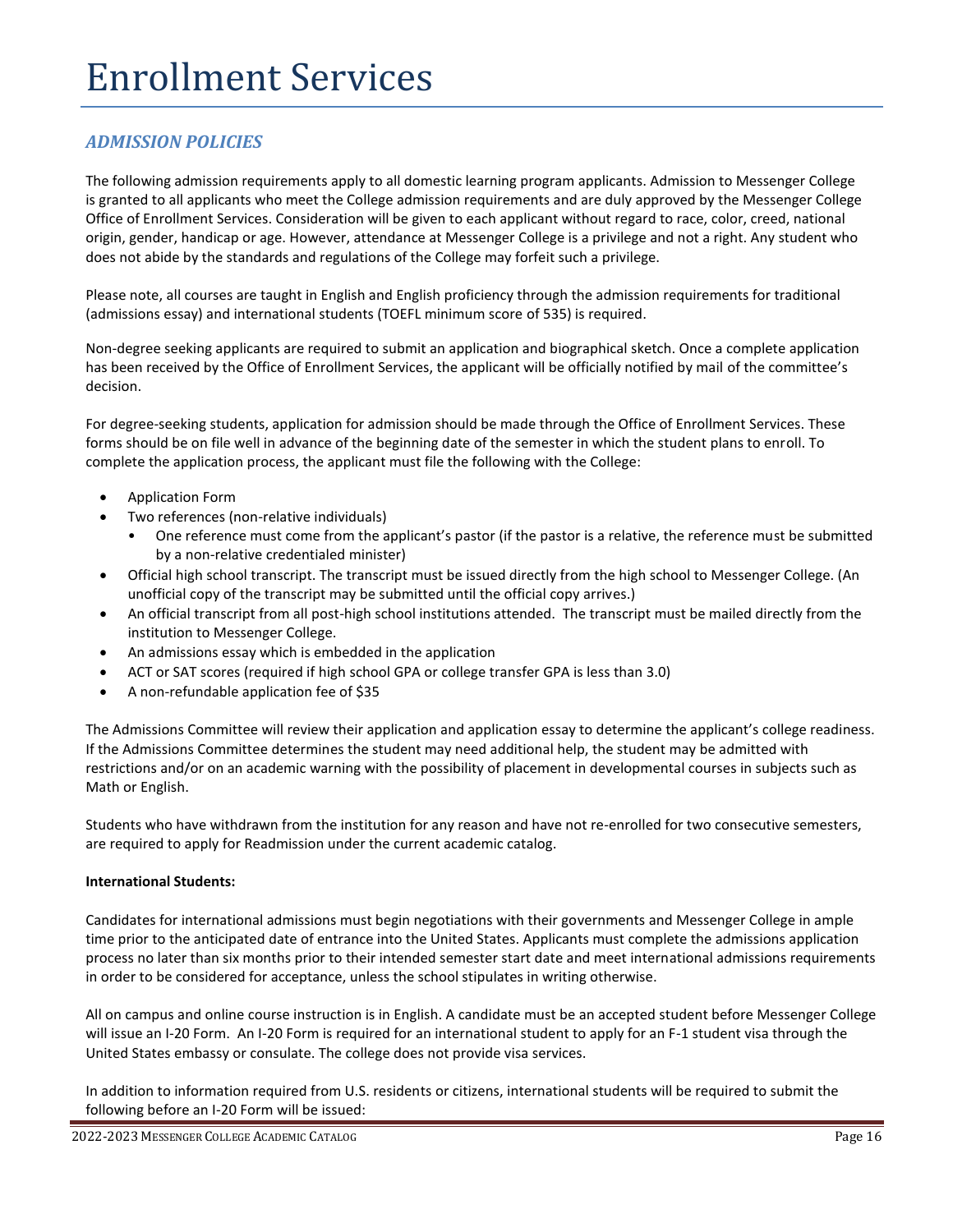- Admissions Application [\(apply.messengercollege.edu\)](http://www.messengercollege.edu/#!apply/c1ma6)
- Admissions application fee \$35 USD
- Copy of the photo page of applicant's passport
- Formal admissions essay which is embedded in the application
- Two letters of recommendation
	- o One letter of recommendation must be from the current PCG Global Missions Director, MC President, or MC Chairman of the Board.
	- o One letter of recommendation must be endorsed by the student's field representative, area supervisor, and/or National Bishop
- Official secondary education transcripts and any applicable post-secondary education transcripts issued to Messenger College (issued from the institution to MC) and an evaluation report issued from WES (see below).
	- $\circ$  Also, submit transcripts to a third-party evaluator for verification. An evaluation of all international transcripts by the World Education Services (WES), a recognized foreign credential evaluation service, is required to indicate the US equivalency of the degree/coursework/GPA. Transcripts will also need to be translated to English (if applicable). Please visit www.wes.org to find out how to submit official documents and begin the process. Please use the "WES Course-by-Course" evaluation report. The applicant is responsible for all fees to WES. The WES report should be sent directly to Messenger College from WES.
	- o A 3.0 cumulative grade point average in college preparatory work or standard high school level courses is considered the minimum requirement. However, each application will be reviewed based on the Ability to Benefit policy.
- Take and submit college entrance exam (ACT or SAT)
	- o These scores will be considered in connection with assessment testing for placement purposes in English Composition and Mathematics. If the applicant's country does not offer this type of exam, please contact the admissions counselor for further assistance.
- Take and pass TOEFL (Test of English as a Foreign Language) proficiency exam (minimum required score of 535). An applicant must be able to show a thorough working knowledge of the English language.
- Submit the new student housing application and \$250 USD security deposit
- Submit the new student health form (requires Tuberculosis test and verification of required immunizations)
- Submit proof of financial ability and support to attend MC.
	- o Current Personal Bank Statement (6 months of activity)
	- o Notarized Affidavit of Support (with 6 months of bank statements) from sponsor
- Submit payment for the first semester of study, and
- Submit a deposit for the cost of transportation to return to student's home country; amount to be determined in the admissions process.

International students must complete all admission steps, and be issued an acceptance notice, before an I-20 Form will be issued. This form is sent to the student after the semester's finances are received by the college. The school does not provide visa services.

Admissions Deadlines – All required admissions application materials must be on file by February 1 for the Fall Semester and July 1 for the Spring Semester to allow ample time for the issuing of an I-20 Form and student application and processing of the F-1 student visa.

#### *ADDITIONAL ADMINISTRATIVE/ACADEMIC POLICIES*

#### **College Entrance Exams (ACT/SAT):**

Messenger College considers the "whole student" in reference to academic readiness and is a test-optional-for-some institution.

For international students (see separate policy below) and first-time college students whose high school GPA is lower than a 3.0, applicants must submit college entrance exam scores (such as the ACT or SAT).

For transfer students with a college GPA under 3.0, college entrance exams may also be required. If desired, the transfer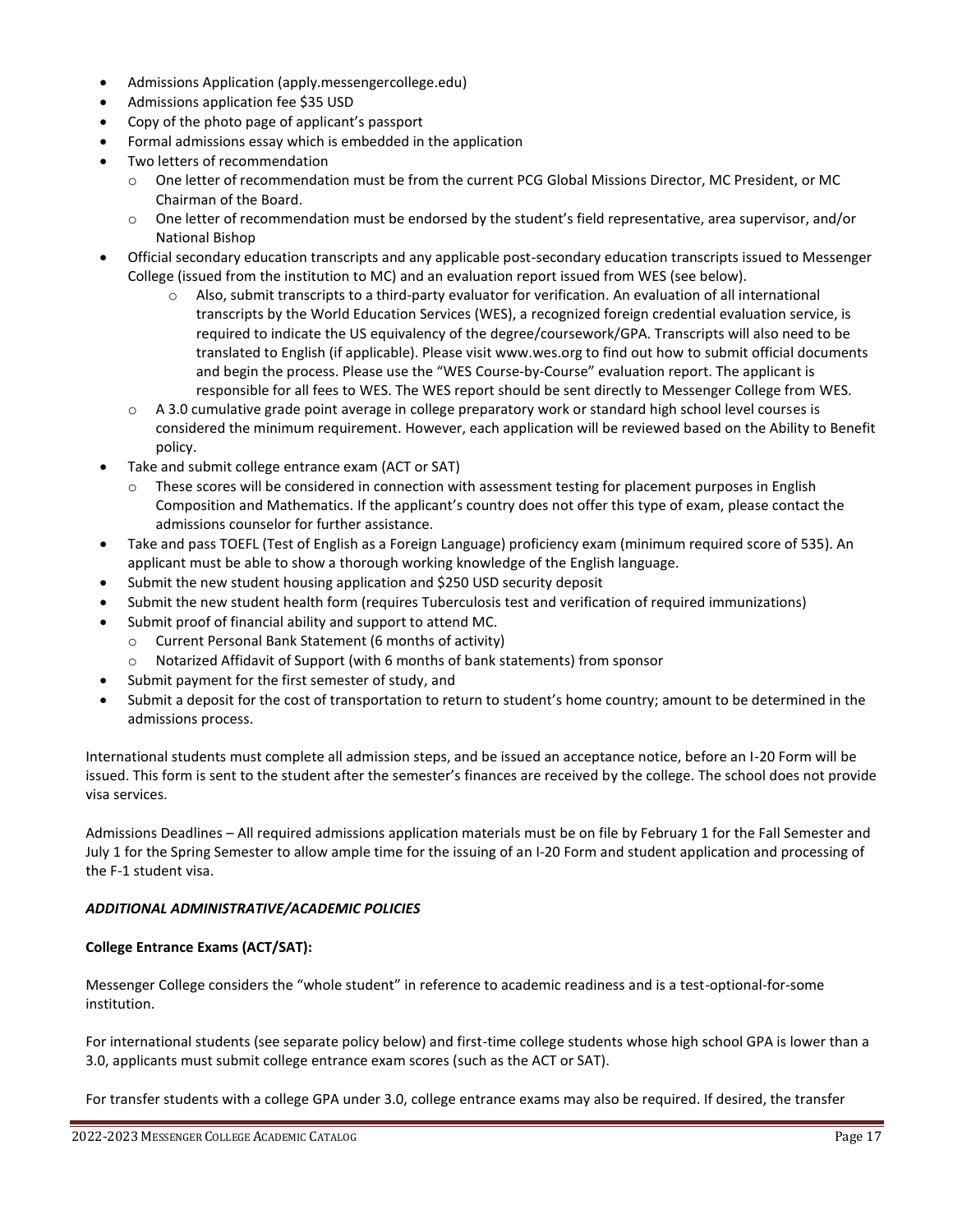students may submit alternative documentation of college readiness for consideration by the Admissions Committee. However, the Committee may still require college entrance exams on a case-by-case basis if the student's college GPA is lower than a 3.0. A phone interview may also be required. The student may be admitted on academic warning and/or with additional restrictions.

#### **Ability to Benefit:**

Applicants are required to be high school graduates with a satisfactory record of achievement. A "C" average in college preparatory work (such as CLEP exams) is conventionally considered the minimum. The Academic Office will handle, on an individual basis, those with non-standard and special education high school records.

Applicants who do not have a high school diploma may be admitted if they can provide a GED certificate. Applicants who were home-schooled must have adequate records or a GED certificate.

Transcripts from another country must have an evaluation of all international transcripts by the World Education Services (WES), a recognized foreign credential evaluation service, is required to indicate the US equivalency of the degree/coursework/GPA. Transcripts will also need to be translated to English (if applicable). Please visit www.wes.org to find out how to submit official documents and begin the process. Please use the "WES Course-by-Course" evaluation report. The applicant is responsible for all fees to WES. The WES report should be sent directly to Messenger College from WES.

Applicants who present unfavorable records may (1) be denied admission, or (2) be admitted with restrictions and on academic warning. This warning may be lifted by meeting satisfactory academic progress at the end of the first semester of enrollment. Students may also be required to take developmental courses.

Students enrolled in developmental courses must earn a minimum C letter grade in order to advance into ENG1013 English Composition 1 or MAT1113 College Algebra. Students taking ENG1013 English Composition 1 must pass this course with a minimum C grade before moving to ENG1023 English Composition 2.

#### **Required Disclosures:**

Admission may be denied to those persons whom the institution considers to be a potential danger to the safety, security, and educational environment of Messenger College. The college may revoke (or may subject to certain conditions) the admission of any already admitted person who is deemed to be a potential danger to safety or security or threatens to disrupt educational processes. Such persons shall be afforded due process as outlined in the Student Handbook.

In order to help foster a safe learning environment, the college requires those individuals who have been convicted of a felony, and who are interested in attending classes at the college, to disclose this information prior to registering for credit or continuing education classes. Felons who have been convicted of sexual offense and/or violent crimes may be admitted to the college but may not be admitted to student housing.

Based on the nature of the offense and other factors, the college reserves the right to deny admission, revoke admission, limit enrollment and/or restrict activities of a student. Campus notifications will be initiated as deemed necessary. Failure to disclose a felony conviction may result in the student being immediately withdrawn from current classes and may result in disciplinary action including suspension or dismissal, as outlined in the Student Handbook.

#### **Note to Residential Applicants:**

Students applying for admission to the residential learning program who also wish to apply for student housing should reference the residence life housing policies located in the Student Handbook for application requirements.

Texas Legislation has regulations (with limited exceptions) regarding vaccination requirements that affect all MC residential students. Please refer to the requirements as outlined in the Student Handbook.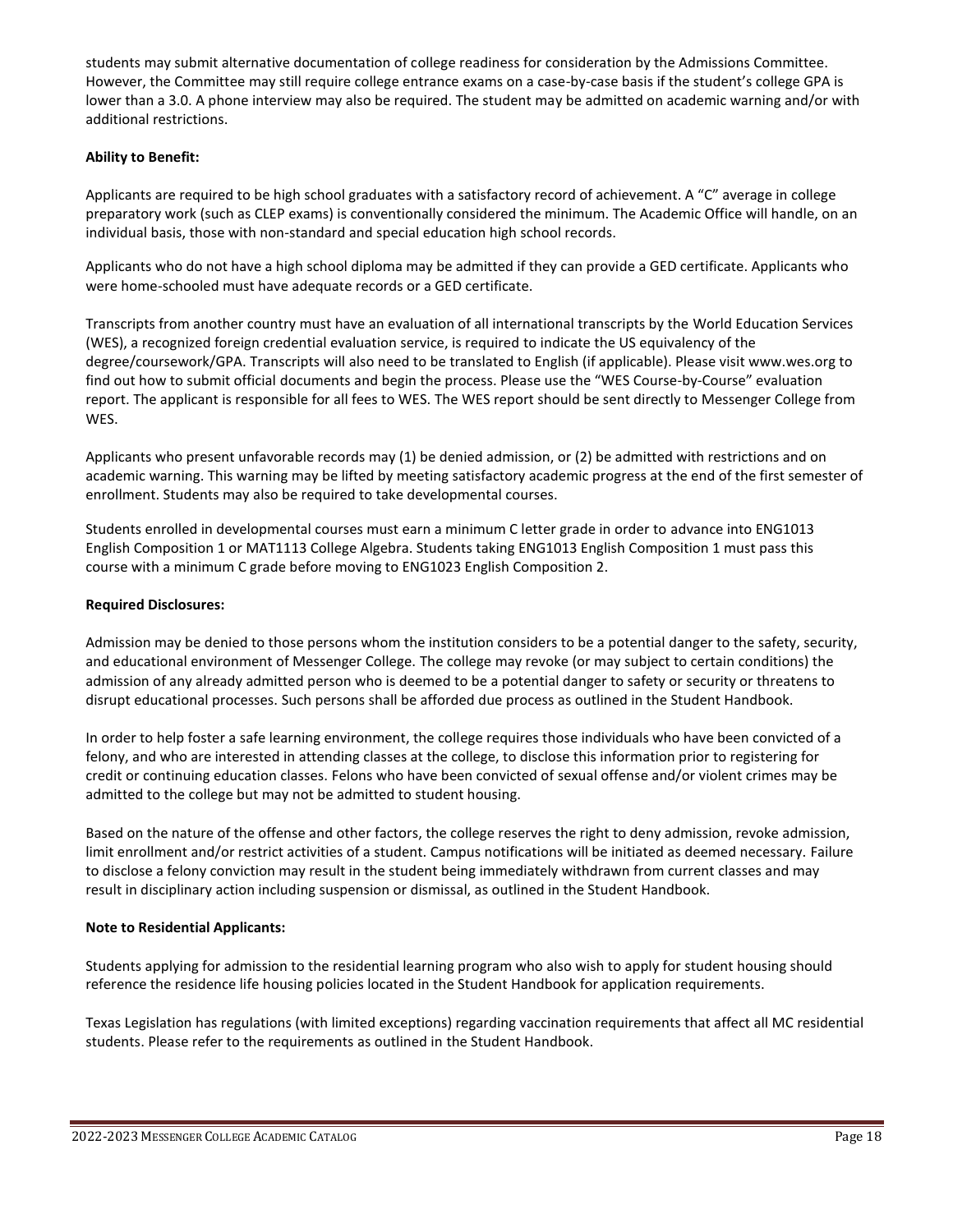# Financial Affairs

Enrollment for any semester is complete when satisfactory arrangements are made with the Business Office. Failure to keep an account current jeopardizes the student's continuation in school. Messenger College is a non-profit educational institution and receives contributions and gifts from individuals, churches, and foundations. Although tuition and fees paid by the students cover only part of the operating cost of the College, the College does depend upon student tuition and fees to maintain a balanced budget. Each student should plan a financial program, seeking help from family, church, and employment to assume proportionate financial responsibility for education.

#### **DFW Residential:**

|                   | Tuition:                               | 395.00 per credit hour                                         |
|-------------------|----------------------------------------|----------------------------------------------------------------|
|                   | <b>Audited Course:</b>                 | $\frac{1}{2}$ regular tuition rate                             |
|                   | <b>Academic Fees:</b>                  | 375.00 per semester                                            |
|                   | <b>Student Life Fees:</b>              | 375.00 per semester                                            |
|                   | Double Occupancy Room:                 | 2,000.00 per semester                                          |
|                   | Single Occupancy Room:                 | 2,950.00 per semester                                          |
|                   | Married Student One Bedroom Apartment: | 4,000.00 per semester (see fee explanations on following page) |
|                   | Laundry Fee                            | 30.00 per semester                                             |
|                   | Parking Fee for MC Commons             | 30.00 per semester                                             |
|                   | <b>Housing Deposit:</b>                | 250.00                                                         |
|                   | Key/Access Card Replacement Fee:       | 25.00 – 250.00 (see fee explanations on following page)        |
|                   | Library Replacement Fee:               | 100.00                                                         |
|                   | Library Processing Fee:                | 5.00                                                           |
|                   | Payment Plan Fee:                      | 25.00                                                          |
|                   | <b>Returned Check Fee:</b>             | 20.00                                                          |
|                   | Stop Payment Fee:                      | 40.00                                                          |
|                   | <b>Application Fee:</b>                | 35.00                                                          |
|                   | <b>Graduation Fee</b>                  | 200.00                                                         |
|                   |                                        |                                                                |
| <b>MC Online:</b> |                                        |                                                                |

| Tuition:                   | 395.00 per credit hour               |
|----------------------------|--------------------------------------|
| <b>Audited Course:</b>     | 1/ <sub>2</sub> regular tuition rate |
| Online Fee:                | 375.00 per semester                  |
| Payment Plan Fee:          | 25.00                                |
| <b>Returned Check Fee:</b> | 20.00                                |
| Stop Payment Fee:          | 40.00                                |
| <b>Application Fee:</b>    | 35.00                                |
| <b>Graduation Fee</b>      | 200.00                               |
|                            |                                      |

## *PAYMENT OF TUITION AND FEES*

The full amount of tuition and fees is due at the beginning of each semester. In case a student is unable to pay in full, credit arrangements may be made subject to the following terms:

- 50% of all charges must be paid by the first day of the semester. The remaining amount should be paid in equal payments by the end of the semester. Financial Aid awards will be considered in fulfilling payment requirements.
- Payments should be made in the student's financial profile in Populi. Payments can also be made to the Business Office by personal checks, money orders in US funds, cash, credit cards, or cashier's checks. All personal checks, money orders and drafts are accepted subject to final payment.
- Parents assuming responsibility for payment of a student's account must submit a written letter to the Business Office stating their intentions. Policies and procedures for payment are the same for all responsible parties.
- Advance payment must be mailed at least one week prior to the first day of the semester. Payment in full or definite financial arrangements must be made before enrollment. A financial lock will be applied to a student's account until it is cleared with the Business Office.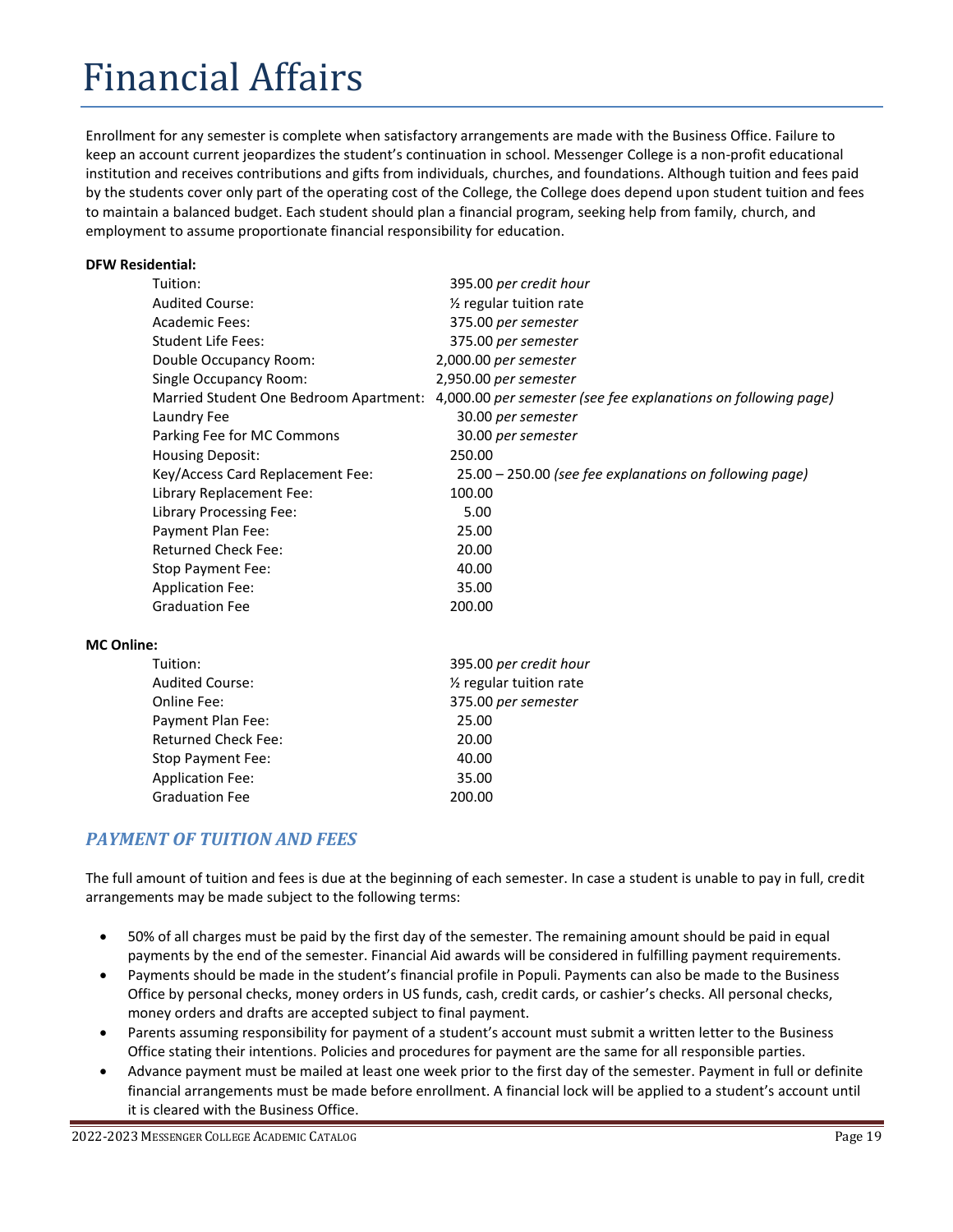Students expecting their fees to be paid through financial aid sources must have all necessary documentation filed with the Financial Aid Office by June 30<sup>th</sup> for the fall term, and by October 30<sup>th</sup> for the Spring term in order to receive consideration for payment deferment.

Accounts 120 days or more outstanding from the beginning of the semester shall be sent to collections unless a payment plan is in place. If a payment plan is in place, an account will be considered in default and sent to collections if more than 2 payments are missed or 120 days from the beginning of the semester, whichever occurs later. The 30% collection fee shall be charged to student accounts before being submitted to the collection agency.

#### **Explanation of Fees:**

**Academic Fee:** An administrative fee for academic success resources such as library, instructional technology, etc.

**Application Fee:** A non-refundable administrative fee required upon submission of an application for admission.

**Change of schedule fee:** An administrative fee charged for each schedule change processed beginning two weeks prior to the start of a semester.

**Graduation Fee:** A charge for graduation processing. This fee is charged to all students regardless of participation in a commencement ceremony and is non-refundable.

**Housing Deposit:** An administrative fee required upon admission to the College that ensures student housing placement. The deposit will be held on account for the duration of the student's time at Messenger College.

**Key Replacement Fee:** A \$25.00 replacement fee assessed in the event that a key (for housing or student mailbox) must be replaced due to theft, loss, or destruction. A \$25.00 replacement fee is assessed for a lost or stolen access card if reported within 24 hours of the last recorded usage. If the card is not immediately reported as lost or stolen, a fee of \$25.00 per day is assessed, up to a maximum of \$250.00. A \$250.00 fine is assessed for failure to return an access card at the close of the semester.

**Late Registration Fee:** An administrative fee assessed to students who enroll for classes after the first full week of the semester.

**Laundry Fee:** An administrative fee assessed to students living in residential housing for use of the laundry facilities at The Commons.

**Library Replacement Fee**: A non-refundable fee charged to a student who does not return an Out-of-Print book that cannot be acquired for the library from another source.

**Library Processing Fee**: A non-refundable fee charged to a student for a book not returned to the library which must be replaced.

**Parking Fee:** A non-refundable semester fee for a permit for parking at MC Commons.

**Payment Plan Fee:** A non-refundable fee assessed to setup a payment plan.

**Returned Check Fee:** A non-refundable fee assessed when either a check or electronic check is returned by the bank.

**Stop Payment Fee:** A non-refundable fee assessed when a student has requested to have an issued financial aid refund check stopped and reissued due to student misinformation or loss. Checks will not be reissued unless they have not arrived within 14 days of the issue date.

**Student Housing:** Covers the cost of apartment operations, repairs and maintenance, utilities, etc. Double occupancy refers two students sharing one bedroom in an apartment. Single occupancy refers to one student housed in one bedroom in a two-bedroom apartment. Married Student Housing refers to a married couple housed in a one-bedroom apartment, with a two-person maximum. A 10% discount is given to married students who are both enrolled full time at Messenger College.

Messenger College does not offer family housing.

**Student Life Fee:** An incidental fee assessed each semester to support various aspects of campus life including student activities, student government, and other social and cultural events and services provided by the College.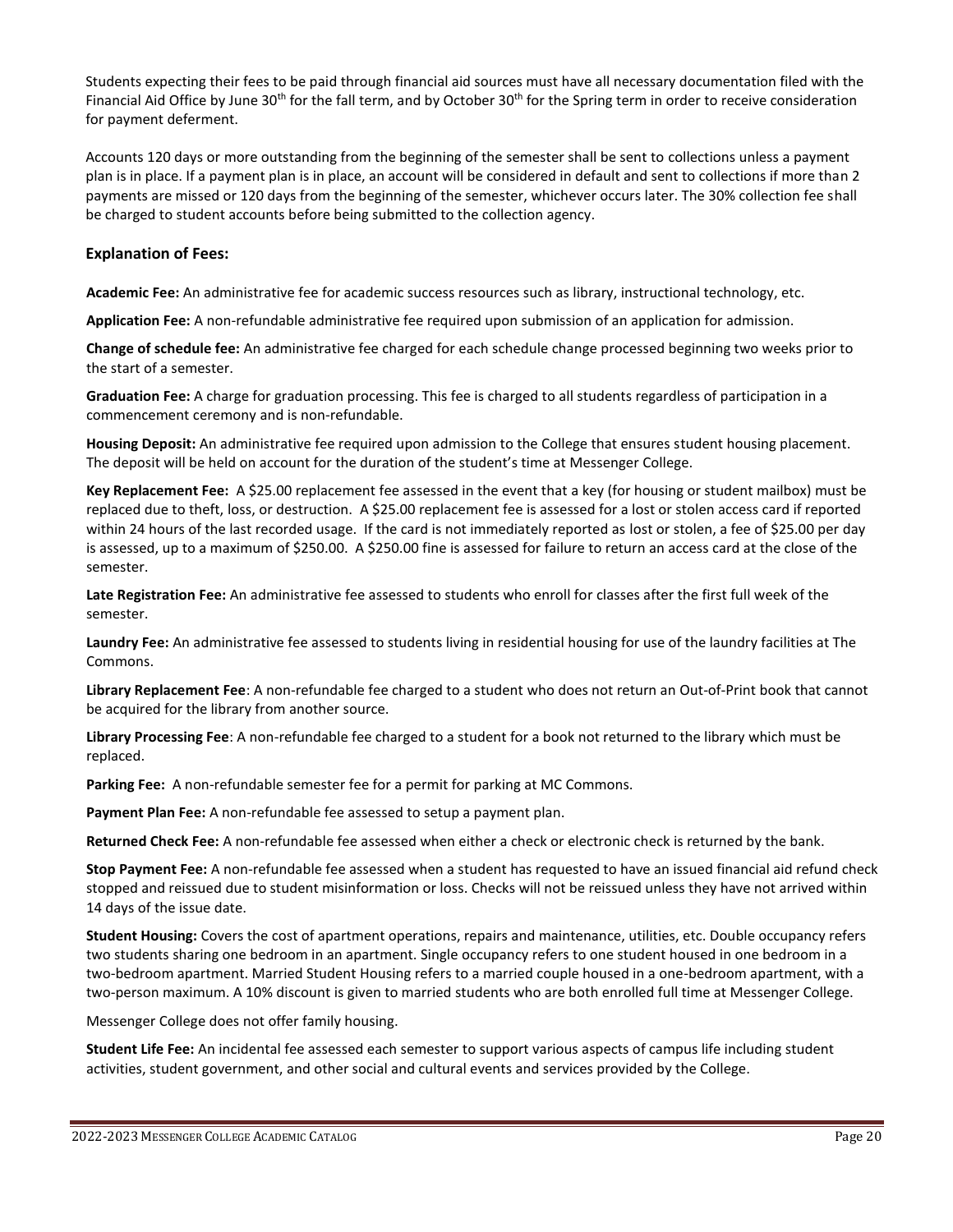**Transcript Fee:** A charge for processing a request for a certified transcript copy and mailing to prospective employers and graduate schools. This fee is assessed after the first request.

**Tuition**: The basic charge for general instructional, general institutional, and plant operations. Tuition covers but a portion of these costs, which are also supported by generous gifts and endowment income.

#### TEXAS AND ONLINE SCHEDULE REVISION REFUND POLICIES

At the beginning of the school year, Messenger College must assume certain financial obligations, based on student enrollment. Expenses continue for the College even though a student later withdraws. A fair refund policy is, therefore, essential, both for the student and for the College. The following regulations apply to all withdrawals from College courses.

*A week is defined as ending on the first Friday of the semester. Subsequent weeks will end on each Friday thereafter.*

#### **Texas On Campus Learning Refund Policy**

Upon dropping or withdrawing from class(es), the following refund for tuition and housing shall apply: Before the end of the first week: 100%

| Before the end of the second week: | 75%  |
|------------------------------------|------|
| Before the end of the third week:  | 50%  |
| Before the end of the fourth week: | 50%  |
| Before the end of the fifth week:  | 25%  |
| After the end of the fifth week:   | None |

*A \$15 fee is assessed for each schedule change processed beginning two weeks prior to the start of a semester.*

#### **Online Learning Refund Policy**

Upon dropping or withdrawing from class(es), the following refund policy for tuition shall apply:

| <b>Online Course Revision Options</b> | <b>Session 1 Course</b>        | <b>Session 2 Course</b> | <b>Refund % and Fees</b> |
|---------------------------------------|--------------------------------|-------------------------|--------------------------|
| Drop                                  | Within 2 weeks prior to course | Within 2 weeks prior to | 100% tuition refund      |
| - the course is deleted from          | start but before 4pm on Friday | the semester start but  | + a \$50 change fee      |
| the student's schedule                | of Week 1                      | before 4pm on Friday of |                          |
| Withdrawal                            | Before 4pm on                  | Before 4pm on Friday    | 40% tuition refund +     |
| - the course is marked as a WF or     | Friday of Week 2               | of Week 2               | \$50 change fee          |
| WP on the student's schedule          |                                |                         |                          |
|                                       | Before 4pm on                  | Before 4pm on Friday    | 0% tuition refund +      |
|                                       | Friday of Week 3               | of Week 3               | \$50 change fee          |

#### **VA Regulation 14254 (c)(13)**

A refund of the unused portion of tuition, fees and other charges will be made, as required by Veterans Affairs Regulations, to veterans or eligible persons who fail to enter or fail to complete the course. The refund will be within 10% of an exact pro-rata refund. No more than \$10 of the established registration fee will be retained if a veteran or eligible person fails to enter the course.

#### *MESSENGER COLLEGE SCHOLARSHIPS*

Students must fill out an application to be eligible for a Messenger College scholarship. The Scholarship Committee will review applications, and students will be notified of any awards. All Messenger College scholarships are subject to availability of funds. Scholarships can be withdrawn if student does not maintain eligibility stipulations. More information and an application can be found in the Registrar's office.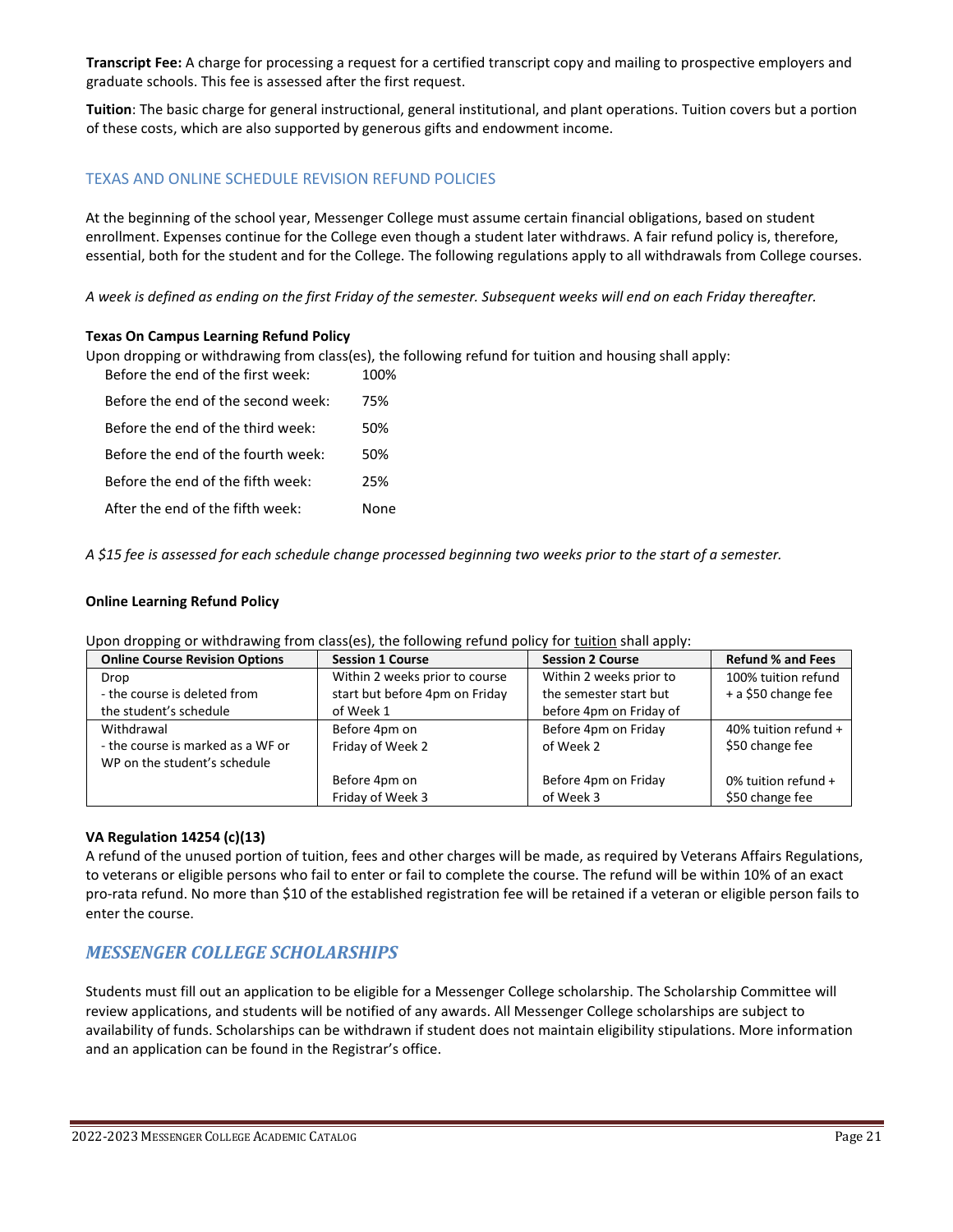## *FINANCIAL AID POLICY*

The Messenger College Financial Aid program exists to provide available funding for college attendance to students whose financial status denies them access to a college education. The Messenger College Financial Aid Office will strive to bring together available funds for prospective and current students who have demonstrated financial needs. All qualifying students will be served without regard to race, color, creed, national origin, gender, handicap, or age.

Realizing that the primary responsibility for financing post-secondary education lays with the student and his/her family, Messenger College financial assistance is intended only as a supplemental source to the student. Student financial records will remain confidential. All policies and procedures will protect the student's right of privacy. The student's written consent is required for the release of information.

#### **Federal Student Aid Program:**

Messenger College participates in the Federal Student Aid program. A student who files a Free Application for Federal Student Aid (FAFSA) may qualify for the awards listed below. To file your FAFSA go to [www.fafsa.ed.gov Y](http://www.fafsa.ed.gov/)ou will need your previous year's tax returns and investment information available.

- Federal Grants
	- $\circ$  PELL Grant based on financial need. Maximum award is \$6,895 for students enrolled in at least 12 credit hours for two semesters. Students enrolling in a summer trailing semester for a minimum of six credit hours may be eligible for an additional PELL award.
	- o SEOG (grant) students who are eligible for the PELL Grant may also receive the SEOG. Minimum award is \$100 per year.
- Federal Loan Programs (must be repaid):
	- Subsidized Loan The federal government pays the interest on the loan while the student is in school. Payments are deferred until 6 months after graduation or student is enrolled in less than 6 credit hours.
	- o Unsubsidized Loan Interest accrues while student is in school. Payments deferred until 6 months after student leaves school or student is enrolled in less than 6 credit hours.
	- o Parent (PLUS) loan Loan made to parents; interest is accrued from the date of disbursement. Credit approval is required. Parent may choose to defer payments.

#### **Cost of Attendance and Financial Need Calculation:**

- *Cost of Attendance* The Cost of Attendance is an estimate of the expenses associated with attending an Institution of Higher Education for a particular award period. The cost estimate, which is used in calculating financial aid eligibility, is based primarily on a student's enrollment status and whether s/he will be living on or off campus.
- *Need Based Eligibility* The Financial Aid office calculates financial need to determine the amount of need-based financial aid for which a student is eligible. The financial information provided on the FAFSA is analyzed by the US Congress. It is used by the federal processor to calculate an expected family contribution (EFC) which is the amount the Department of Education estimates individual students and their families should have the potential to pay for higher education. If the cost of attendance at Messenger College is greater than the Department of Education has calculated for the student's EFC, the student is considered to have financial need. The student's EFC is used by the Financial Aid Office to determine the amount of eligibility for Federal Student Aid Programs which are outlined in the previous section.
- *Notification and Disbursement of Awards* A student will be notified of any awards s/he is eligible for by an Award Letter. All awarded disbursements will be posted to a student's account within 3 business days from the date Messenger College receives payment. Awards are figured for each academic year and divided by the number of semesters in which a student is enrolled. A returning student may receive part of his/her award(s) 7 days before the beginning of each semester. A new student will receive his/her award(s) in a reasonable time frame after registration is complete. No award can be disbursed until all requested student information is on file in the Financial Aid Office.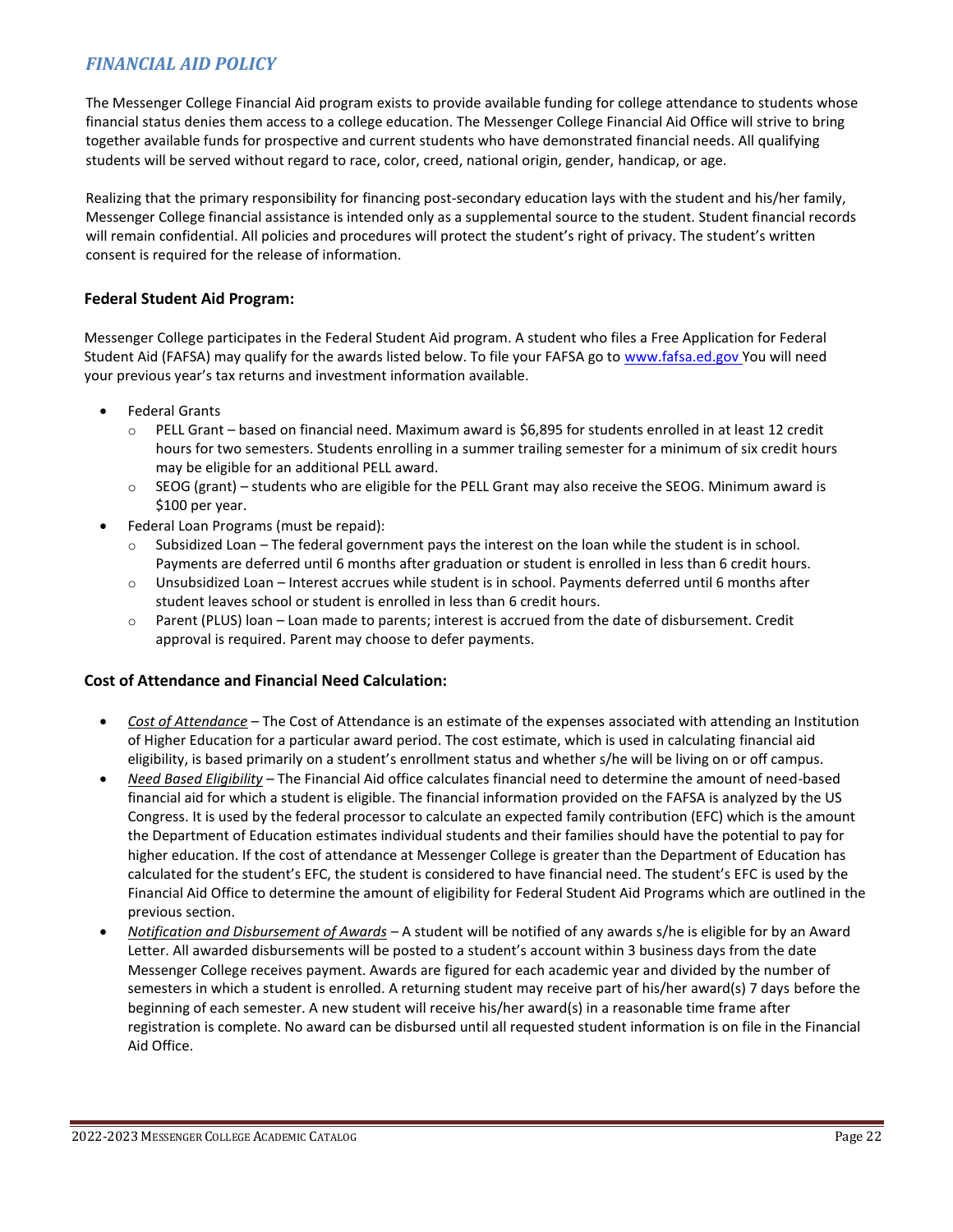#### **Loan Counseling**

All first-time borrowers at Messenger College will be required to complete Entrance counseling before loan funds are disbursed. Each student graduating, withdrawing, or dropping below six hours who has received proceeds from a student loan will be required to complete Exit counseling as required by the Department of Education regarding repayment of student loans. Students are notified by the Director of Financial Aid through email; counseling can be completed by logging on at [www.studentloans.gov.](http://www.studentloans.gov/)

#### **Federal Aggregate Loan Limits:**

Dependent students - \$31,000, no more than \$23,000 of which may be subsidized Independent students - \$57,500, no more than \$23,000 of which may be subsidized

#### **Annual Stafford Loan Limits**

Dependent Students (Except Students Whose Parents Cannot Borrow PLUS)

|                  | Subsidized | Unsubsidized |
|------------------|------------|--------------|
| Freshman         | \$3.500    | \$2,000      |
| Sophomore        | \$4.500    | \$2,000      |
| Junior or Senior | \$5.500    | \$2,000      |

Independent Students and Dependent Students whose parents cannot borrow PLUS

| Subsidized | Unsubsidized |
|------------|--------------|
| \$3.500    | \$6,000      |
| \$4.500    | \$6,000      |
| \$5.500    | \$7,000      |
|            |              |

Loans are offered each semester the student is enrolled for at least six credit hours as shown by the above tables. However, the annual limits remain the same even if the student is enrolled in a summer trailing semester.

If a student obtains a loan to pay for an educational program, the student will have to repay the full amount of the loan plus interest. If the student receives the federal student financial aid funds, the student is entitled to a refund of the money not applied to eligible institutional charges.

#### **Federal Work Study**

The Federal Work Study (FWS) program provides an opportunity to earn money for educational expenses. The FWS awards are based on the student's need, the availability of resources, and the amount of aid the student receives from other programs. FWS applications are available in the Financial Aid Office.

#### **Veteran's Education Benefits**

Veterans may be eligible for education assistance depending on their eligibility with the VA. A Covered Individual is any individual who is entitled to educational assistance under Chapter 31, Vocational Rehabilitation and Employment, or Chapter 33, Post-9/11 GI Bill® benefits.

To verify eligibility a student should call 1-888-GIBILL-1. More detailed information may be obtained in the Financial Aid Office.

#### **Vocational Rehabilitation Benefits**

Under the state's Vocational rehabilitation Program, any student who has a physical disability may qualify for benefits. Eligibility questions should be addressed to the Office of Vocational Rehabilitation in the student's home state.

#### **Satisfactory Academic Progress for Financial Aid Recipients**

The office of Financial Aid at Messenger College is required by federal regulation to determine whether a student is enrolled in a degree-seeking program and is meeting satisfactory academic progress requirements. The student's official academic record maintained by the Office of the Registrar and shared with the Office of Financial Aid is reviewed to determine student compliance with this policy. All students must maintain satisfactory progress in an eligible program of study leading toward a degree.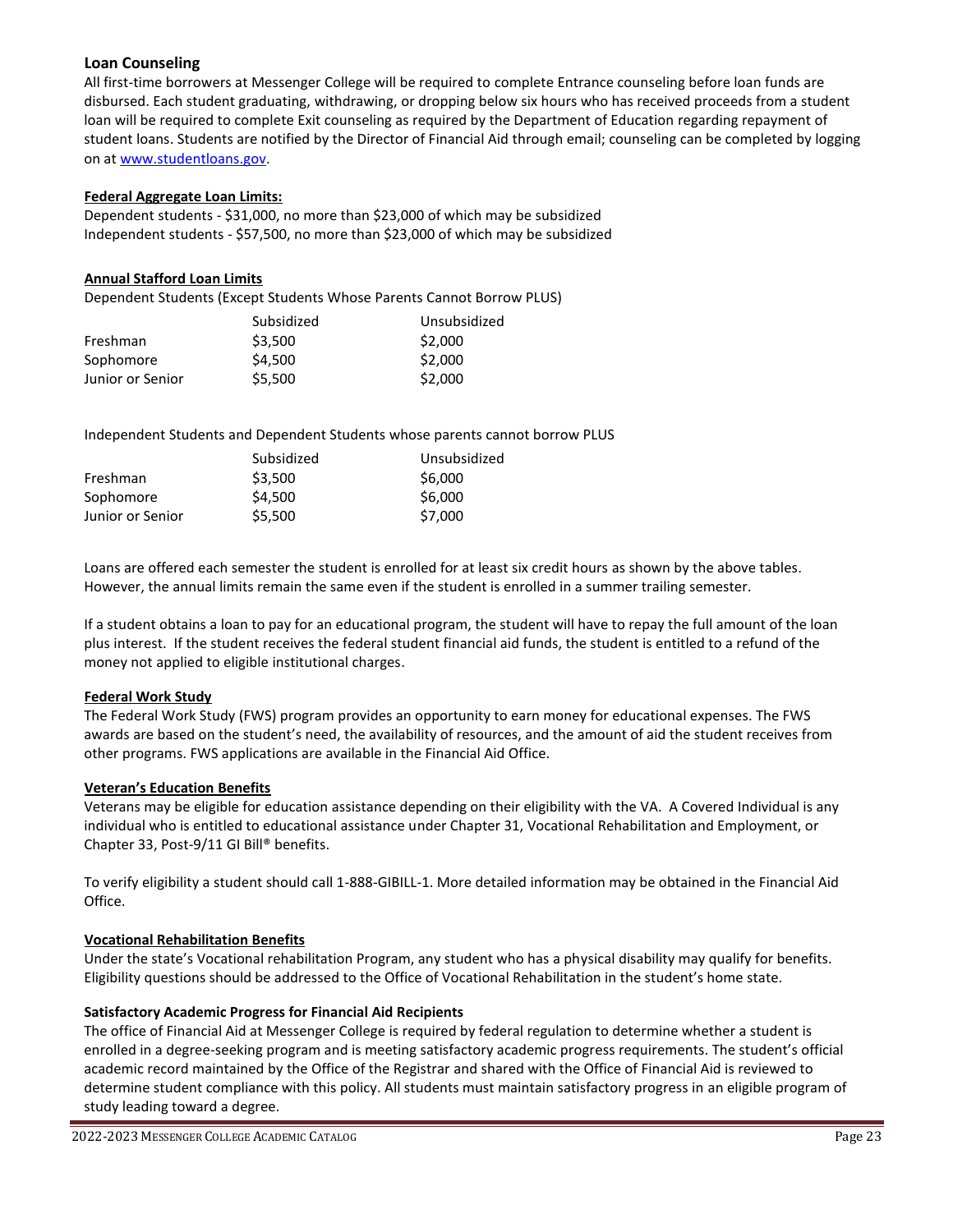#### **150% Completion (Quantitative Rule)**

The quantitative requirement has two parts: a maximum time frame, and a required completion ratio. The maximum time frame requirements are different based the number of credit hours required for completing a bachelor's degree program.

Maximum time frame (maximum attempted credit hours) – Eligibility ends when the student has *attempted* 150% of the program's published required credit hours. For example, bachelor's degree programs require 129 hours for completion and would reach maximum time frame once the student has attempted 193 credit hours. The maximum time frame calculation includes all credit hours attempted including withdrawals, incompletes, failed, or repeated courses contained on the Messenger academic record.

No longer eligible - Once students have attempted 150% of their current program's required credit hours, they are no longer eligible for financial aid but may submit an appeal.

**Completion Ratio** – Students must earn a minimum of 70% of all credit hours attempted (69.5% and above will be rounded up to 70% provided Student Financial Services determines the student is on track to complete the program within the parameters set by the Department of Education. (69.4% and below will be rounded down to 69% and not eligible under policy). This is a cumulative calculation of all attempted and earned credit hours during all terms at all schools, for credit hours included on the Messenger academic record.

#### **Grade Point Average (Qualitative Rule)**

A student's cumulative grade point average (GPA) is used to evaluate academic progress. If the grade point average falls below the minimum standard, the work is considered unsatisfactory. Cumulative GPA is calculated using all credits the student has earned toward a degree including transfer credits.

#### **Grade Point Average Requirements**

Messenger students must maintain the following cumulative grade point average (GPA) listed below dependent on their classification to maintain financial aid eligibility. If the GPA average falls below the minimum standard, the work is considered unsatisfactory.

#### **Hours Attempted**

1-22 Semester Hours 1.6 22-33 Semester Hours 1.7 34-44 Semester Hours 1.8 45-55 Semester Hours 1.9 56 Semester Hours and above 2.0

#### **Incomplete:**

Incomplete grades revert to failing grades at the end of the next semester following the semester the incomplete grade was received. A student must request permission from the Vice President of Academic Affairs and his/her professor to complete a course beyond the scheduled time limit. To request an incomplete, a student must submit a signed Incomplete Grade Request Form to the Registrar. The Registrar's office must provide the updated grade(s) to the Financial Aid Office upon availability.

#### **Repeated Grades:**

All courses taken are listed with the grades assigned. No courses have been deleted. Only the highest grade earned in a repeated course is applied to the student's grade point average and earned credits towards graduation.

#### **Financial Aid GPA Warning Status**

The student's academic progress will be reviewed at the end of each semester. If a student fails to earn the minimum number of credit hours (70% of attempted credits) **and/or** minimum cumulative GPA, the student will be placed on financial aid warning.

The student may continue to receive eligible financial aid for one semester following the semester in which a warning was issued. The student will be notified in writing of their warning status at the end of the semester in which SAP was not met.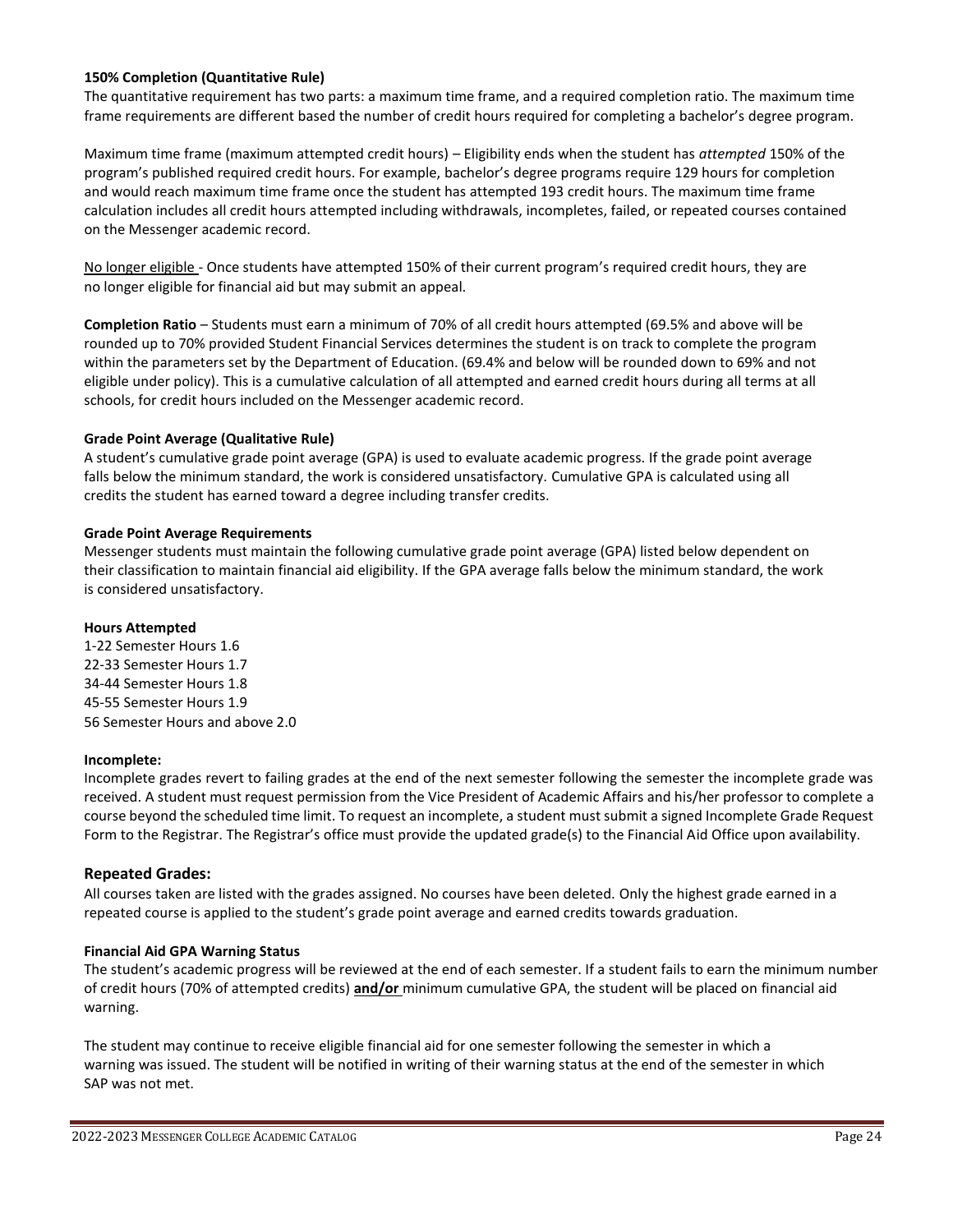Due to the limited time frame between the end of one session / semester and start of another, students may not be notified of their SAP status by the Business Office prior to the start of the next semester and may be ineligible for federal financial aid.

Students are **strongly encouraged** to monitor their progress through the information provided in Populi and take action by contacting their academic advisor if they are in danger of not meeting SAP.

After the warning period, if the student fails to meet SAP requirements, the student will be placed on financial aid suspension. The student must pay for all courses taken without receiving financial aid until SAP is met.

#### **Financial Aid Suspension Appeal Process**

A student may appeal to the Finance Committee if there were extenuating circumstances that prevented the student from meeting the SAP standards.

Examples of extenuating circumstances include but are not limited to unexpected death or major hospitalization of an immediate family member, extended hospitalization or medical condition of student, house fire, or a victim of a violent crime. Unexpected employment or work issues beyond the student's control may be considered on a case-bycase basis.

The appeal committee determines acceptable documentation; if there is a death of an immediate family member, a copy of the death certificate will be required. In situations of illness or hospitalization, official medical documentation is required. If there is a homeless or domestic abuse situation, a letter from a social services agency or medical documentation in extreme cases may be required.

The student will be notified in writing by the Business Department about their suspension status and provided with an appeal form and instructions for writing an appeal and the date by which the appeal must be submitted.

The letter of appeal should address in detail any extenuating circumstances that have affected the student's academic performance. The student must work with his/her academic advisor to complete an academic plan as part of the appeal process.

Action taken on a financial aid appeal is transmitted to the student in writing, via Populi, or via email. Depending on the timeliness of the appeal, it is possible for a student to have an appeal denied and not be entitled to a refund of charges if the student must withdraw from classes.

Students who have an academic progress appeal approved will be placed on financial aid probation status for the subsequent semester(s).

If SAP is not met at the end of the probation period, the student will no longer be eligible for financial aid for the remainder of their degree program.

Approved appeals **DO NOT** override federal regulations such as annual or aggregate loan limits, loan default, overpayments, Pell Grant Lifetime eligibility limits, or any other reason the Department of Education has determined the student ineligible for federal student aid. If a student is determined ineligible for reason other than Satisfactory Academic Progress during the probationary period of an approved appeal, financial aid will be cancelled immediately.

#### **Additional Notes**

**Changes in major** may cause the student to reach the maximum attempted hours and lose eligibility before earning a degree.

**Incomplete grades, missing grades, failing grades, course withdrawals** – all lower the student's completion ratio, because they are counted as attempted, but not earned credit hours. They also count against the students maximum attempted hours. Incomplete grades, missing grades and withdrawals after the add/drop period are counted as attempted credit hours in the calculation.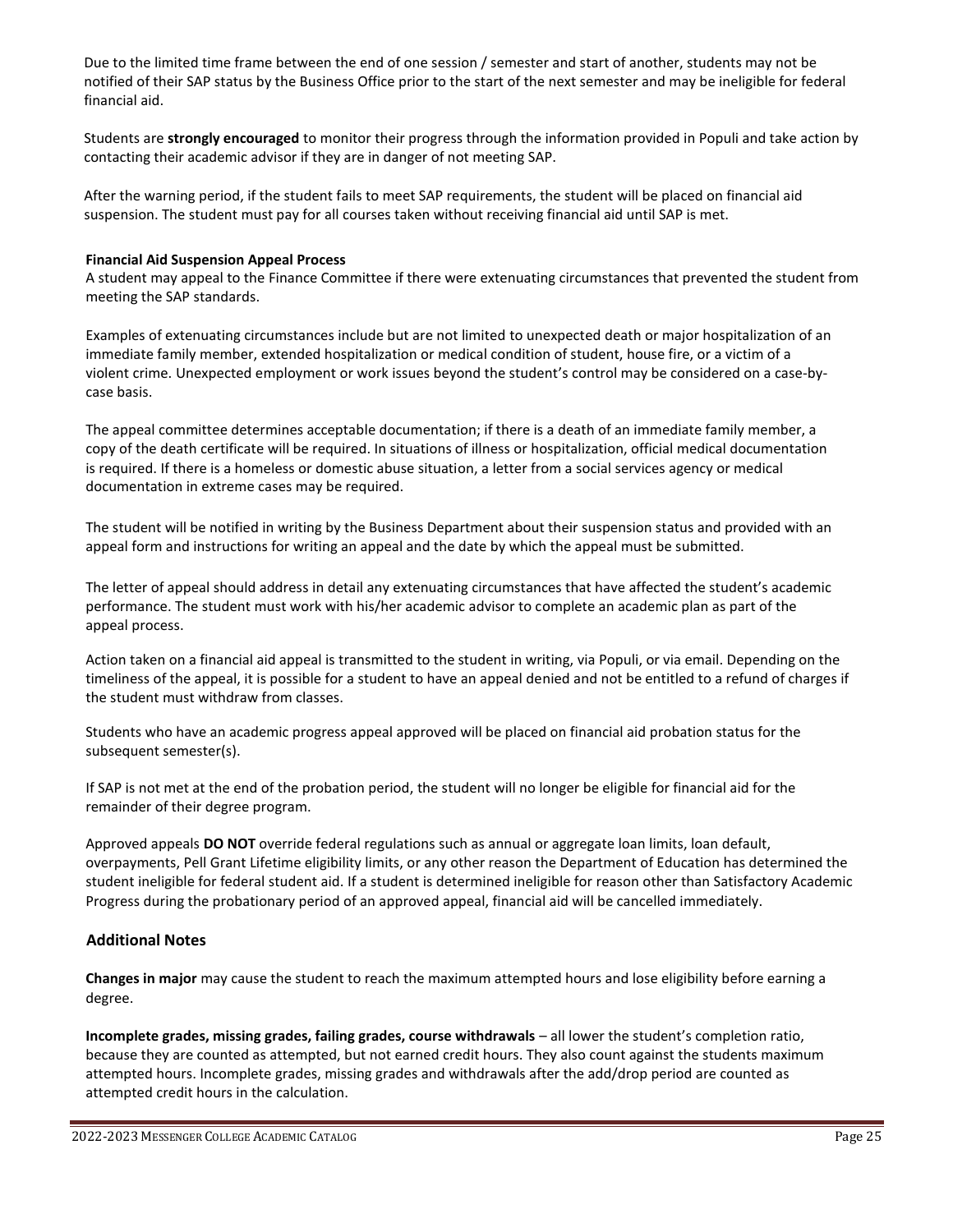**Courses taken for pass/fail grades** – will count against both the students maximum attempted credit hours and the student's completion ratio.

**Repeated courses** - count as attempted credit hours each time the student registers for the course but reduce the completion ratio because they count as earned credit hours only once.

**Remedial courses** – does not fulfill degree program requirements but counts as either attempted or earned credit hours.

**Late posted grades or grade changes** – will not change the student's status. The student may request a recalculation of SAP after the student has confirmed with the Registrar that the grade change has been posted to the student's academic record.

#### **Procedures of Official Withdrawal**

Students who are withdrawing from all classes must contact the Registrar and complete a Withdrawal Form. The Financial Aid Office is notified and contacts the student to counsel him/her regarding the consequences of withdrawal. A student may refuse counseling. A student who previously intended to withdraw has the option of rescinding his/her withdrawal after counseling.

#### **Institutional Withdrawal**

Students finding it necessary to terminate their student status must obtain and file an official Withdrawal Form with the Registrar. A student who completely withdraws from the College while enrolled in classes will be dropped or withdrawn from their courses according to the Schedule Revision Policy. *All students are strongly urged to counsel with the Financial Aid Office before withdrawing*.

#### **Unofficial Withdrawal**

When a student stops attending classes altogether it is considered to be an unofficial withdrawal. Withdrawing from class whether officially or unofficially will affect a student's academic progress and may jeopardize his/her ability to receive Financial Aid in the future. Students who do not re-enroll for two consecutive semesters will be officially withdrawn from the college and be required to apply for readmission under the current catalog.

#### **Automatic Termination of Federal Student Aid**

The following situations will necessitate the automatic and immediate termination of financial aid eligibility:

- Withdrawal from all classes
- Failure to meet special requirements of Satisfactory Academic Progress
- Default on any federally funded student loan
- Drug-related convictions (i.e., possession or sale) or other disqualifications as determined by the Department of Education

#### **Returning Aid to Title IV Programs**

The responsibility for returning unearned aid is allocated between Messenger College and the student according to the portion of disbursed aid that could have been used to cover Messenger College charges and the portion that could have been disbursed directly to the student once charges were covered. Messenger College will distribute the unearned aid back to the Title IV programs as specified by law. The student will be billed for the amount the student owes the Title IV programs and Messenger College. Examples of refund calculations are available in the Business Office.

Students who receive financial aid under the Title IV program and withdraw from school before the end of the term must repay all or part of the funds. This policy is effective only if the student completely terminates his/her enrollment by official withdrawal, is dismissed from classes, or stops attending classes without an official withdrawal, before completing more than sixty percent of the semester.

#### **Definition of Title IV Funds:**

The term "Title IV Funds" refers to the federal financial aid programs authorized under the Higher Education Act of 1965 (as amended) and includes the following programs at Messenger College: Federal Pell Grant, Federal Supplemental Educational Opportunity Grand, and Federal Direct Loans (subsidized, unsubsidized, and parent PLUS loans).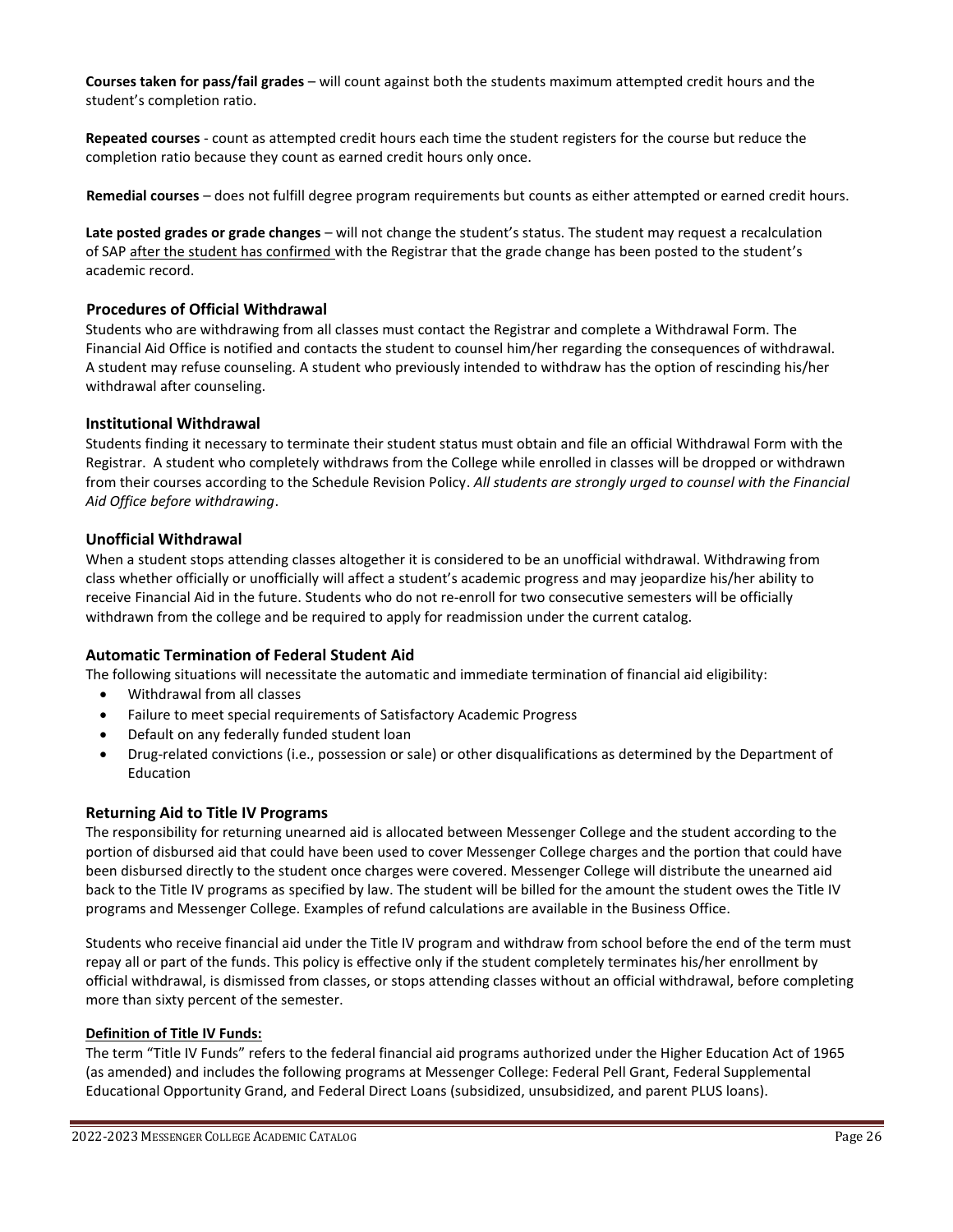The amount of the refund of institutional fees for students withdrawing will be calculated according to the policy in the catalog. This is a separate policy from the Return of Title IV Funds Policy.

#### **Funds will be returned in the following order:**

- 1. Unsubsidized Direct Federal Loan
- 2. Subsidized Direct Federal Loan
- 3. Parent Plus Direct Federal Loan
- 4. Federal Pell Grant
- 5. Federal Supplemental Educational Opportunity Grant

#### **Post Withdrawal Disbursements**

If it is determined that a student had earned Title IV funds which had not yet been disbursed to them, they are offered a post-withdrawal disbursement.

A post-withdrawal disbursement of Title IV grants does not require permission from the student. A student's permission is not required to credit a student's account with the post-withdrawal disbursement for current charges for tuition, fees, and room and board up to the amount of the outstanding charges, or for minor (e.g., under \$200) prior year charges that the school has authorization to retain. However, the student's authorization must be obtained before crediting the account for charges other than current charges.

A post-withdrawal disbursement must be made from available grant funds before available loans funds.

#### **Title IV Credit Balances**

Any pending Title IV credits are placed on hold once the institution determines that a student has withdrawn. Any Title IV credit remaining after the R2T4 calculation and resulting adjustments must be paid to the student within 14 days of the calculation.

Post withdrawal disbursement to student for earned Title IV funds in excess of outstanding current (educationally related) charges from the date of determination that student withdrew:

- Loans  $-$  As soon as possible but no later than 180 days
- Pell Grants As soon as possible but no later than 45 days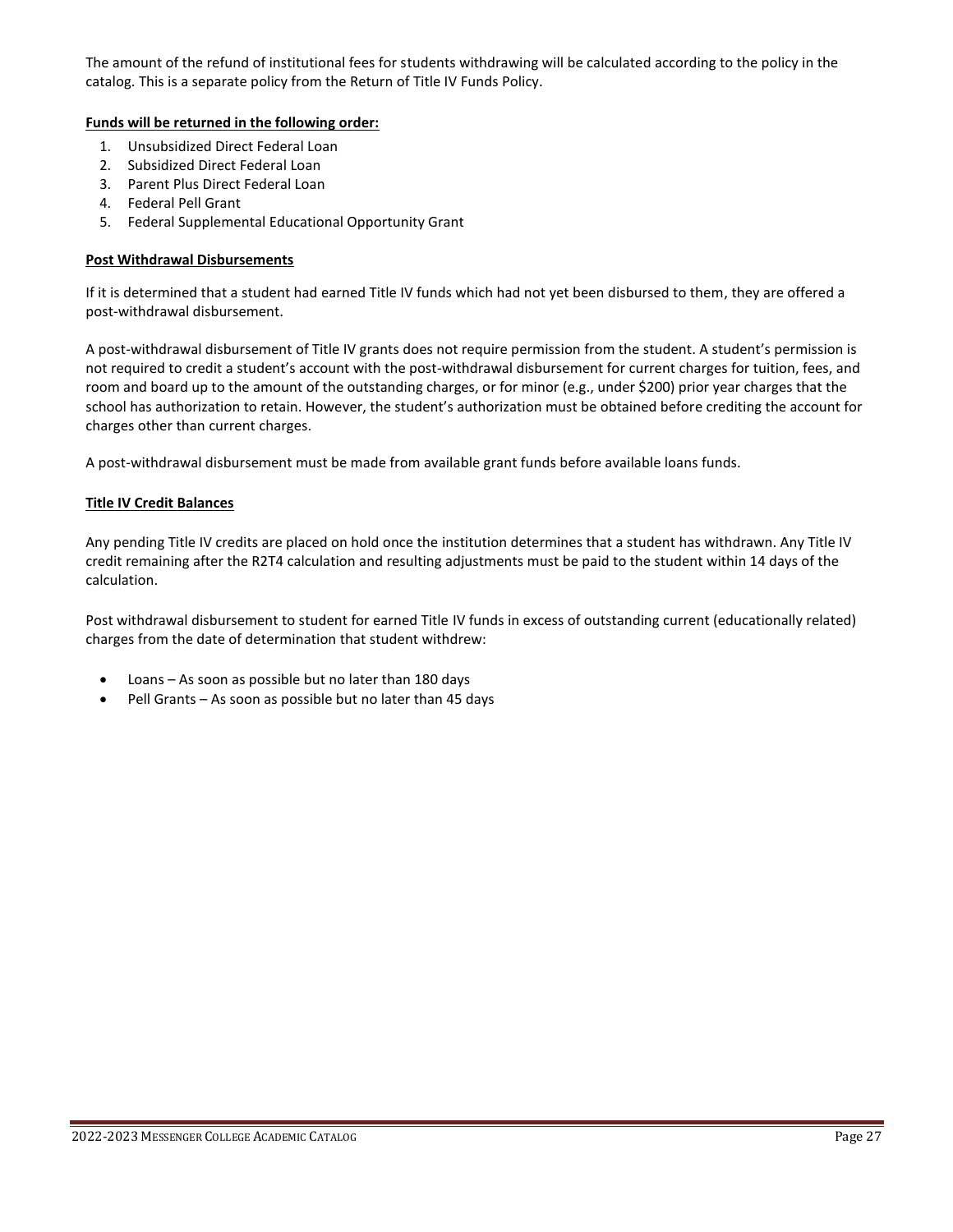## Academic Affairs

#### **Dual Credit**

High school students (juniors and seniors) may be eligible to enroll in Messenger College courses as non**-**degree seeking students while completing high school. They may take classes as approved by their high school and for which they meet the prerequisites as defined in the Messenger College Catalog (see the "Courses" section).

Courses will not count toward the student's high school diploma unless the student has made prior arrangements with the high school, homeschool agency and/or local board of education. Messenger College notes that the acceptance of Messenger College credits is subject to the discretion of the receiving institution.

Unless stated otherwise in the Catalog or elsewhere, these students will pay the current rate for tuition and fees. Any credit earned in this program will be held in a credit bank with release to other institutions only after the student presents a high school diploma or the G.E.D.

A high school student may earn up to 21 hours in this program. High school students are not eligible for federal financial aid or state grants. Upon graduation from high school, students may apply and be admitted to Messenger College to enroll in a degree**-**seeking program. To be eligible for Messenger College courses, High School Juniors and Seniors must:

- 1. Have a cumulative high school GPA of at least 3.0 or an ACT composite of 19 (or SAT composite of 890).
- 2. Submit a Dual Enrollment application complete with signatures of consent from the parent/guardian and high school principal/guidance counselor and the nonrefundable application fee.
- 3. Submit an official high school transcript and ACT/SAT scores.

To continue in dual enrollment, students must maintain a 2.0 Messenger College GPA.

#### **Academic Advisement**

While Messenger College will provide as much assistance as possible in planning academic programs, each student is responsible for the proper program completion and, therefore, should be familiar with the requirements listed in the College catalog.

No irrevocable contract arises from enrollment; the College maintains the right to require compliance with its rules and regulations at all times. The College reserves the right to withdraw any course for which registration is considered insufficient.

#### **Audit**

Classes may be audited for one-half the regular tuition. Students will not receive academic credit for audited courses.

#### **Definition of Credit Hour**

A federal rule that went into effect on July 1, 2011, is a new definition of "credit hour". Under the new definition, a "credit hour" must "reasonably approximate" not less than "one hour of classroom or direct faculty instruction and a minimum of two hours out of class student work each week" for the duration of the term, or "an equivalent amount of work." Coursework can include multiple formats of learning, regardless of mode of delivery, including laboratory work, practica, studio work, or asynchronous distance education.

At Messenger College, regardless of mode of delivery, a credit hour is equivalent to one hour of classroom or direct faculty instruction and a minimum of two hours of out-of-class student work for sixteen weeks for one semester. The semester is divided into two distinct eight-week blocks.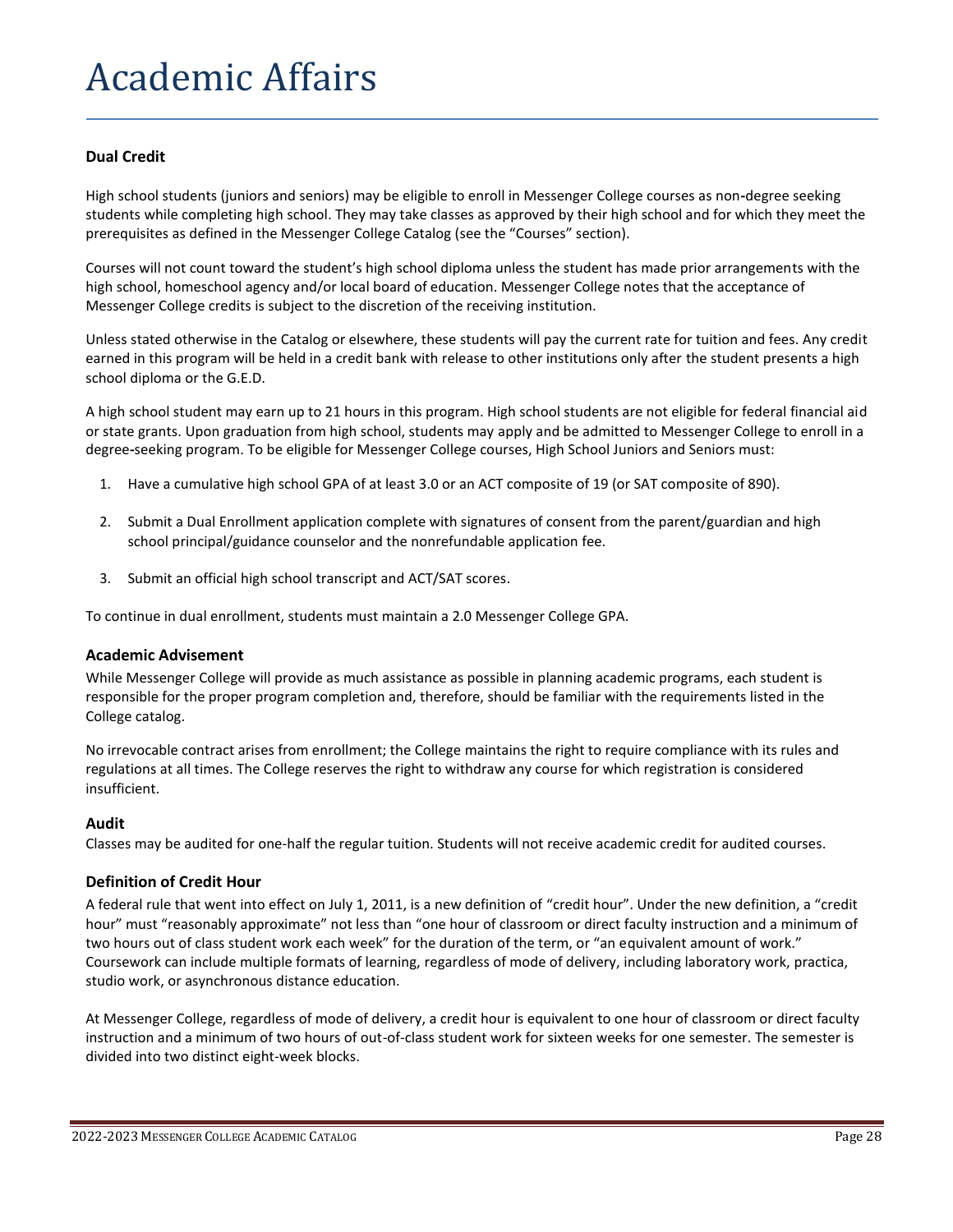#### **Classification of Students:**

| Freshman:  | 1-29 semester hours   |
|------------|-----------------------|
| Sophomore: | 30-59 semester hours  |
| Junior:    | 60-89 semester hours  |
| Senior:    | 90-129 semester hours |

#### **Transfer of Credits:**

A student transferring from another college or university is not at liberty to disregard collegiate record and apply for admission based on his/her high school record. An official transcript of all academic work must be on file in the office of the Registrar.

In as much as a "C" average is required of students for graduation from Messenger College, only such work completed in another institution with a grade of "C" or better will be accepted for transfer. Credits are accepted from institutions accredited by accrediting agencies recognized by the US Department of Education insofar as the credits are applicable to the degree program of the studies at Messenger College.

In accepting credits from non-accredited colleges, the Vice President of Academic Affairs will decide each case on its merits. Validation of credits requires the satisfactory completion of 30 credit hours at Messenger College. No more than 60 credit hours may be transferred in toward a bachelor's degree. Total credit earned by independent study may not exceed 18 credit hours. Transfer credits are not guaranteed and are granted at the sole discretion of the Academic Office.

An official transcript from all post-secondary institutions attended by the student is required for all students accepted into Messenger College's programs. This applies to both residential students and distance education students.

Once the student is admitted, transfer credits are only granted with **prior** approval by the Vice President of Academic Affairs (VPAA) in conjunction with the Registrar. Transfer credits must still fall within the established limits for the number of credits transferred in.

#### **Notice Concerning Transferability of Credits and Credentials Earned at our Institution**

The transferability of credits you earn at Messenger College is at the complete discretion of an institution to which you may seek to transfer. Acceptance of the educational program you earn is also at the complete discretion of the institution to which you may seek to transfer. If the educational program at Messenger College is not accepted at the institution to which you seek to transfer, you may be required to repeat some or all of your coursework at that institution. For this reason, you should make certain that your attendance at Messenger College will meet your educational goals. This may include contacting an institution to which you may seek to transfer after attending Messenger College to determine if your educational program will transfer.

Messenger College has not entered into an articulation or transfer agreement with any other college or university at this time.

#### **Advanced Placement (AP) Program**

Students with superior academic achievements may earn college credit through the College Board Advanced Placement Program. Scores should be submitted to the Registrar's Office during the admissions application process. Only scores of 3, 4, and 5 will be considered for credit. Credit will not be granted after financial aid awards have been finalized for the current academic year.

#### **College Level Examination Program (CLEP)**

CLEP tests are designed to evaluate nontraditional college-level education such as independent study, correspondence work, etc. Both enrolled undergraduate students and entering freshmen may receive CLEP credit for CLEP tests, which are classified as "Subject Examinations." Scores are not accepted for CLEP "General Examinations." Credit will be awarded based on the College's criteria and required scores.

Credit toward graduation may be granted when performance on the College Level Entrance Placement Examination is equivalent to a "C" grade or above. The Registrar will record the credit on the transcript. A maximum of 12 credit hours may be awarded through the CLEP exams.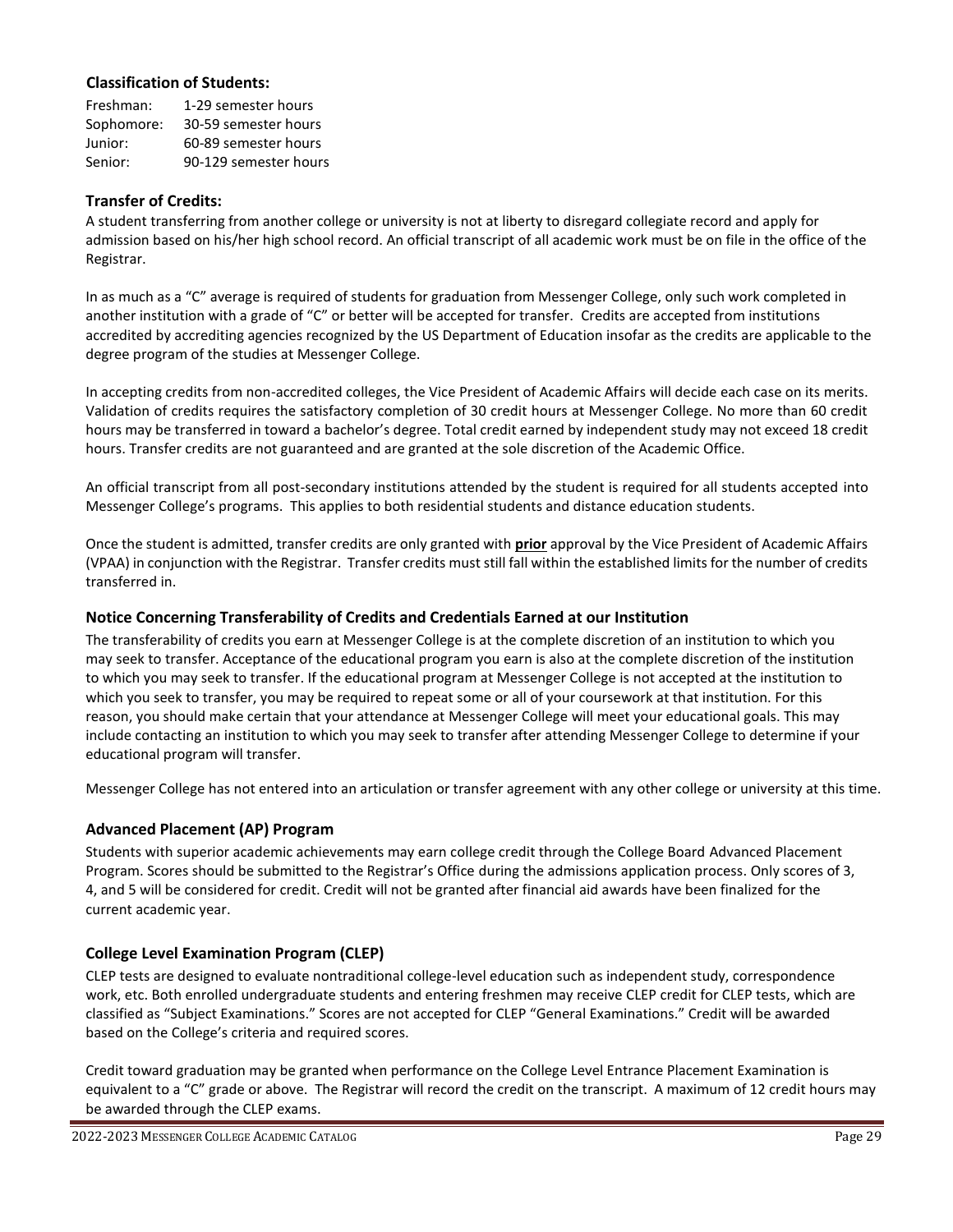In order to receive credit for the CLEP a student must have the following qualifications:

- 1. Be enrolled in college at the time of the examination,
- 2. Not have taken an examination over the course within the preceding six months,
- 3. Be pursuing a degree at Messenger College,
- 4. Obtain the approval of the Vice President of Academic Affairs,
- 5. Not use examination to replace a previously earned grade.

#### **Prior Learning Credit Policy**

Messenger College does not grant credit for life experience. Students may petition the college for credit for their applicable non-collegiate learning experiences by submitting a \$50.00 fee and prior learning portfolio for each petition for credit. If approved, a maximum of twelve verifiable hours may be granted and placed on the student's transcript after completing the first 12 credit hours through Messenger College with a cumulative GPA of 2.7. Learning experiences that will be considered include military educational training, seminars, workshops, short courses, institutes, conferences, etc.

Please note that credit is not guaranteed and the process to petition for credit is extensive. The Academic Affairs Committee must find that the petition documents a learning experience that fulfills the educational goals, objectives, and mission of a Messenger College course.

#### *SCHEDULE REVISION POLICIES*

A student may add, drop, or withdraw from a class after his/her initial registration. Students desiring to add, drop or withdraw from a course must submit a "Schedule Revision Request Form" to the Registrar.

*Schedule revision refund policies are outlined in the Financial Affairs section of the Academic catalog.*

#### **On Campus Student Schedule Revision Policy**

A student may continue to add or drop a course through the first week of their semester. A dropped course will not appear on the student's transcript.

Beginning the second week of a semester a student may withdraw from a course. The course will appear as withdrawn "W" on the student's transcript and will not affect their GPA.

A student withdrawing from a course with less than 20% of the scheduled course time remaining will receive a grade of "WP" (withdrawal pass) or "WF" (withdrawal fail) for the course which will affect their GPA.

A student will remain enrolled in a course unless they officially drop or withdraw from a course. Students failing to meet attendance policy requirements may be administratively dropped or withdrawn.

#### **Online Student Schedule Revision Policy**

A student may drop a course before the end of the first week of the scheduled course time. A course drop means the course will not appear on the student's transcript and will not affect the student's GPA.

A student may withdraw from a course during Weeks 2 and 3 of the scheduled course time. A course withdrawal means the course will appear on the student's transcript as a WP if the student is passing or WF if the student is failing.

A course withdrawal requires an official withdrawal form signed by the student, submitted to the Registrar and payment of any funds due. The date of the withdrawal will be the date of the signed withdrawal form. If any of the above conditions are not satisfied, the withdrawal is denied. No withdrawals will be granted after Week 3 of the scheduled course time.

If a student drops a course more than two (2) weeks before the course begins, all tuition payments will be refunded. If a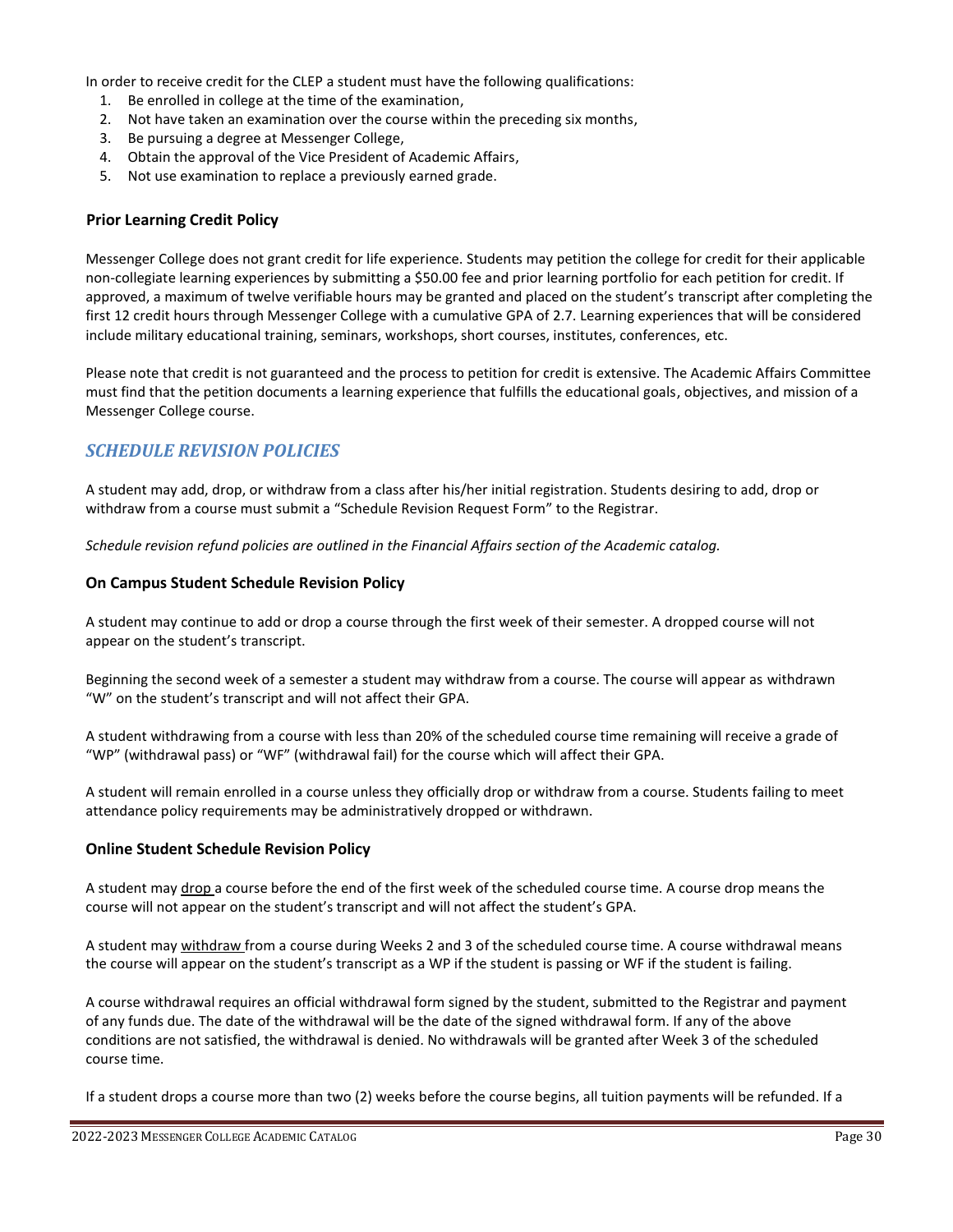student drops less than two (2) weeks before the course begins, all tuition payments will be refunded, however a \$50 processing fee will be assessed. All outstanding balances must be cleared before future registrations will be approved.

Official withdrawal from a course must be completed in order to avoid receiving a failing grade and being charged. Simply not attending, or just notifying the instructor or other students, does not constitute withdrawal from the course. Students who do not withdraw before the end of a course will receive an "F."

Students may continue to add courses through the first week of a course's scheduled start time within their semester, however full payment for the course must be received before the student is enrolled in the course.

## *ACADEMIC EXPECTATION*

A student's cumulative grade point average (GPA) is used to evaluate academic progress. If the grade point average falls below the minimum standard, the work is considered unsatisfactory.

Progress toward a degree is computed on the following grade point averages:

| <b>Hours attempted</b>      | GPA |
|-----------------------------|-----|
| 1-22 semester hours         | 1.6 |
| 23-33 semester hours        | 17  |
| 34-44 semester hours        | 1.8 |
| 45-55 semester hours        | 1.9 |
| 56 and above semester hours | 2 O |

Students desiring to enroll in more than 18 hours per semester must receive approval from the Vice President of Academic Affairs.

#### **Academic Probation and Suspension**

Failure to maintain the minimum standard GPA will result in probationary status for one semester. During the probationary period, the student may enroll in no more than 12 credit hours. Failure to meet the minimum standard GPA during the probationary period will result in suspension for academic deficiency. Academic suspension means that a student will be ineligible to enroll in classes for one sixteen-week semester. The Vice President of Academic Affairs must approve any exception to this policy on an individual basis.

After the semester of academic suspension, the student may apply for readmission. If the application is approved, he/she will re-enter on academic probation. Failure to meet minimal academic standards during this second period of probation may result in permanent dismissal from the College.

#### **Student Academic Status Appeal**

A student who desires to appeal their academic status must appeal within 15 days of the notification of status. The appeal must be in writing and submitted to the Office of Academic Affairs. After thorough consideration, in conference with the student, if the student desires to continue the appeal, the VPAA shall present the appeal to the Academic Affairs Committee for a decision. The Vice President of Academic Affairs will present any further appeal to the President's Cabinet. The decision of the President's Cabinet shall be final.

#### **Grading Scale:**

| 93-100 | А    | 4.0 |
|--------|------|-----|
| 90-92  | А-   | 3.7 |
| 87-89  | B+   | 3.3 |
| 83-86  | в    | 3.0 |
| 80-82  | B-   | 2.7 |
| 77-79  | $C+$ | 2.3 |
| 73-76  | C    | 2.0 |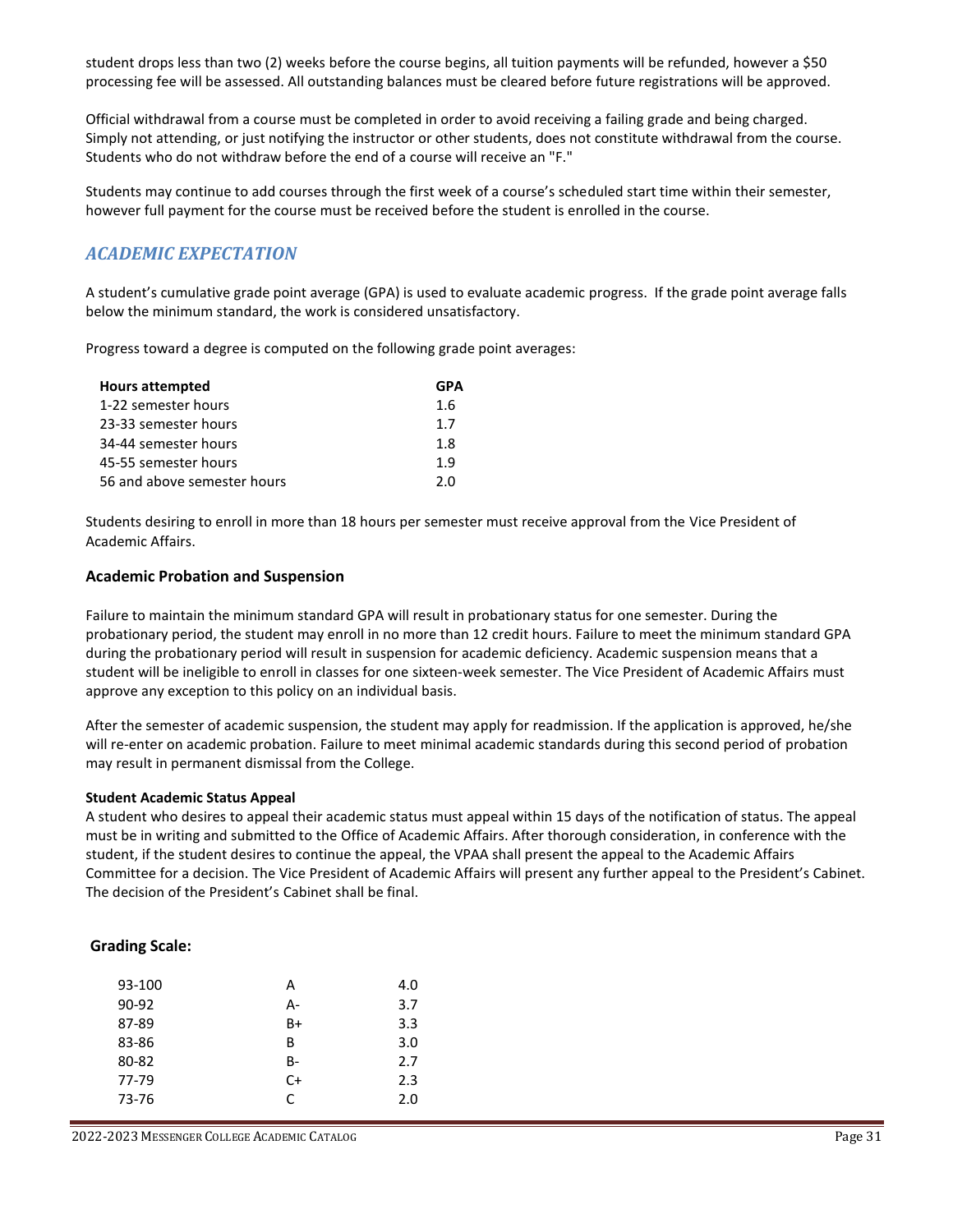| 70-72 | C- | 1.7 |
|-------|----|-----|
| 67-69 | D+ | 1.3 |
| 63-66 | D  | 1.0 |
| 60-62 | n- | 0.7 |
| 00-59 | F  | 0.0 |

**F** = Failure to complete course work. A course in which a grade of "F" is earned will be included in the student's cumulative GPA.

**I** = Incomplete coursework. A student who experiences illness or other emergencies may receive an "I" in a course with the proper approval of the instructor and the Vice President of Academic Affairs. The grade of "I" for a course is carried to the end of the following semester upon the recommendation of the instructor. When the work is completed, the instructor will send notice of the proper grade to the Registrar's office. At the end of the following regular semester, if the work is not completed, the incomplete will automatically become an "F." Arrangements for completion of necessary work to remove an incomplete grade are made with the course instructor. A grade of "I" is not figured in the GPA.

**R = Repeated.** All courses taken are listed with the grades assigned. No courses have been deleted. Only the highest grade earned in a repeated course is applied to the student's grade point average and earned credits towards graduation.

**W** = Withdrawal. Courses, which are dropped during the first week of class, will not appear on the student's transcript and will therefore not affect the GPA. Courses dropped after the first week of class through the fifth week of class will appear as a "W" on the student's transcript and will not affect the GPA.

**WP/WF** = Withdrawn while Passing or Withdrawn while Failing. Beginning the sixth week of class, courses which are dropped will appear on the student's transcript as wither a "WP" or "WF," depending on the student's academic standing in the class at the time of withdrawal. A "WP" or "WF" will not affect GPA.

Students desiring to withdraw from a course should obtain a Schedule Revision Request Form from the Registrar.

#### **Class Attendance Policy**

Messenger College believes that students must attend class in order to attain the course learning outcomes. The expectation for students in online courses is no different in this regard than for traditional courses. The college attendance policy requires students to attend at least 80% of the class sessions in order to receive academic credit for a course.

Students arriving after the scheduled starting time for a class, or students who leave a class more than ten (10) minutes before a class is scheduled to end will be considered "tardy." Three "tardies" will equal one absence.

Though with a different delivery mode and different participation, the same class attendance/course participation expectations hold for online courses. Student attendance in online and applicable blended courses is defined as active and consistent participation in the course which will, at a minimum, have weekly requirements for student participation, which can be documented by any or all of the following methods:

- Completion of tests.
- Submission/completion of assignments as specified by the professor.
- Communication with the professor.

Students in online or blended courses must demonstrate their participation by the last day of the published add/drop period for the term or semester in order to verify their enrollment. Students who fail to verify their enrollment will be administratively dropped from the course. Students who fail to maintain active participation in an online or blended course for more than two consecutive weeks may be administratively withdrawn from the course.

#### **Attendance Policy for VA Students**

Students using veterans' benefits to attend Messenger College will have attendance monitored until the time the student drops, graduates, or completes the program. Unsatisfactory attendance will be reported to the DVA even if the VA student has completed the required number of hours and no refund is due the student and/or refund sources. Therefore, the attendance policy (being absent 20% of the total program and/or being absent five [5] consecutive days) will apply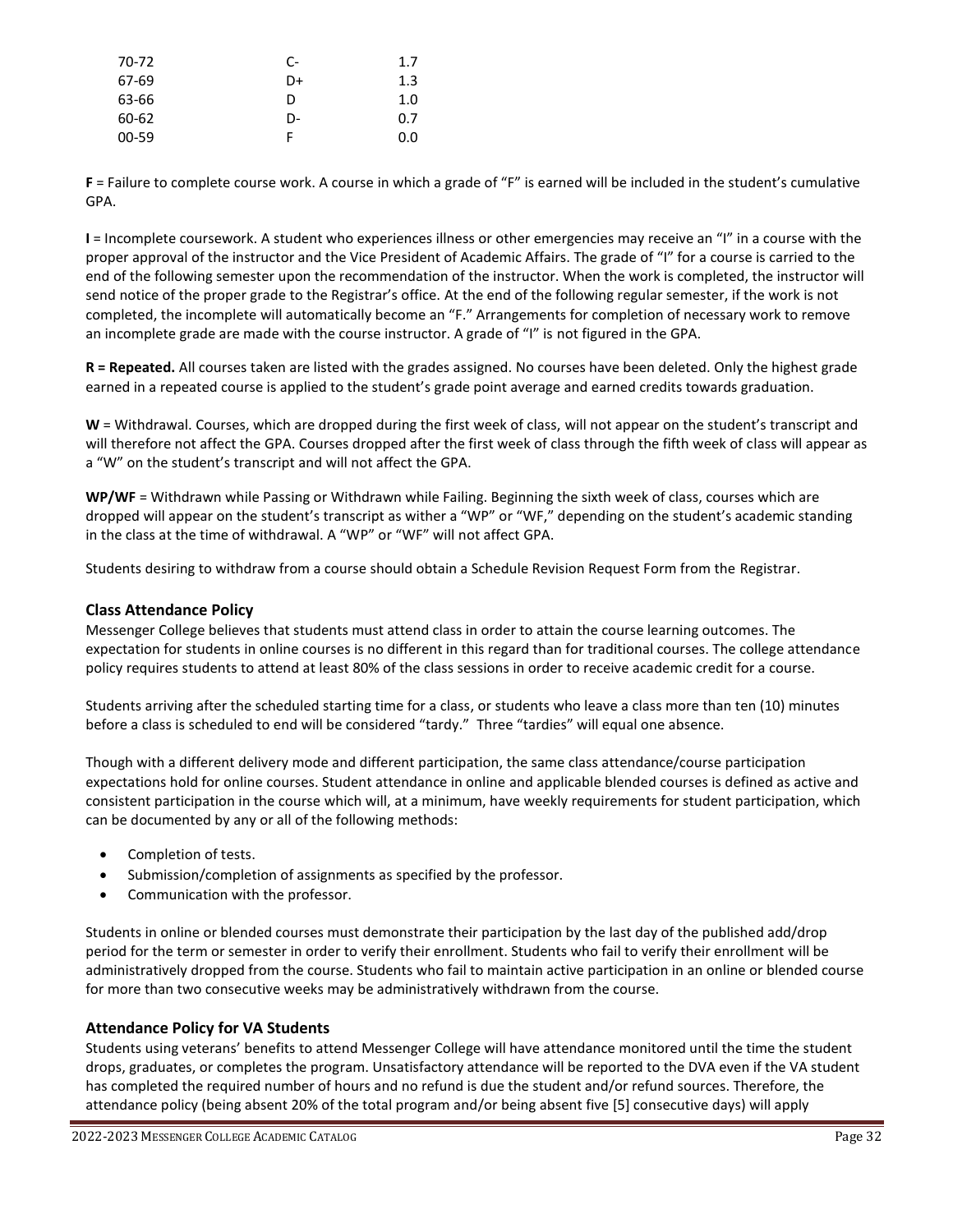throughout the student's stay in school. All violations of the attendance policy will be reported to DVA on VA Form 22- 1999b within 30 days at such time the student exceeds the allowed number of absences.

#### **Leave of Absence**

Messenger College expects its students to maintain continuous registration in an academic program. However, unforeseen and extenuating circumstances (i.e., medical emergencies, death in immediate family, etc.) may arise which require a leave of absence. Because of the criteria that must be met, leaves of absence are approved in a very limited number of cases.

It is the student's responsibility to determine what effect a Leave of Absence will have on his or her status with entities such as the Veterans Administration, Immigration and Naturalization Service, and federal financial aid and loan programs. If the student is a Title IV Loan Recipient, the school will provide an explanation to the student, prior to granting the Leave of Absence, of the effects that failure to return from a Leave of Absence may have on the student's loan repayment terms, including the expiration of the student's grace period. Residential students are also responsible for communicating with the Director of Student Development and complying with any Student Development and/or housing requirements. Students who do not return at the end of their approved Voluntary or Involuntary Leave of Absence (hereafter "LOA") will receive failing grades for any incomplete courses and will be automatically withdrawn from the College. The student must reapply for admission if they decide to return at a later date. A Voluntary Leave of Absence may be requested for national service, serious illness, or other extreme circumstances. An LOA will not be granted for any of the following reasons: the courses the student needs are available, but the student declines to take them; a student is unable to pay tuition; the student is failing a course(s); to delay the return of unearned federal funds; Student has been suspended for academic or disciplinary reasons

Students needing to request a Voluntary Leave of Absence should first talk with their advisor, the Registrar, or the Vice President of Academic Affairs for additional information or requirements.

#### **Distance Education Credits for Residential Program Students**

Once enrolled in the residential program, residential students may only take online courses as approved by the Vice President of Academic Affairs. Total credits earned in online courses may not exceed 49% of the student's program. Total credit earned by independent study may not exceed 18 credit hours.

#### **Academic Dishonesty**

Every person's education is the product of intellectual efforts. Messenger College cannot educate a person who will not educate himself/herself. To submit work that is not one's own violates the purpose of the College. A Christian intellectual community cannot maintain its integrity or be faithful to its members if violations of its purpose, for any reason, are tolerated. The principle of intellectual responsibility applies to all work done by students.

Therefore, a student who cheats, commits plagiarism, self-plagiarism, fabrication or falsification, or sabotage will receive a zero on the corresponding assignment. The student's second violation will result in the student receiving a failing grade for the course in which the violation occurred. A student committing a third offense will be subject to automatic dismissal from the College. This also applies to students who knowingly contribute to another's act of academic dishonesty.

Cheating is defined as any action that gives the student an unfair advantage over another student or misrepresents their knowledge and abilities. This includes, but is not limited to, using unauthorized materials or help while completing any assignments (including tests), viewing a test prior to taking it without the professor's permission, working together when prohibited, and copying another individual/student's work (past or present).

Plagiarism is academic theft. It includes using someone else's work without providing complete and accurate academic citation. Self-plagiarism is using one's previous work, in whole or in part, in another context and/or assignment without proper citation and disclosure, and permission from the instructor of the current course. Examples include, but are not limited to, direct copy and paste without quotation marks and citation, copying another's flow of thought, providing inadequate in-text citations, omitting Reference/Works Cited pages, and negligent citation of sources.

Fabrication and falsification include creating or altering ideas or data that is not clearly documented in an academic document or activity. Examples include, but are not limited to, making up results, presenting data as the result of a formal survey incorrectly, citing imaginary sources, or citing sources that are not used in the student's assignment.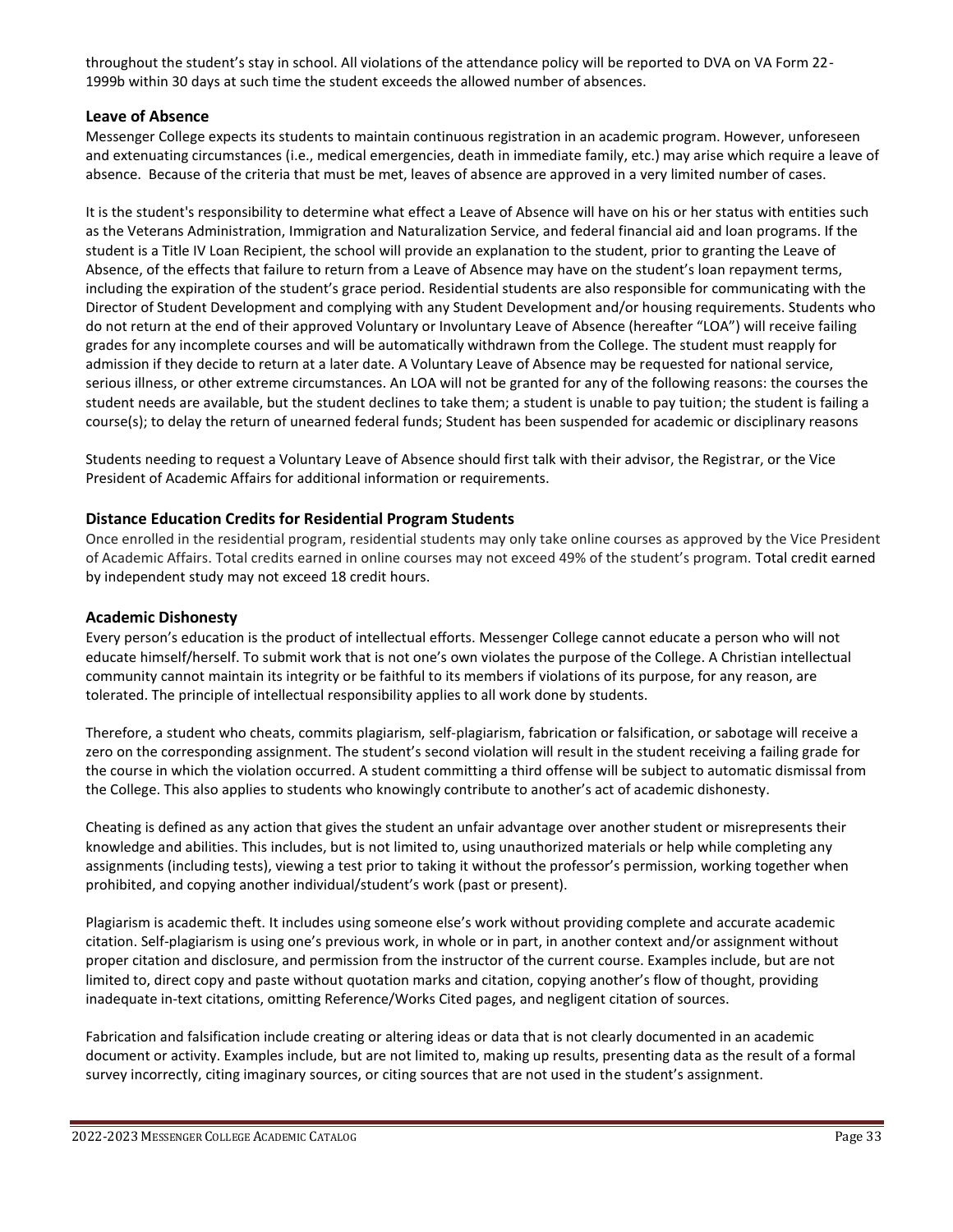Sabotage is purposefully destroying another student's work or hindering another student from completing their assignment to the best of their ability. Examples include, but are not limited to, deleting student files, and not participating adequately in team projects.

Students enrolled in courses in both residential and online platforms are responsible for following all applicable policies including the Proctor and Netiquette policies. As some residential courses may have an online component, all students are required to read the Student Informed Consent for Online Instruction, which is available on the website, on their course information page, or by request from the Academic Office.

- Student violations of the Proctor policy are considered academic dishonesty and will be addressed according to the Academic Dishonesty Policy.
- Netiquette violations are reported to the Vice President of Academic Affairs. After the first offense, any subsequent violations may be addressed in the same manner as an Academic Dishonesty Policy violation.

#### **Scholastic Honors**

At the close of each semester, the Vice President of Academic Affairs will inform by letter all students who qualify for semester scholastic honors. To qualify, the student must have completed at least twelve (12) semester hours. Honors are awarded according to the following minimum grade point average: Dean's List, 3.5; and President's List, 4.0.

Honors will be awarded to graduates according to the following minimum grade point averages upon completion of a degree program: Cum Laude, 3.5; Magna Cum Laude, 3.75; and Summa Cum Laude 3.9. To qualify for honors, the graduate must have completed at least 60 hours at Messenger College.

#### **Transcripts**

Official academic records are maintained for each student who registers at Messenger College in the Academic Office with the Director of Records. These records are considered the joint property of the student and the College and are handled with care and confidence. Copies are available only to students and graduates upon written request. Transcripts require payment of a \$10 fee for each requested transcript. Transcripts cannot be released until all financial obligations to the College are met.

#### **ASSOCIATED COLLEGIATE INSTITUTIONS**

Messenger College serves as a steward of official transcripts for the following institutions: Southern Bible College (SBC) Houston, Texas Pentecostal Bible College (PBC) Fresno, California Evangelical Christian College (ECC) Fresno, California

#### **Graduation Requirements**

Candidates for graduation are required to file a petition for graduation with the Registrar's office two semesters prior to their anticipated graduation date. A minimum cumulative GPA of 2.0 is required to be awarded any degree at Messenger College. Students are required to obtain a minimum GPA of 2.0 in all major courses within their degree program. These courses are not a part of the General Education core or Messenger College core but those required specifically for the student's declared degree.

Students may graduate under the degree program requirements of the catalog in force during the session in which first enrolled, or the student may choose to follow the requirements of the current catalog. The student is responsible for satisfying all degree requirements according to the catalog chosen. In the event a degree requirement is no longer offered, a substitute course can be chosen with permission of the Vice President of Academic Affairs.

Students lacking no more than one course for completion of academic requirements for graduation may participate in graduation exercises (the diploma being withheld) if the required course is enrolled in, paid for prior to commencement, and the student has at least a "C" in the course, confirmed by the instructor the Friday prior to graduation. Courses must be completed by September first of the same calendar year. Students receiving Title IV funding must complete Exit Counseling as notified by the Financial Aid Director.

Students must have a \$0 balance or approval from the Office of Business Affairs to participate in commencement ceremonies.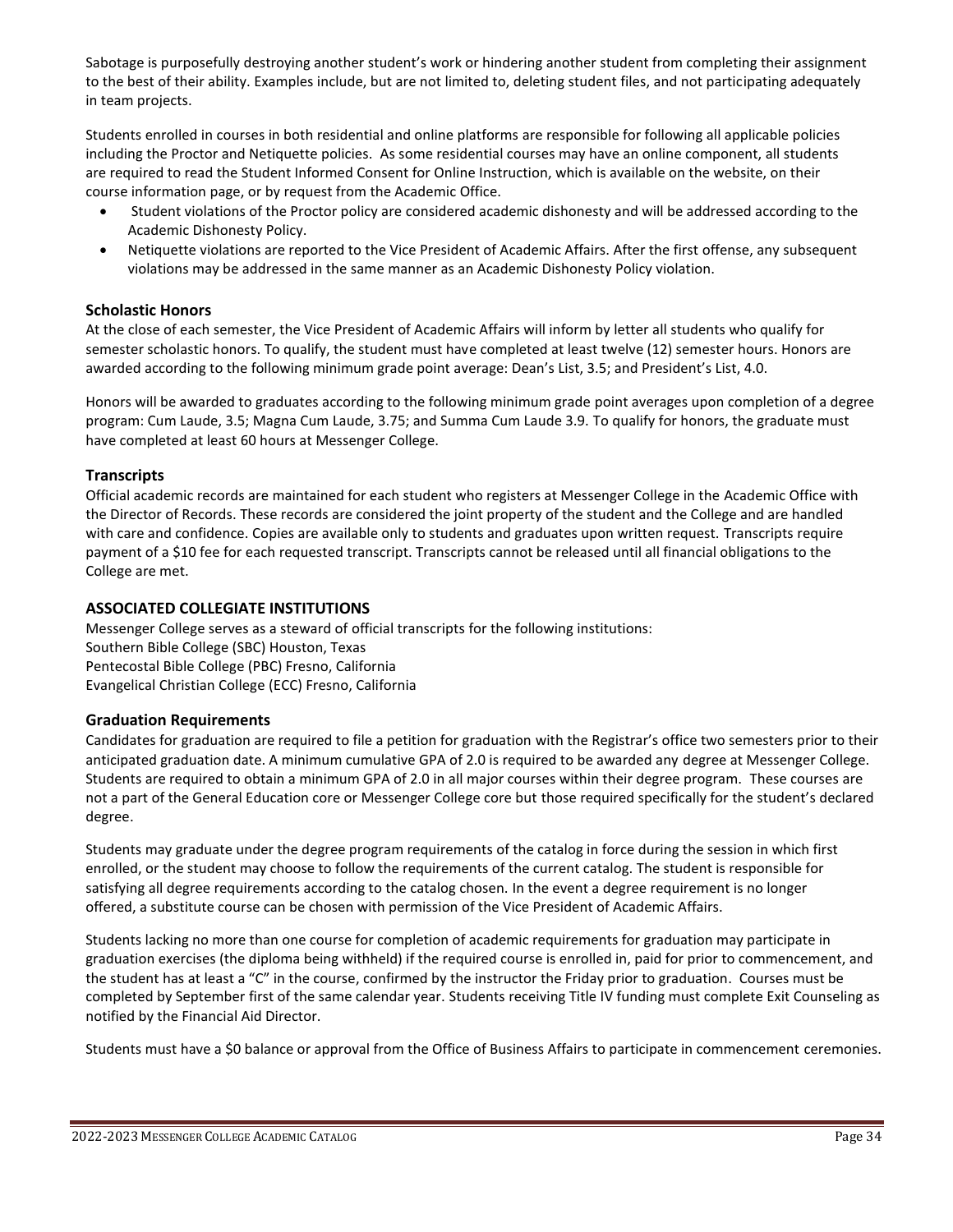#### **Replacement Diplomas**

Graduates who are in need of a replacement diploma or additional copy of their Messenger College certificate or diploma must submit a replacement diploma/certificate form available at [www.messengercollege.edu](http://www.messengercollege.edu/) and \$50 (USD) by check or through the student's Populi account. The new diploma will have the notation "duplicate copy" in the lower right corner of the duplicate copy. This notation will not be visible when the diploma/certificate is framed. Please also note the diploma/certificate will be issued in the format currently used and will bear the signatures of the current college officers.

## *LIBRARY AND LEARNING RESOURCES*

The Messenger College Library is available to both on campus and online learning students. The physical library is located on the 1<sup>st</sup> floor of the International Mission Center in Bedford, Texas. Library resources, tools, virtual library, and database resources are available to all faculty, staff and students at Messenger College. The library is staff by a fully-qualified librarian and part-time student workers.

Students can access the web-site [\(www.messengercollege.edu\)](http://www.messengercollege.edu/) and use the menu options on the page to find and explore the virtual library, and access training tutorials on how to access the online database resources.

The MC Virtual Library is located a[t http://harringtonlc.org/messenger.](http://harringtonlc.org/messenger) This site is a direct link to the Messenger College Library Catalog, databases and ebooks. Messenger College is a member of the Harrington Library Consortium.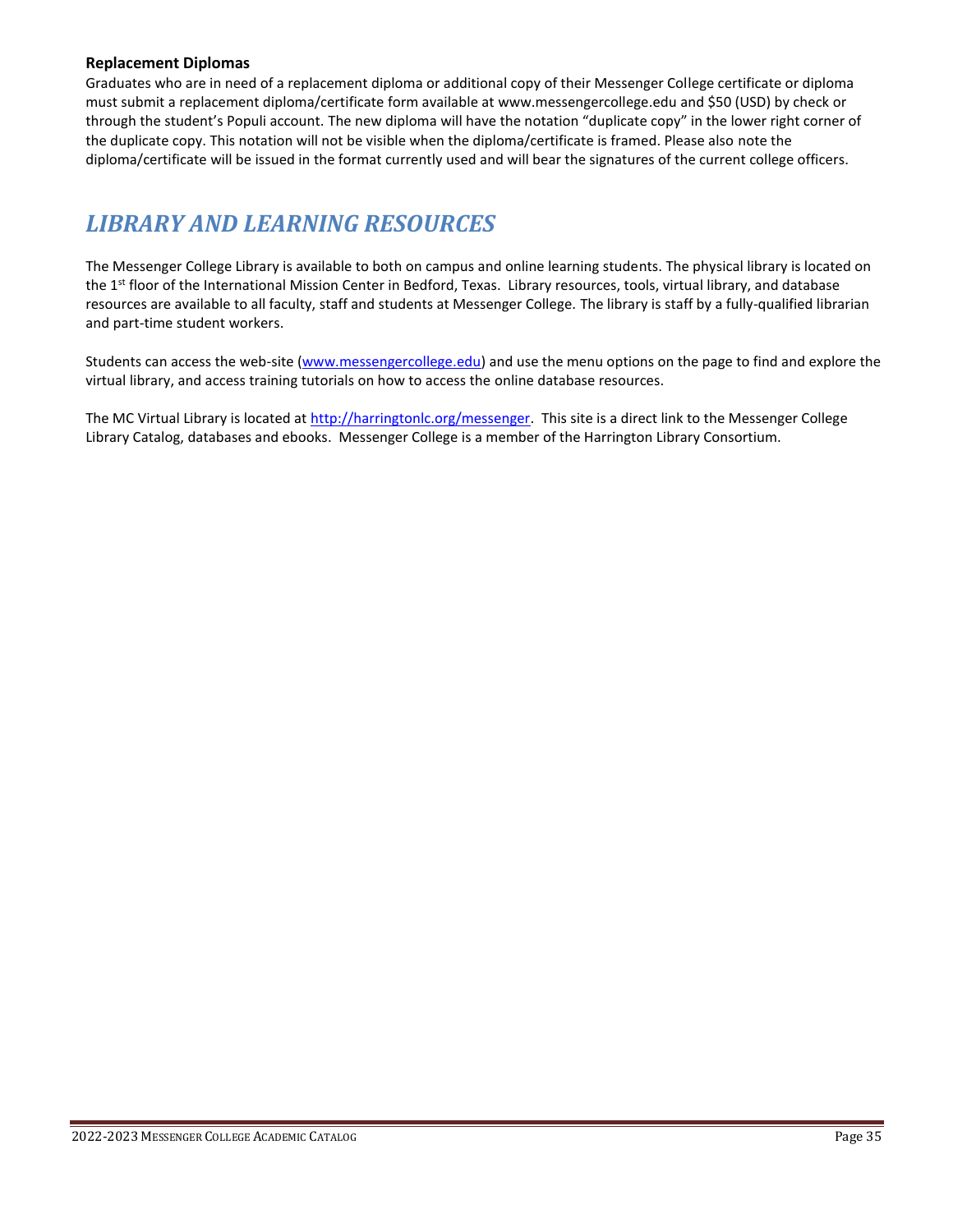## *ACADEMIC DEGREE PROGRAMS*

Messenger College offers the following degree programs:

- Bachelor of Arts in Christian Ministry (129 credit hours) o Pastoral Ministry
- Bachelor of Arts in Counseling (129 credit hours)

## *LEARNING PLATFORMS*

#### **Residential**

In the event a course is scheduled to be offered but does not meet minimum enrollment, students may be given an opportunity to take the course in an alternative delivery method (i.e., independent study or online).

#### **Online**

Online instruction may not be available in all states. Student acceptance is dependent on their state's current laws and regulations.

Messenger College is committed to making all possible good faith efforts to comply with state and federal laws. It is the student's responsibility to accurately report the physical location of online instruction. If a student is taking classes from a state that does not recognize online classes from Messenger, that state could deny you the ability to use a class for purposes of licensure, satisfying continuing education requirements, transfer credit to a university within that state, or other conceivable honors, certifications, and licenses tied to academic credit or professional development. It is the responsibility of the student to be certain that the classes they are taking will be applicable for the uses for which they are intended.

Students taking online courses are responsible for following all applicable policies including the Proctor and Netiquette policies. Students are required to read the Student Informed Consent for Online Instruction, which is available on the website, on their course information page, or by request from the Academic Office. Student violations of the Proctor policy are considered academic dishonesty and will be addressed according to the Academic Dishonesty Policy. Netiquette violations are reported to the Vice President of Academic Affairs. After the first offense, any subsequent violations may be addressed in the same manner as an Academic Dishonesty Policy violation.

## *DEGREE PROGRAM REQUIREMENTS*

Students must complete the minimum required credit hours in the program they are pursuing with a minimum cumulative GPA of 2.0.

### **Bachelor of Arts in Christian Ministry (129 credit hours)**

In addition to the concrete and philosophical goals of the institution, the following program objectives are related specifically to the B.A. in Christian Ministry. Upon completion of the program, students should be able to:

- 1. Effectively teach and communicate the biblical message, orally, visually, and in written form, utilizing technology when appropriate.
- 2. Learn to fulfill pastoral roles in ministry settings.
- 3. Demonstrate leadership competencies and professionalism appropriate to their role and sphere of influence in a ministry capstone course.
- 4. Function appropriately and effectively in professional fields of service, as evidenced by the satisfactory completion of a ministry internship.

We believe every student comes to us with unique gifts, talents and strengths that are God-given because of a specific lifecall. We know students desire to gain the knowledge and skills necessary to be excellent in the area of ministry where they are most passionate.

2022-2023 MESSENGER COLLEGE ACADEMIC CATALOG Page 36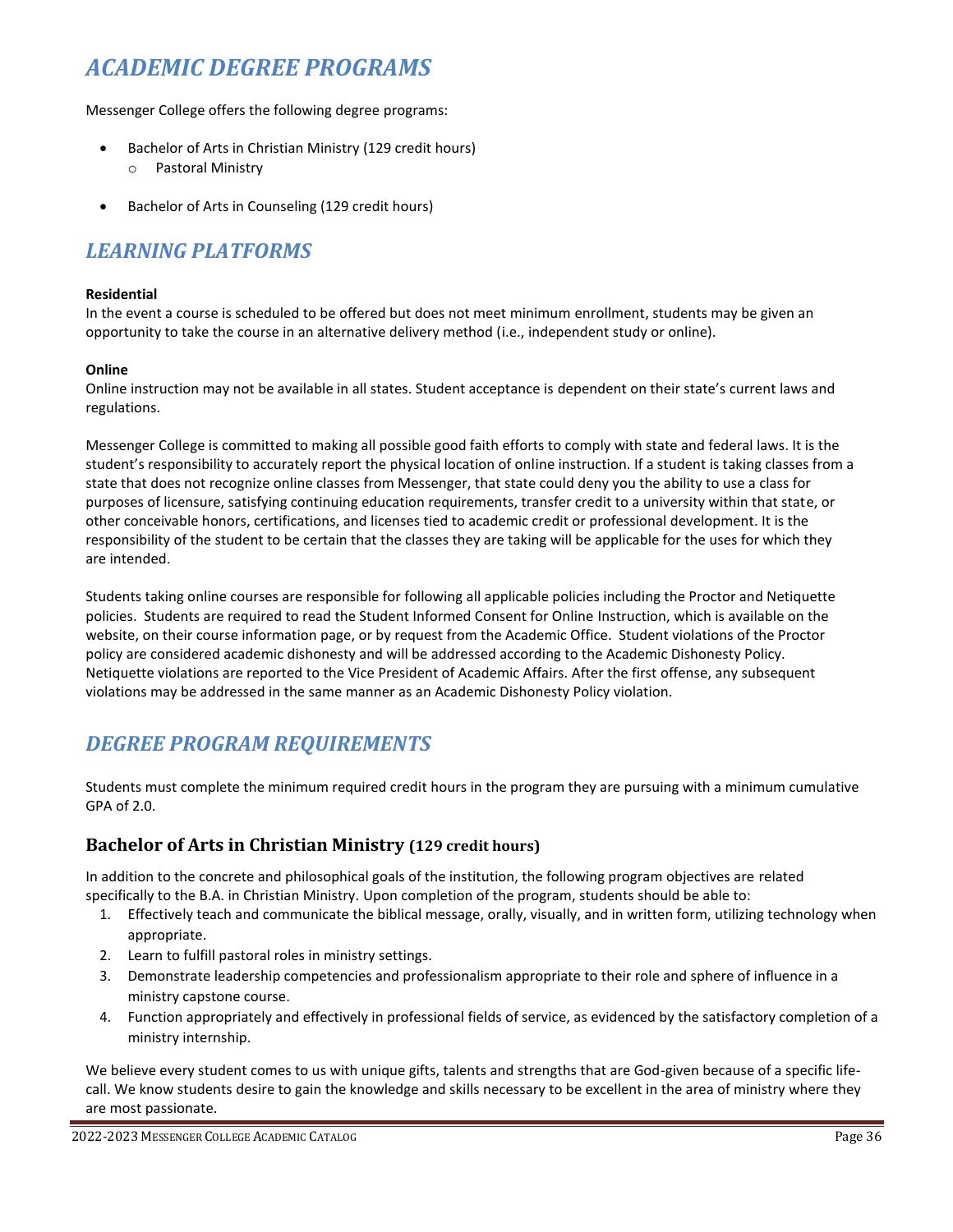The Christian Ministry Degree includes a focus on Pastoral Ministry and its many facets which is intended to help a student identify their gifting and calling. Students are asked to identify an area of interest when they declare their degree; electives are then selected based on those interests and scheduling. Students will complete seven courses (21 credit hours) in Pastoral Ministry and select three additional courses (9 credit hours) of ministry electives.

• **Pastoral Ministry** – offers a thorough understanding of the biblical principles of pastoral ministry, which includes the role of a pastor, pastoral theology, leadership styles, ministerial ethics, legal, business, and financial responsibilities. Competencies include a biblical foundation and practical application of pastoral theological practices, effective communication, interpersonal skills, and pastoral care, which includes ministerial ethics, administrative practices, and an understanding of stewardship principles.

| <b>General Education Core - Course Requirements</b>          |                                                     | (45 credit hours)        |
|--------------------------------------------------------------|-----------------------------------------------------|--------------------------|
| COM1013                                                      | <b>Academic Success</b>                             | (3 credit hours)         |
| ENG1013                                                      | <b>English Composition 1</b>                        | (3 credit hours)         |
| <b>MATH</b>                                                  | Elective                                            | (3 credit hours)         |
| ENG1023                                                      | <b>English Composition 2</b>                        | (3 credit hours)         |
| COM1023                                                      | Speech                                              | (3 credit hours)         |
| HIS                                                          | Elective                                            | (3 credit hours)         |
| SCI                                                          | Elective                                            | (3 credit hours)         |
| <b>HUM</b>                                                   | Elective                                            | (3 credit hours)         |
| PSY2013                                                      | General Psychology                                  | (3 credit hours)         |
| GOV2023                                                      | American Government                                 | (3 credit hours)         |
| SOC2023                                                      | Marriage and Family                                 | (3 credit hours)         |
| PHL2013                                                      | Intro to Philosophy                                 | (3 credit hours)         |
| LANG                                                         | Language 1                                          | (3 credit hours)         |
| LANG                                                         | Language 2                                          | (3 credit hours)         |
| COM4023                                                      | Senior Seminar                                      | (3 credit hours)         |
|                                                              | <b>MC Core - Course Requirements</b>                | (54 credit hours)        |
| OTB1013                                                      | Old Testament History and Literature                | (3 credit hours)         |
| PTH1013                                                      | Christian Worldview                                 | (3 credit hours)         |
| PAS1013                                                      | Survey of Church Ministries                         | (3 credit hours)         |
| NTB1023                                                      | New Testament History & Literature                  | (3 credit hours)         |
| BIB1023                                                      | <b>Biblical Interpretation</b>                      | (3 credit hours)         |
| DIS1023                                                      | <b>Spiritual Formation</b>                          | (3 credit hours)         |
| NTB2013                                                      | Life of Christ                                      | (3 credit hours)         |
| HIS2113                                                      | History of the Pentecostal and Charismatic Movement | (3 credit hours)         |
| NTB3113                                                      | Acts                                                | (3 credit hours)         |
| STH3023                                                      | Person/Work of the Holy Spirit                      | (3 credit hours)         |
| NTB3223                                                      | Life and Epistles of Paul                           | (3 credit hours)         |
| STH3213                                                      | Theology 1                                          | (3 credit hours)         |
| STH3223                                                      | Theology 2                                          | (3 credit hours)         |
| <b>BIB</b>                                                   | <b>Biblical Elective</b>                            | (3 credit hours)         |
| ADM4013                                                      | Organizational Leadership                           | (3 credit hours)         |
| DIS4023                                                      | Apologetics                                         | (3 credit hours)         |
| HIS4013                                                      | Church History 1                                    | (3 credit hours)         |
| HIS4023                                                      | Church History 2                                    | (3 credit hours)         |
| <b>Pastoral Ministry Concentration - Course Requirements</b> |                                                     | <u>(30 credit hours)</u> |
| PAS3013                                                      | Pastoral Ministry                                   | (3 credit hours)         |
| DIS3013                                                      | Principles & Methods of Teaching                    | (3 credit hours)         |
| PAS3023                                                      | <b>Communicating the Message</b>                    | (3 credit hours)         |
| PAS3123                                                      | Internship                                          | (3 credit hours)         |
| PTH4013                                                      | Theology of Ministry                                | (3 credit hours)         |
| PAS4113                                                      | Pastoral Care & Counseling                          | (3 credit hours)         |
| ADM4023                                                      | <b>Church Administration</b>                        | (3 credit hours)         |
| <b>ELEC</b>                                                  | Electives (3)                                       | (9 credit hours)         |

Pastoral Ministry students can choose electives from catalog courses offered according to their interest, schedule availability and the current year's Strategic Course Offering Plan.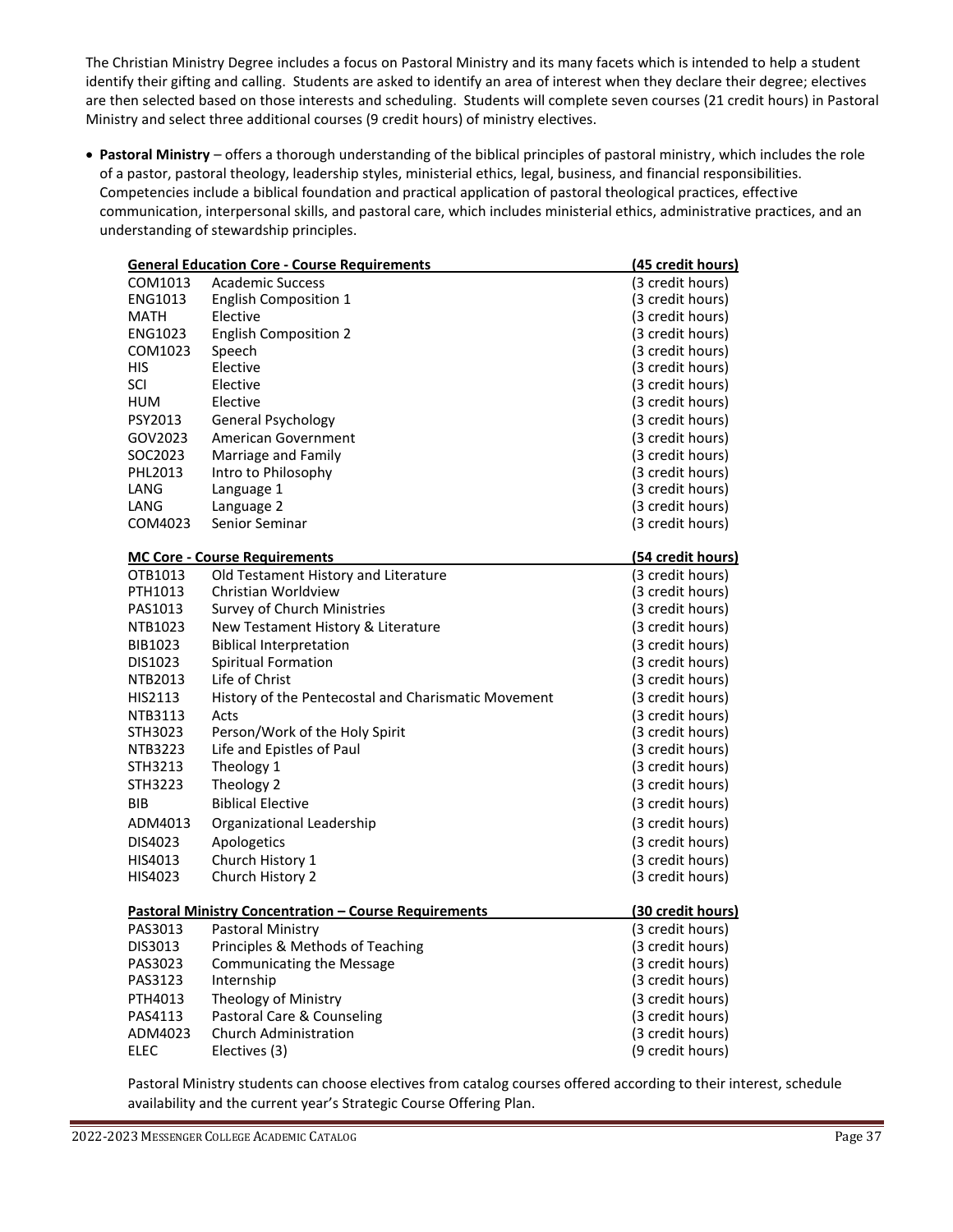## **Bachelor of Arts in Counseling (129 credit hours)**

In addition to the concrete and philosophical goals of the institution, the following program objectives are related specifically to the B.A. in Counseling. Upon completion of the program, students should be able to:

- 1. Effectively evaluate the major concepts of psychology and counseling and the relationship of each to the Christian faith.
- 2. Display progressive competency in the major concepts of counseling.
- 3. Demonstrate academic competence in preparation for advanced study by successful completion of a counseling capstone course.
- 4. Successfully apply and assess, and adapt if needed, the knowledge and techniques of counseling in a supervised field practicum.

#### **NOTICE CONCERNING COUNSELING DEGREE AND LICENSURE**

**The Bachelor of Arts in Counseling is not intended to lead to licensure/certification. Additional educational requirements must be met prior to applying for licensure/certification. The Bachelor of Arts in Counseling is intended to provide a foundation for pastoral care within the local church and further study. Students are advised to contact their state licensure boards/agencies to obtain a list of requirements for licensure/certification prior to starting the degree if licensure/certification is desired.**

| <b>General Education Course Requirements</b> |                                                     | (45 credit hours)                    |
|----------------------------------------------|-----------------------------------------------------|--------------------------------------|
| COM1013                                      | <b>Academic Success</b>                             | (3 credit hours)                     |
| <b>ENG1013</b>                               | <b>English Composition 1</b>                        | (3 credit hours)                     |
| <b>MATH</b>                                  | Elective                                            | (3 credit hours)                     |
| ENG1023                                      | <b>English Composition 2</b>                        | (3 credit hours)                     |
| COM1023                                      | Speech                                              | (3 credit hours)                     |
| HIS                                          | Elective                                            | (3 credit hours)                     |
| SCI                                          | Elective                                            | (3 credit hours)                     |
| <b>HUM</b>                                   | Elective                                            | (3 credit hours)                     |
| PSY2013                                      | General Psychology                                  | (3 credit hours)                     |
| GOV2023                                      | American Government                                 | (3 credit hours)                     |
| SOC2023                                      | Marriage and Family                                 | (3 credit hours)                     |
| PHL2013                                      | Intro to Philosophy                                 | (3 credit hours)                     |
| LANG                                         | Language 1                                          | (3 credit hours)                     |
| LANG                                         | Language 2                                          | (3 credit hours)                     |
| COM4023                                      | Senior Seminar                                      | (3 credit hours)                     |
|                                              |                                                     |                                      |
|                                              | <b>MC Core Course Requirements</b>                  | (45 credit hours)                    |
| OTB1013                                      | Old Testament History and Literature                | (3 credit hours)                     |
| PTH1013                                      | Christian Worldview                                 | (3 credit hours)                     |
| PAS1013                                      | Survey of Church Ministries                         | (3 credit hours)                     |
| NTB1023                                      | New Testament History & Literature                  | (3 credit hours)                     |
| BIB1023                                      | <b>Biblical Interpretation</b>                      | (3 credit hours)                     |
| DIS1023                                      | Spiritual Formation                                 | (3 credit hours)                     |
| NTB2013                                      | Life of Christ                                      | (3 credit hours)                     |
| HIS2113                                      | History of the Pentecostal and Charismatic Movement | (3 credit hours)                     |
| STH3023                                      | Person/Work of the Holy Spirit                      | (3 credit hours)                     |
| <b>NTB3223</b>                               | Life & Epistles of Paul                             | (3 credit hours)                     |
| STH3213                                      | Theology 1                                          | (3 credit hours)                     |
| STH3223                                      | Theology 2                                          | (3 credit hours)                     |
| <b>BIB</b>                                   | <b>Biblical Elective</b>                            | (3 credit hours)                     |
| ADM4013                                      | Organizational Leadership                           | (3 credit hours)<br>(3 credit hours) |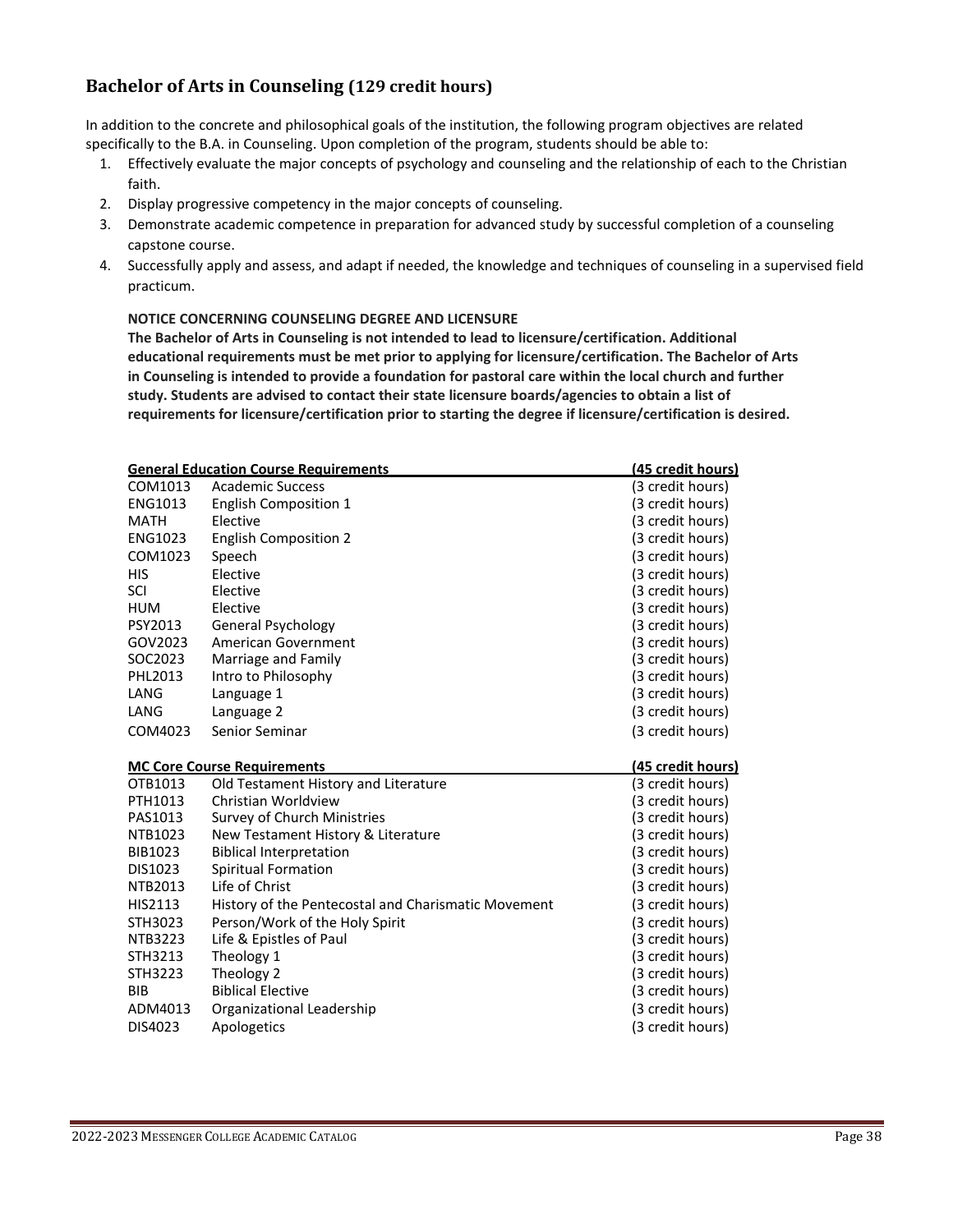| <b>Concentration Major Requirements</b> |                                                           | (39 credit hours) |
|-----------------------------------------|-----------------------------------------------------------|-------------------|
| COU2213                                 | Counseling Children & Adolescents                         | (3 credit hours)  |
| COU2223                                 | <b>Addictive Behavior &amp; Recovery</b>                  | (3 credit hours)  |
| COU2283                                 | Introduction to Counseling and Social Work-Practice I     | (3 credit hours)  |
| COU3033                                 | <b>Healthy Sexuality</b>                                  | (3 credit hours)  |
| COU3213                                 | <b>Counseling Adult Population</b>                        | (3 credit hours)  |
| COU3273                                 | Advanced Counseling Methods and Social Work - Practice II | (3 credit hours)  |
| COU3313                                 | Theories of Marriage & Family Counseling                  | (3 credit hours)  |
| COU3443                                 | Crisis Intervention & Management                          | (3 credit hours)  |
| COU4313                                 | Behavioral Science Research                               | (3 credit hours)  |
| COU4323                                 | Advanced General Counseling                               | (3 credit hours)  |
| PAS4113                                 | Pastoral Care & Counseling                                | (3 credit hours)  |
| COU4583                                 | <b>Field Practicum</b>                                    | (3 credit hours)  |
| ELEC                                    | General Elective (1)                                      | (3 credit hours)  |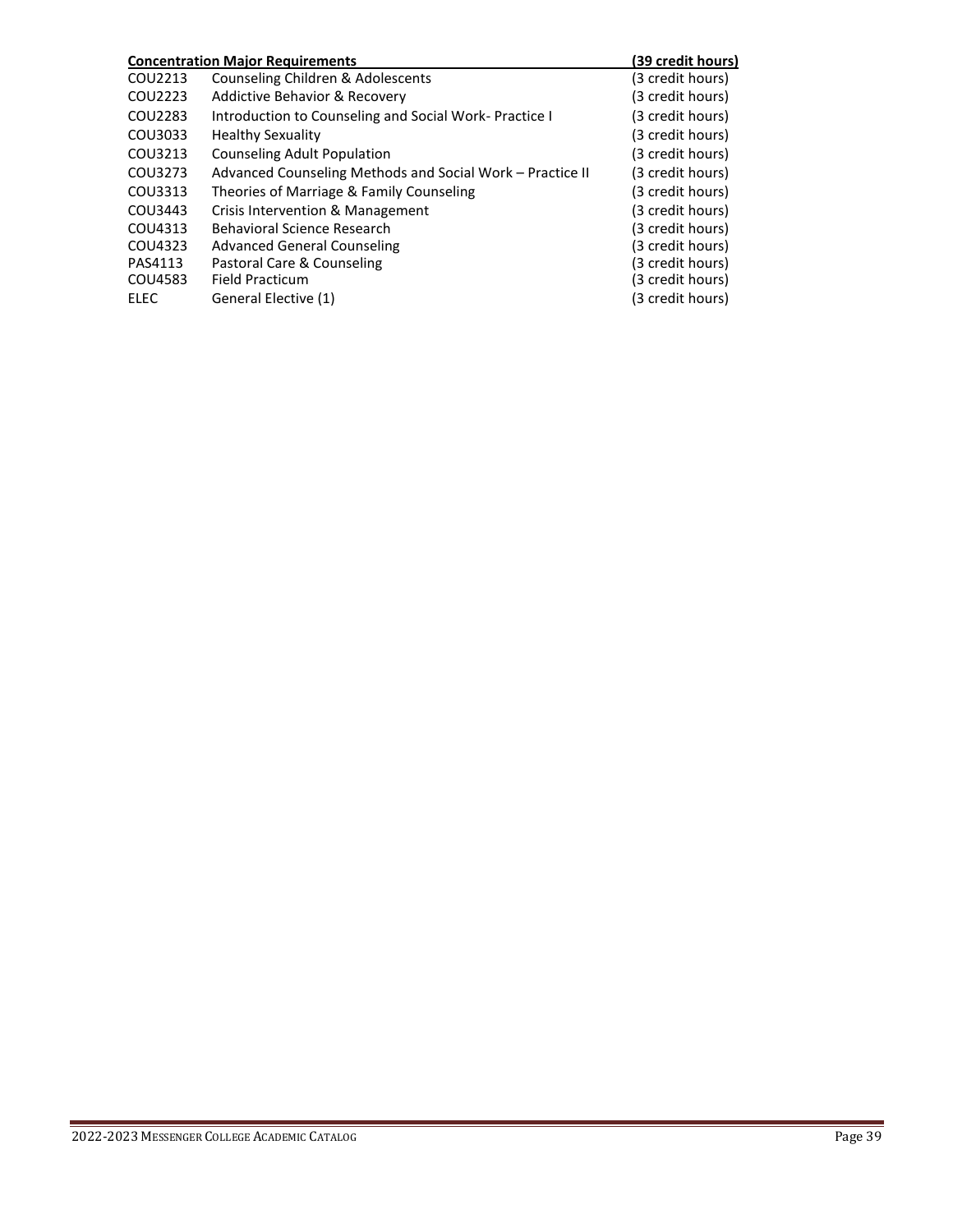## *COURSE CATALOG*

#### *ADM - ADMINISTRATION AND LEADERSHIP*

#### **ADM2023 Essentials of Leadership (3 credit hours)**

Essentials of Leadership will focus on the basis and foundation from which effective leadership takes its initiative and is built. This course will also examine the essential elements in proper organizational administration and the fundamentals issues of leadership.

#### **ADM2113 Principles of Management (3 credit hours)**

This course deals with management language, concepts, models, and basic principles of management. Interrelated functions (planning, controlling, organizing, leading) of the management process and business ethics will be explored.

#### **ADM3013 Economics (3 credit hours)**

This course serves as an introduction into the basic economic concepts of microeconomics and macroeconomics and the application to real world situations. Such topics as consumerism, economic growth, market structures, employment, inflation, recession-depression, monetary and fiscal policy will be investigated and interpreted.

#### **ADM3023 Principles of Accounting (3 credit hours)**

This course serves as an introductory study of accounting principles and procedures. There will also be an emphasis on managerial responsibilities. (Prerequisite: MATH Elective)

#### **ADM3113 Business Ethics (3 credit hours)**

In pursuing the ethical basis for business policy and practice, this course exposes the philosophical issues at the core of modern business culture. Participants will find answers to questions such as, "What is success in business? What good does business do and how does that good get done?"

#### **ADM4013 Organizational Leadership (3 credit hours)**

This course is a study of the theory, purpose, and tasks of leadership, organization, administration, and management in relation to the church and other ministries. There will be attention given to the various styles of leadership, their roles, and responsibilities, which include leadership dynamics in relation to boards and committees.

#### **ADM4023 Church Administration (3 credit hours)**

This course is a study of the requirements and basic principles of effective administration in relation to the church and other non-profit fields. This study will explore the church's internal processes as well as its relationship with its community environment.

#### **ADM4113 Business Marketing & Communications (3 credit hours)**

This course is a study of the principles and methods of marketing and investigates the processes of product development, promotion, distribution, and pricing. Students will receive hands-on training in using the various modes of technology in the preparation, presentation, and delivery. Attention will be given to the value of a positive public image.

#### **ADM4123 Church Law (3 credit hours)**

This course will be a survey of legal issues that church organizations face today. Issues to be studied will include, but not be limited to, the corporate structure, 501C-3, IRS law, filing proper tax forms, audits, employee screening, liability, insurance limits, and ligation. Students will examine actual cases involving church litigation.

#### *BIB - BIBLICAL STUDIES*

#### **BIB1023 Biblical Interpretation/ How to Study, Understand, & Apply the Bible (3 credit hours)**

This course is the study of the principles of biblical interpretation and the basic methods of systematic study. Attention will be given to the understanding of the historical, literary, and grammatical context of the Bible. A brief history of interpretation and various translations will be discussed.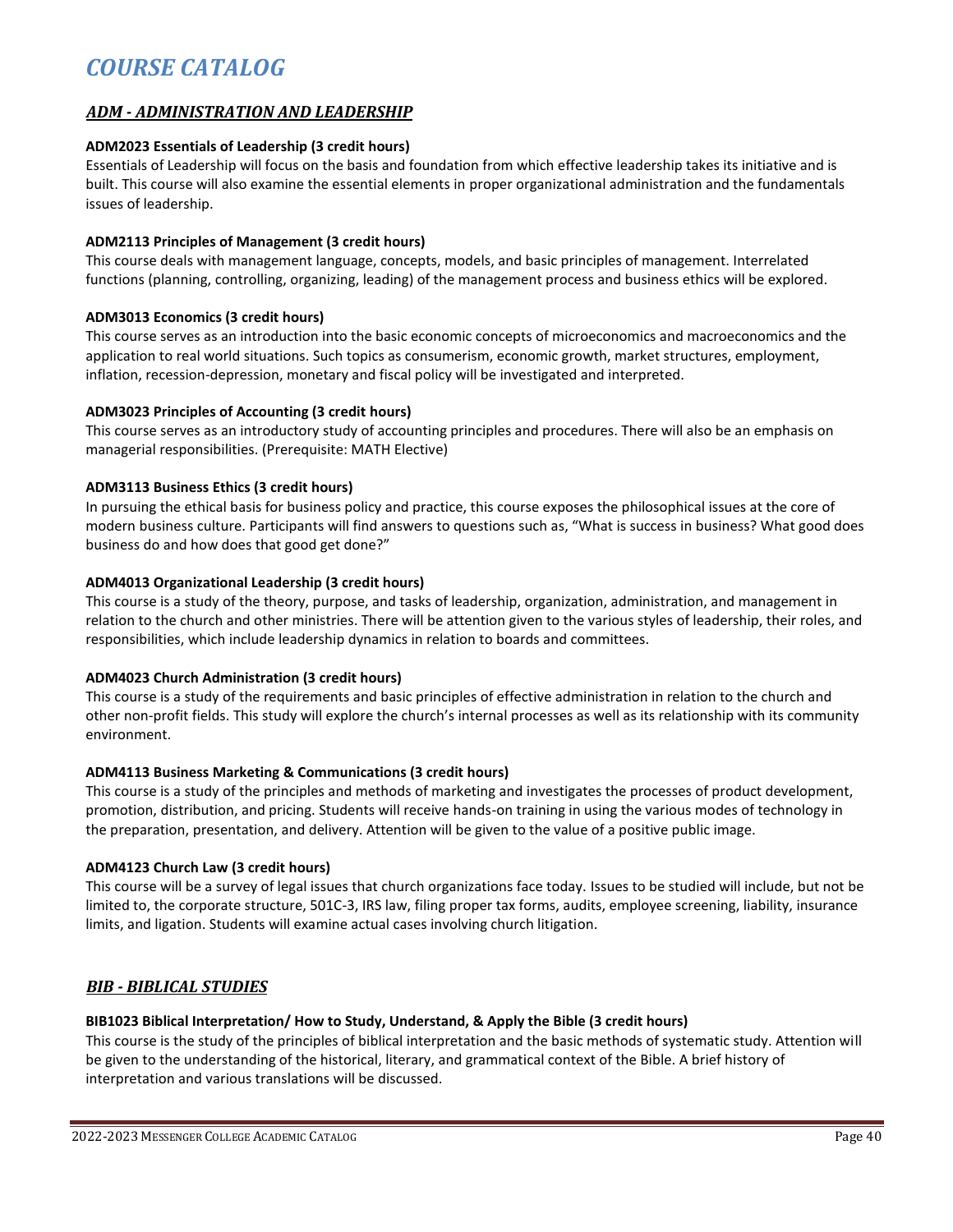#### **BIB2023 Biblical Foundations for Spiritual Freedom (3 credit hours)**

This course is a study of the biblical foundations for spiritual freedom through the work of the Spirit. Students are encouraged to reflect on and analyze the human condition as it relates to spiritual health, and how their personal spiritual health affects their daily life.

#### **BIB3123 Biblical Exposition Internship (3 credit hours)**

This course will provide the student with a practical and thorough study of a particular book of the New Testament. The study will include the historical background/context, outline of the specified book, and an exegesis of a particular text within the book. From the study, the student will produce both a sermon/lesson and course syllabus.

#### *COM – COMMUNICATIONS*

#### **COM1013 Academic Success (3 credit hours)**

This course introduces beginning college students to various study strategies including reading comprehension and rate, goal setting, organization for study, time management, textbook mastery, listening, note taking, memory techniques, and test taking. Special attention is given to the financial aid process, library usage, and research skills. (*Required for all degree-seeking students except transfer students with an earned degree from another institution or who have successfully completed at least one full year of college or earned at least 24 credits).*

#### **COM1023 Speech / Communication Concepts (3 credit hours)**

This course is a study of the fundamental principles of oral communication with emphasis on the preparation and presentation of public discourse. The course deals with the topic selection, organization, and outlining of a speech and delivery.

#### **COM4023 Senior Seminar (3 credit hours)**

This senior level course provides an overview of the writing process with an emphasis on the completion of a senior thesis. A practical approach to professional writing, including preparation of a resume and/or portfolio, will be used. (Prerequisites: To be taken last semester before graduation)

#### *COUNSELING*

#### **COU2113 Counseling Families Through the Life Cycle (3 credit hours)**

An introduction to the stages of family development and the typical counseling issues which flow from those transitions. Emphasis is on family life cycle and transitions including independent adult, marital dyad, the infant/preschool/grade school/ family, parenting teens, launching teens, retirement, and death of a spouse. The issues of divorce and re-marriage counseling will also be examined. (Prerequisite: COU2283).

#### **COU2213 Counseling Children & Adolescents (3 credit hours)**

This course presents assessment, diagnosis, and remedial therapeutic techniques unique to the practice of counseling children and adolescents and presenting parents with tools to utilize in facilitating growth in their children. (Prerequisite: COU2283; PSY2013 suggested).

#### **COU2223 Addictive Behavior & Recovery (3 credit hours)**

This course will explore assessment and treatment of various addictions including substance abuse (drug and alcohol), sexual addictions (pornography), self-mutilation, and other compulsive addictive behavior, and will focus on strategies for recovery.

#### **COU2283 Introduction to Counseling and Social Work- Practice I (3 credit hours)**

Highlights counseling and generalist's social work practices emphasizing individuals, groups, and families. Basic counseling skills as well as interviewing and intervention strategies are covered. Students will explore assessment, evaluation, and planning techniques.

#### **COU3033 Healthy Sexuality (3 credit hours)**

This course provides a panorama of sexual challenges that men and women are currently experiencing, as well as the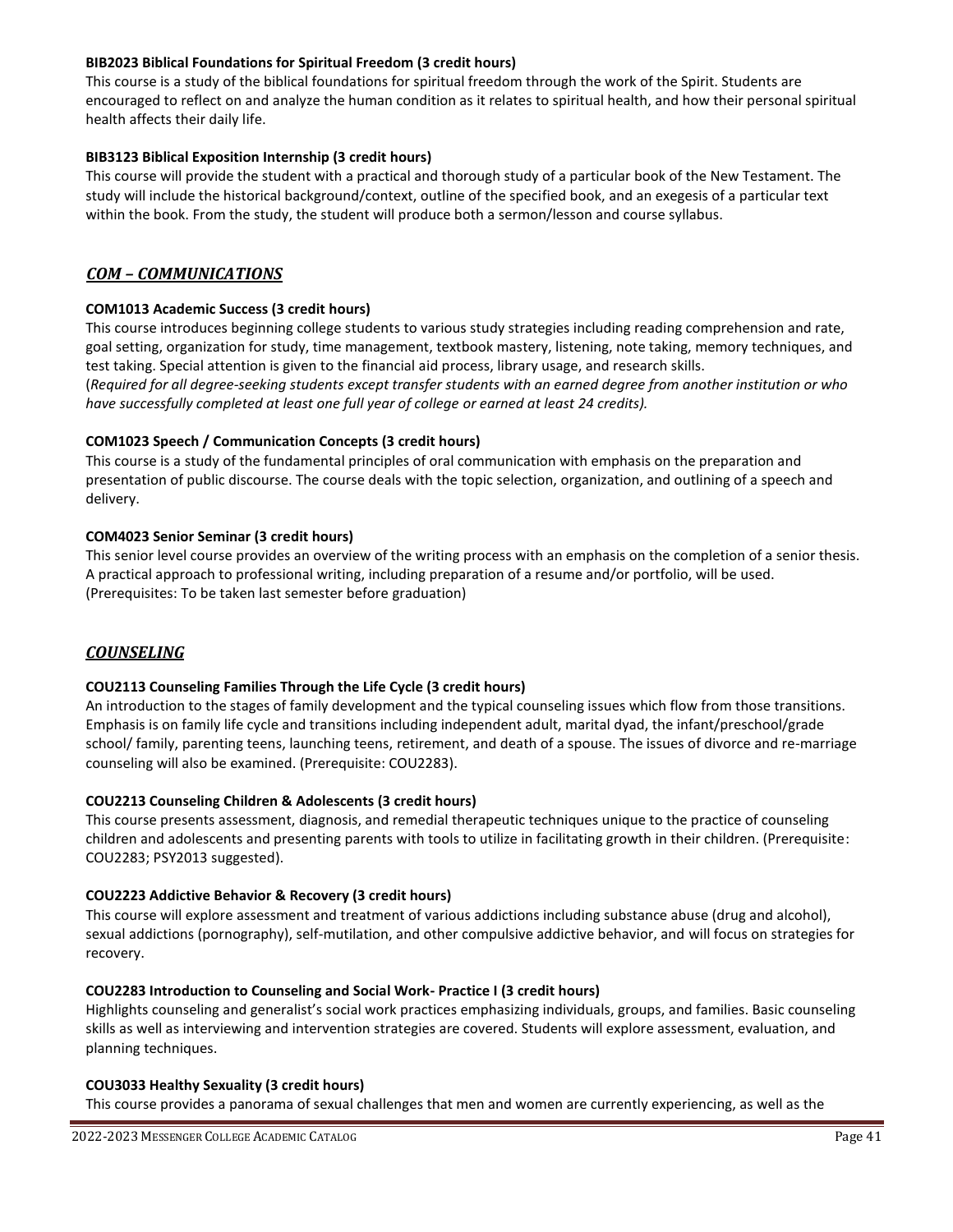results of a national report on the sexuality of Christian men and women. This vibrant and fascinating study enables students to gain a better understanding of the complexities and fundamental differences of male and female sexuality and marital intimacy to cultural myths and distortions.

#### **COU3213 Counseling Adult Population (3 credit hours)**

This course is a study of counseling adults. Students explore adult developmental issues and adult adjustment to physical, social, and psychological change. Techniques for counseling adults are introduced. This course also includes a study of counseling issues relating to grief, death, and dying.

#### **COU3273 Advanced Counseling Methods and Social Work – Practice II (3 credit hours)**

Presents counseling methods and theories along with social work practices used by generalists in working with individuals, groups, and organizations. It includes collecting, assessing data, as well as planning, implementing, and evaluating interventions.

#### **COU3313 Theories of Marriage & Family Counseling (3 credit hours)**

An introduction to the theoretical foundations of family systems and the major theories and models in family systems. Emphasis is in psychodynamic, cognitive/behavior, systems, experiential, transgenerational, structural, and strategic models of family therapy.

#### **COU3443 Crisis Intervention & Management (3 credit hours)**

This course is a study of crisis intervention and management with a Christian perspective. This course reviews theoretical models of crisis development in a variety of settings. Students will develop an understanding of intervention and management techniques demonstrating a competency in crisis intervention skills. Special emphasis is given to suicide, family crisis, and major catastrophes.

#### **COU/SCI4313 Behavioral Science Research (3 credit hours)**

A study of the various research methods in the behavioral sciences. Emphasis is on the techniques used as well as the process and ethics of research. Topics investigated include sampling. Hypothesis development and testing, and research design.

#### **COU4323 Advanced General Counseling (3 credit hours)**

This is a capstone course designed for upper-level senior advanced undergraduate students in counseling to review, explore special issues in counseling, and prepare and assist in developing a more in-depth orientation to main domains of counseling from which they have studied in their counseling curriculum. It also helps to expand their knowledge of counseling as preparation for graduate school. Through the integration of knowledge in psychological science with a Christian worldview, the student is required to complete a senior level research project under the supervision of a major professor in counseling. In this regard the counseling major is challenged to further develop their critical thinking, research knowledge and skill. (Prerequisites: COU3213, COU3273, COU3313, COU3443, COU4313)

#### **COU4583 Field Practicum (3 credit hours)**

This course requires the student to complete 120 hours in an off-campus setting allowing him/her the opportunity for experiential learning. Students will complete assignments designed to demonstrate knowledge, competency of the profession, and the ability to complete guided field research. Student should refer to Internship Guidelines in consultation with his/her advisor and the Internship Coordinator for additional requirements.

#### *DIS - DISCIPLESHIP MINISTRY*

#### **DIS1023 Spiritual Formation (3 credit hours)**

This course is designed to explore the various aspects of the individual's spiritual formation. The course will consider the answer to the questions, "What does it mean to have a meaningful relationship with God?" "What does spiritual formation entail?" "What is the goal of spiritual formation and what does it look like, in practical terms?"

#### **DIS3013 Principles and Methods of Teaching/ Foundations of Teaching in Ministry (3 credit hours)**

This course is a study of generic teaching competencies and the application of the principles that are foundational to successful teaching. This includes a study of objectives, teaching strategies, and the organization and communication of subject matter.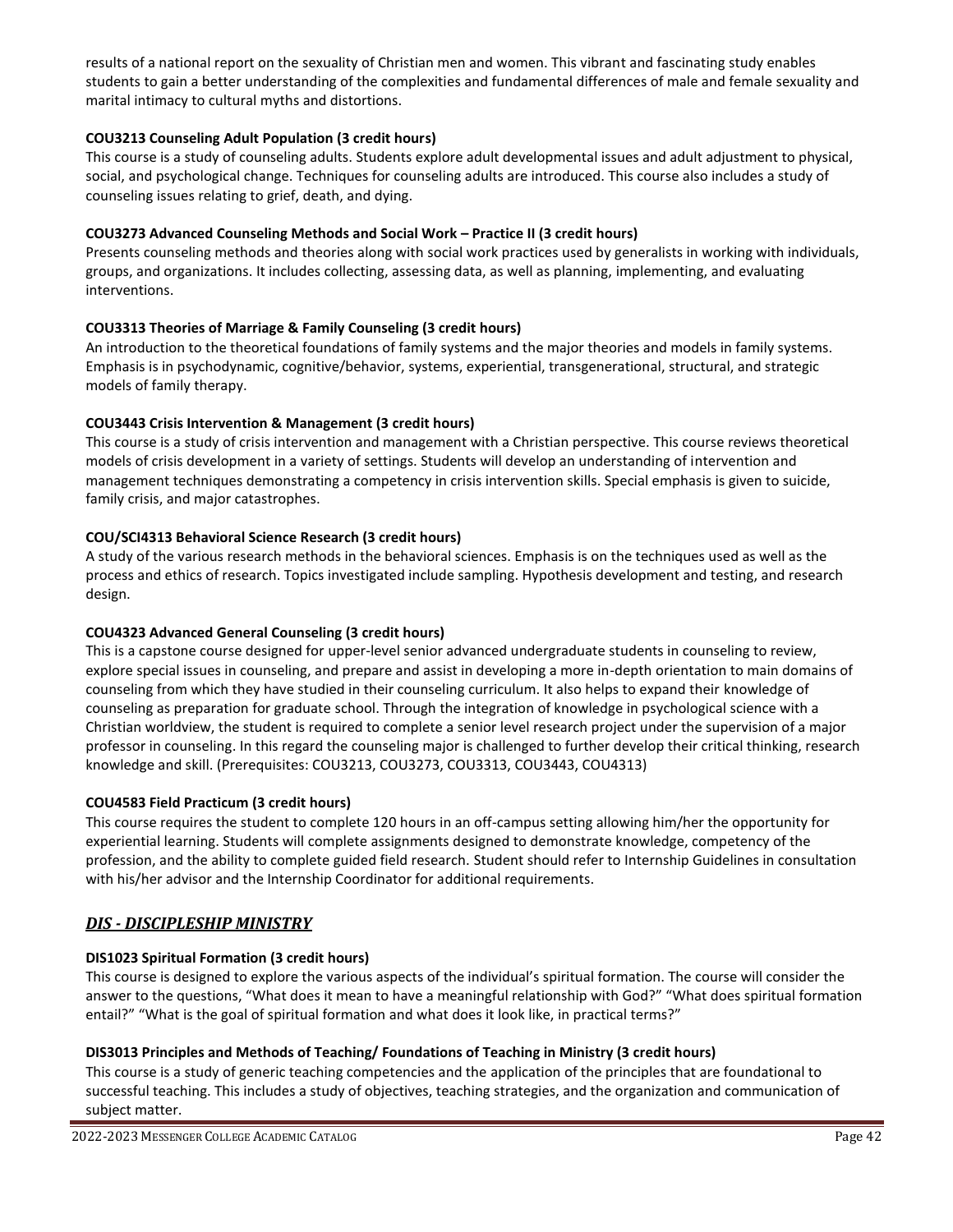#### **DIS3023 Practical Evangelism (3 credit hours)**

This course covers the fundamentals of lifestyle evangelism and the principles and practices of church outreach. "How can the church be more effective in reaching their community in meaningful and creative ways with the gospel of Jesus Christ?" This course will also evaluate the strategies and methods of leading mission-driven churches, in their witness, in a postmodern and pluralistic society.

#### **DIS3113 Models of Discipleship (3 credit hours)**

This course is a study of the intentional training and education of the believer in the Christian life experience as rooted in scripture. The course will analyze current and traditional models of church discipleship such as Sunday School, mid-week service/Bible study, revivals, conferences, seminars, retreats, and types of small groups. Discipleship resources will be identified and evaluated as well as the use of technology in the discipleship process. (Prerequisite: DIS1023)

#### **DIS4023 Apologetics (3 credit hours)**

This course is a study of the basis for the Christian faith. This course investigates the divergence between reason and faith and seeks to aid the student in both developing and articulating a sound biblical defense for the faith. (Prerequisites: OTB1013, NTB1023, PTH1013, STH3213, STH3223)

#### *ENG – ENGLISH*

#### **ENG0112 Developmental English (3 credit hours)**

A step-by-step study of the writing process from pre-writing through editing, including the essentials of English grammar. Development, coherence, and unity of paragraphs and essays will be stressed. Students taking ENG0112 must pass this course before moving to ENG1013

#### **ENG1013 English Composition 1 (3 credit hours)**

A study of the principles of effective writing based upon the concept of the writing process. Experience in writing will be gained through critical reading, journal entries, and formal papers.

#### **ENG1023 English Composition 2 (3 credit hours)**

This course is a study in the development of academic writing. The process of theme, organization, research, and production of a quality scholarly project will be involved. (Prerequisite: ENG1013)

#### **ENG2003 Creative Writing (3 credit hours)**

The purpose of this course is to nurture and develop individual creative gifts. The course will teach the basics of writing poetry and fiction. The course will concentrate on the individual talent of each student.

#### *GOV – GOVERNMENT*

#### **GOV2023 American Government (3 credit hours)**

This course is designed to provide an understanding of how the government of the United States works and how it impacts its culture and citizenry. There will also be emphasis given to current events and to their application to the Constitution of the United States.

#### *HIS – HISTORY*

#### **HIS2013 U.S. History I (3 credit hours)**

This course will cover a survey of the history of the United States from the pre-colonial period to the Civil War. There will be an emphasis on analyzing and interpreting key historical documents, persons of influence, primary events and movements, and assessing current trends and their potential impact on the future.

#### **HIS2023 U.S. History II (3 credit hours)**

This course will cover a survey of the history of the United States from the Civil War to the Present. There will be an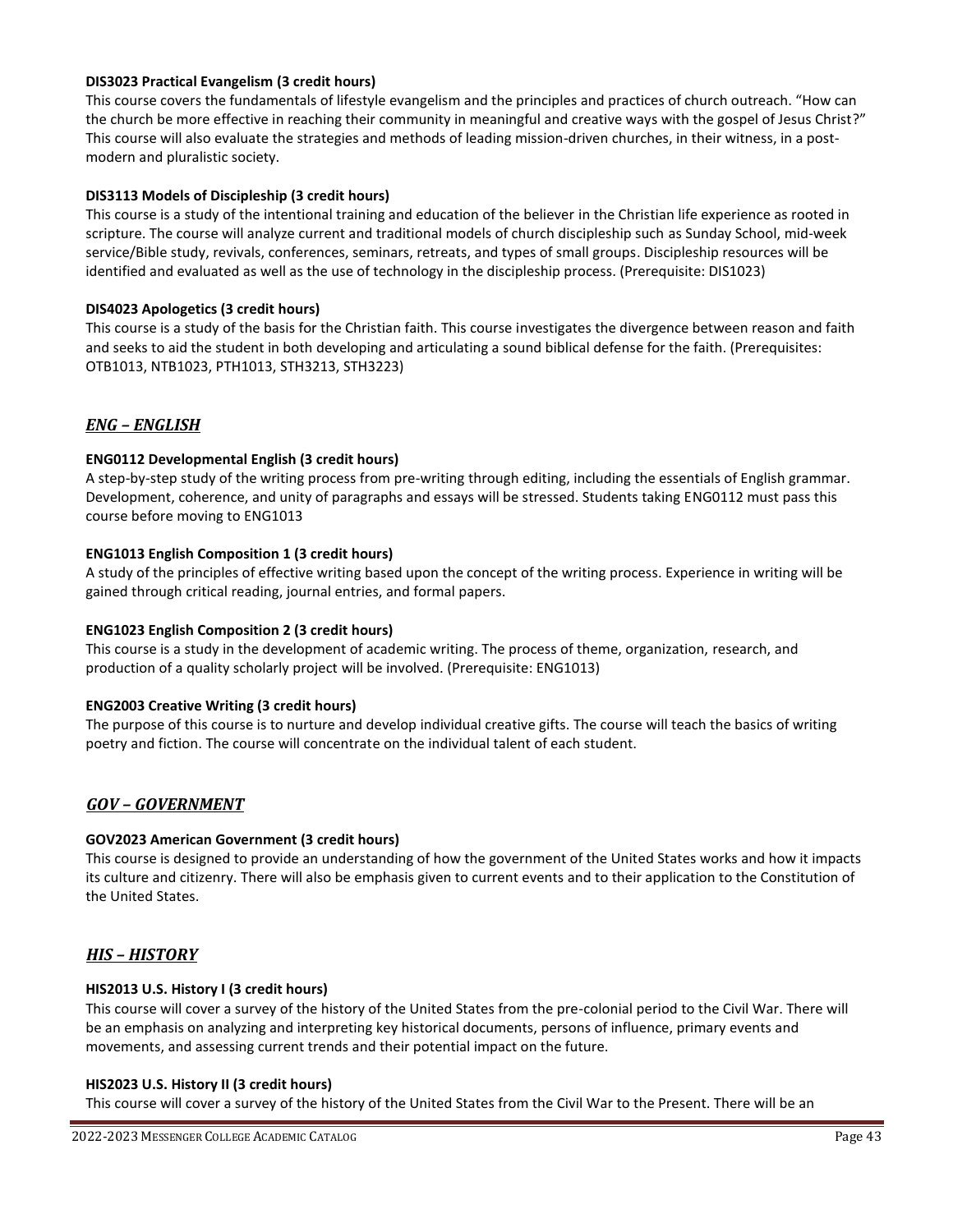emphasis on analyzing and interpreting key historical documents, persons of influence, primary events and movements, and assessing current trends and their potential impact on the future.

#### **HIS2103 Western Civilization I (3 credit hours)**

A study of the foundations of the modern world from the first civilizations through the 18th century. Topics include Western and non-Western classical civilizations, the Middle Ages, and the age of absolutism.

#### **HIS2113 History of Pentecostal/Charismatic Movements (3 credit hours)**

The 20<sup>th</sup> century saw the rise of the dynamic movement of Pentecostalism. It is known as the century of Pentecost. Many have called this movement one of the four great forces of Christianity. "How did it begin? How is it part of the larger Christian tradition? How has it developed?" These questions and more will be addressed.

#### **HIS2213 United States Military History (3 credit hours)**

HIS2213 is an intensive study of the American military experience from the Colonial period to the present. The course focuses on the military, political and diplomatic history of the great conflicts of the United States.

#### **HIS3013 History of Modern Britain (3 credit hours)**

This course explores the most important social, economic, and political developments in Britain since the late nineteenth century to the present. It covers topics including the rise of industrial society, Victorian ideas and attitudes, the rise and fall of the British Empire, the emergence of the Labor Party and British socialism, the impact of the two world wars, and the postwar political, cultural, and social impact on the present world.

#### **HIS4013 Church History 1 (3 credit hours)**

This course will conduct a survey of the Christian Church from its beginning with the dynamic growth in the book of Acts to the late medieval church on the eve of the Great Reformation. Topics will include the apostolic fathers, post-apostolic fathers, growth of the Universal (Catholic) Church, rise of the papacy, forms of medieval religious life, and the evolvement of lay and clerical piety.

#### **HIS4023 Church History 2 (3 credit hours)**

This course will conduct a survey of the Christian Church from the sixteenth century's Great Reformation to the present day. Topics will include the Reformation and counter Reformation, the emergence of the various traditions of Protestantism, the modern missions movement, the rise of secularism and the challenges of the Church in a post-modern world.

#### *HUM - HUMANITIES*

**See COU3033, INT3113, LIT2003, LIT2013, MUS2013, SOC1013**

#### *INT - INTERCULTURAL MINISTRY*

#### **INT3013 Theology of Mission (3 credit hours)**

This course will serve as a survey of the biblical foundations and theological implications for the mission of the church. The course will examine the mission of God on earth. The study will begin with the Old Testament and the nation of Israel, in preparation for the coming of Jesus Christ through the New Testament church to what this means for the Church today in carrying out God's mission.

#### **INT3113 World Religions and Cults (3 credit hours)**

This course is a comparative study of the world's major religions and cults, and how they compare to orthodox Christianity. An apologetic approach will be taken which will equip the student to offer a sound defense of the Christian faith as well as give them the ability to refute the false teachings of other belief systems.

#### **INT3123 Missionary Development Internship/Intercultural Ministry Internship (3 credit hours)**

This course includes participation of the student in a supervised ministry setting both domestic and/or foreign. The internship is a two-month summer on-field training experience. The curriculum includes in-depth cultural analysis, multi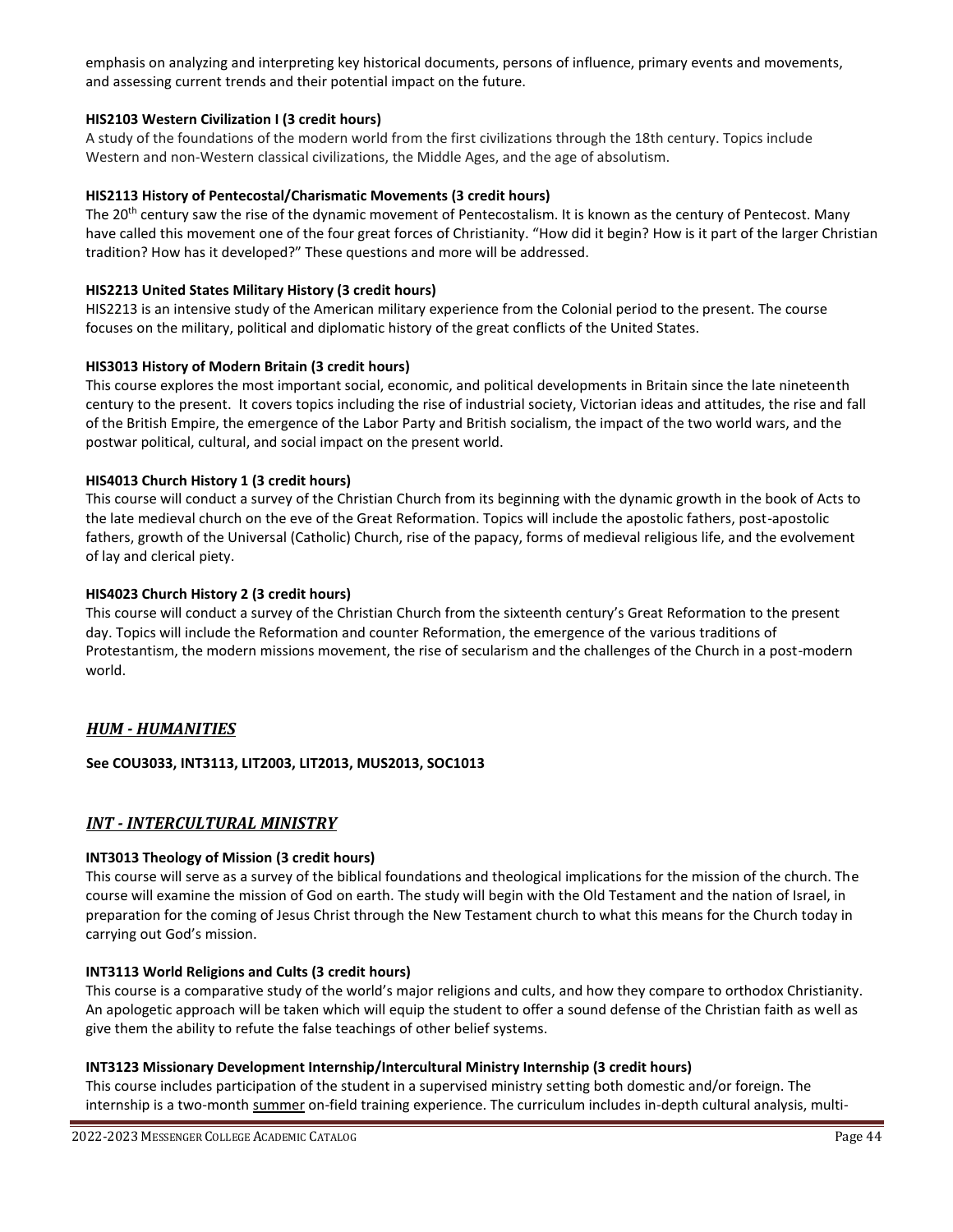ministry etiquette, and two topographical sites of practical ministry. Vaccination, travel guidelines, background check, and additional funds to Global Missions are required for completion of MDI. The internship will be set up by the academic office and supervised by the host pastor, leader, or missionary representative. Enrollment in this course requires a student interview and approval by Global Missions. Student should refer to Internship Guidelines in consultation with his/her advisor and the Internship Coordinator for additional requirements. (Prerequisite for MDI: INT2113)

#### **INT4013 Ministry in Culture and Context (3 credit hours)**

This course is designed to review the significant characteristics of diverse racial, cultural, ethnic, and societal groupings that affect the anticipated outcomes of cross-cultural ministry. General principles of cultural anthropology will also be examined in the light of distinct cultures.

#### **INT4023 Area Studies (3 credit hours)**

These courses are a study of the culture and missionary activity in specific geographic areas.

#### **INT2113 Missionary Development Path/Preparation for Intercultural Ministry (3 credit hours)**

This course is an introduction into missionary life. Principle topics that are covered include cultural assimilation and missionary spiritual formation. The course will provide an exposure to missionary financial responsibilities, departure, cultural adjustment, and professional/ministry functions among the target population. Individual needs regarding field appointments, relationship to district and national missionary boards are addressed. Vaccination, travel guidelines, background check, and additional funds to Global Missions are required for completion of MDP. Course includes a 7-10 day on-site missions field experience after coursework is completed. Enrollment in this course requires a student interview and approval by Global Missions. (Sophomore level or above required)

#### *LAN - LANGUAGE*

#### **GRK3113 Greek 1A (3 credit hours)**

This course will focus on the koine Greek alphabet, vocabulary, verbal system, noun declensions, and basic translation principles. *(Fulfills requirement for language credit)*

#### **GRK3123 Greek 1B (3 credit hours)**

This course is a continued coverage of the basic grammar and vocabulary of the New Testament. Special attention is given to the complete verb system of the New Testament. (Prerequisite: GRK3113) *(Fulfills requirement for language credit)*

#### **HEB3113 Hebrew 1A (3 credit hours)**

This course will focus on the biblical Hebrew alphabet, vocabulary, and introductory grammatical structures, as well as basic translation principles. *(Fulfills requirement for language credit)*

#### **HEB3123 Hebrew 1B (3 credit hours)**

This course provides continued coverage of the basic grammar and vocabulary of the Old Testament. Special attention is given to basic translation and the verbal system. (Prerequisite: HEB3113) *(Fulfills requirement for language credit)*

#### **SPN3113 Spanish 1 (3 credit hours)**

This is a fundamental course in the study of written and spoken Spanish. The course consists of elements of grammar, drill and punctuation, diction and composition, conversation, and reading simple prose. *(Fulfills requirement for all Language credit except Biblical Studies concentration)*

#### **SPN3123 Spanish 2 (3 credit hours)**

This is an intermediate course in Spanish for students who wish to develop a broader competence in the language. Intermediate grammar, composition, conversation, and selected readings are emphasized. (Prerequisite: SPN3113) *(Fulfills requirement for all Language credit except Biblical Studies concentration)*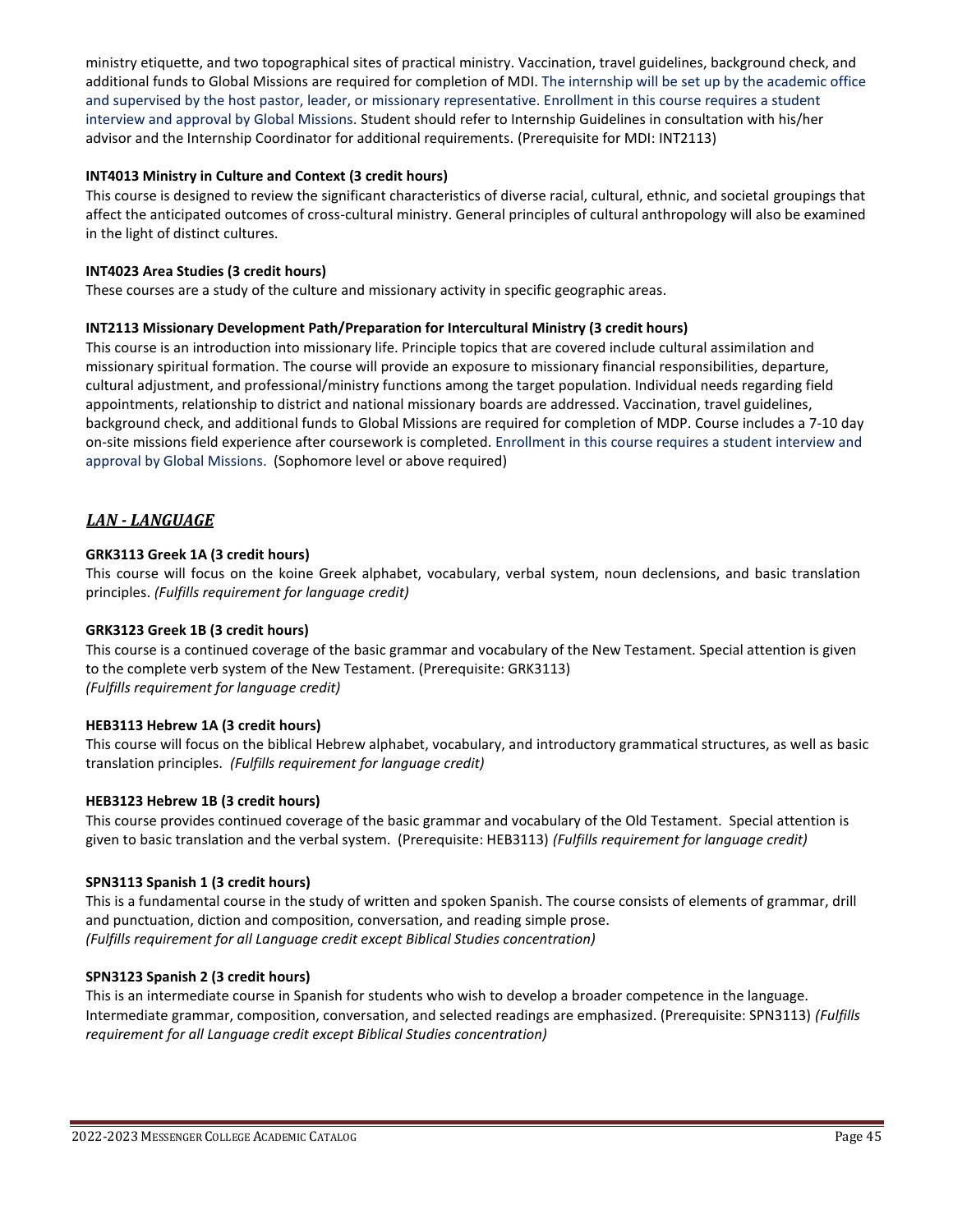#### *LIT - LITERATURE*

#### **LIT2003 American Literature (3 credit hours)**

A survey of American literature from 1620 through the present, including representative works from each literary period. *(Fulfills requirement for Humanities credit)*

#### **LIT2013 Literature of C. S. Lewis (3 credit hours)**

This course explores the imaginative literature of C. S. Lewis. Lewis' fictional works will be set in historical and personal context. Major literary, philosophical, moral, and theological themes will be analyzed. *(Fulfills requirement for Humanities credit)*

#### *MAT - MATH*

#### **MAT0112 Fundamentals of Math (3 credit hours)**

This course is a review of basic mathematical concepts. Focus is placed on practical mathematics that will be used outside the classroom.

#### **MAT1113 College Algebra (3 credit hours)**

MAT1113 is a study in relations and functions including polynomial, rational, exponential, logarithmic, and special functions. Other topics may include complex numbers, systems of equations and inequalities, theory of equations, progressions, the binomial theorem, matrices and determinants, mathematical reasoning skills, sequences and series, and applications.

#### *MUS - MUSIC*

#### **MUS2013 Music Appreciation (3 credit hours)**

This course is a study of the vocabulary, terminology, and concepts necessary to experience, analyze, and discuss great works of music. This will be achieved through the study of technique, form, and history of the arts. Emphasis will be placed in the analysis and evaluation of music. *(Fulfills requirement for Humanities credit)*

#### **MUS4013 Music History 1 (3 credit hours)**

This course is a general survey of the history of music from the Greek period to 18th century.

#### **MUS4023 Music History 2 (3 credit hours)**

This course is a general survey of the history of music from 18th century to present.

#### *NTB - NEW TESTAMENT*

#### **NTB1023 New Testament History and Literature (3 credit hours)**

This course is an introduction and survey of the New Testament writings. Each book is surveyed in terms of its date, authorship, theme, characteristics, basic content, and historicity. (Prerequisite: OTB1013)

#### **NTB2013 Life of Christ (3 credit hours)**

This course will examine the life, ministry, message, and methods of Jesus Christ. There will be time given to review Jesus' relationship with the Father and the value of His death, burial, and resurrection and what this means for us today. (Prerequisites: OTB1013, NTB1023)

#### **NTB2103 Prison Epistles (3 credit hours)**

This course will provide an exegetical study of Paul's epistles to the Ephesians, Philippians, Colossians, and Philemon. Emphasis will be given to the theme of each epistle and special emphasis will be placed on the Christological development.

#### **NTB3003 Pastoral Epistles (3 credit hours)**

This course will be an analytical study of Paul's letters to Titus and Timothy. The theological truths and practical instructions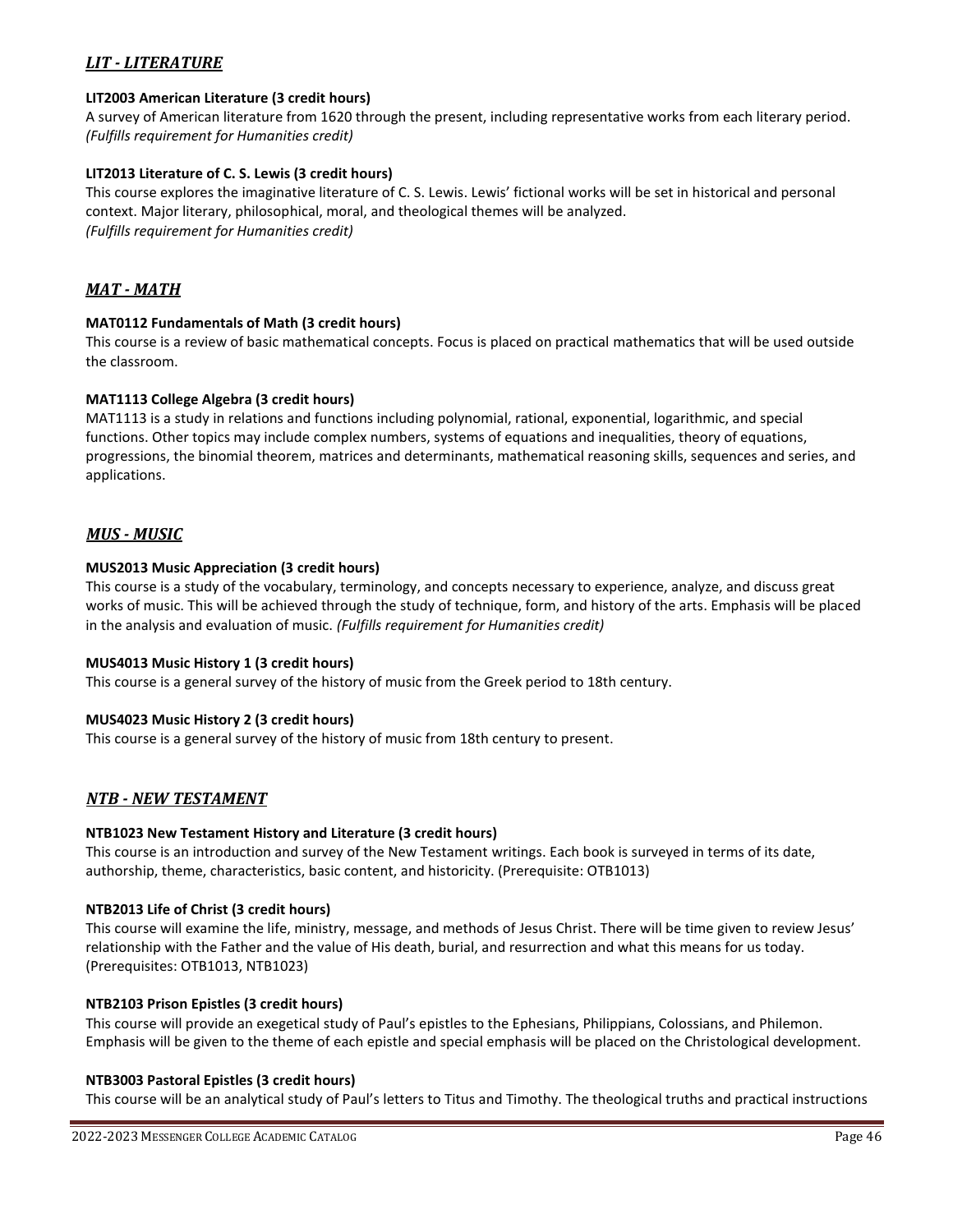contained within these letters will be considered. There will also be time given to the mentoring relationship of Paul to Timothy.

#### **NTB3113 Acts (3 credit hours)**

A study of the continued ministry/mission of Jesus Christ carried on through His disciples empowered by the Holy Spirit. The establishing and dynamic growth of the Church under the guidance of the Holy Spirit will also be considered. (Prerequisites: OTB1013, NTB1023, BIB1023)

#### **NTB3123 Romans (3 credit hours)**

This course will be a thorough study of Romans. Emphasis will be given to both a doctrinal study within the epistle and identification of and exposition of the major texts. The historical context of the epistle will also be reviewed. (Prerequisites: OTB1013, NTB1023, BIB1023)

#### **NTB3223 Life and Epistles of Paul (3 credit hours)**

This course consists of an examination of the body of Pauline New Testament literature within the context of the life and ministry of Paul and the rise of early Christianity, including its place within the biblical canon. It includes an exploration of Paul's life as well as the letters he wrote, and consideration of methodological approaches to understanding and interpreting Paul's letters. Each canonical letter of Paul is considered with respect to its aim, purpose(s), historical setting, theological doctrines, and practical applications for spiritual formation. Paul's chief theological ideas are also surveyed. (Prerequisites: OTB1013, NTB1023)

#### **NTB3133 General Epistles (3 credit hours)**

This course is a study of the epistles of Hebrews, James, Peter, and Jude. There will be an emphasis placed on the historical context, occasion, theme, and contemporary relevance of each letter.

#### **NTB3413 Johannine Literature (3 credit hours)**

This course will provide a study of the Gospel and epistles of John. The historical, biblical, and literary context will be considered of each book. The Gospel of John will give attention to the life and ministry of Jesus Christ, whereas the epistles of John will consider the Christian message and its implications for today.

#### *OTB - OLD TESTAMENT*

#### **OTB1013 Old Testament History and Literature (3 credit hours)**

This course is a broad overview, a survey of the Old Testament with emphasis on the divisions, authorship, themes, events, literary genres, and spiritual application.

#### **OTB2003 Pentateuch (3 credit hours)**

This course will provide an in-depth study of the first five books of the Bible, Genesis through Deuteronomy. There will be special attention given to the various covenants of God.

#### **OTB2013 Old Testament Tabernacle (3 credit hours)**

This course is a systematic treatment of redemption as seen through the Old Testament Tabernacle. Attention will be given to its design, materials, construction, and purpose. Emphasis will be given to the Christological aspects of the Old Testament Tabernacle.

#### **OTB3003 Major Prophets (3 credit hours)**

This course will be an in-depth study of the Major Prophets, Daniel through Isaiah. The historical context, prophetic genres, and hermeneutical principles of prophetic literature will also be considered. There will be time given to the study of the prophets, their mission, message, and method.

#### **OTB3103 Minor Prophets (3 credit hours)**

This course will be an in-depth study of the Minor Prophets, Hosea through Malachi. The historical context, prophetic genres, and hermeneutical principles of prophetic literature will also be considered. There will be time given to the study of the prophets, their mission, message, and method.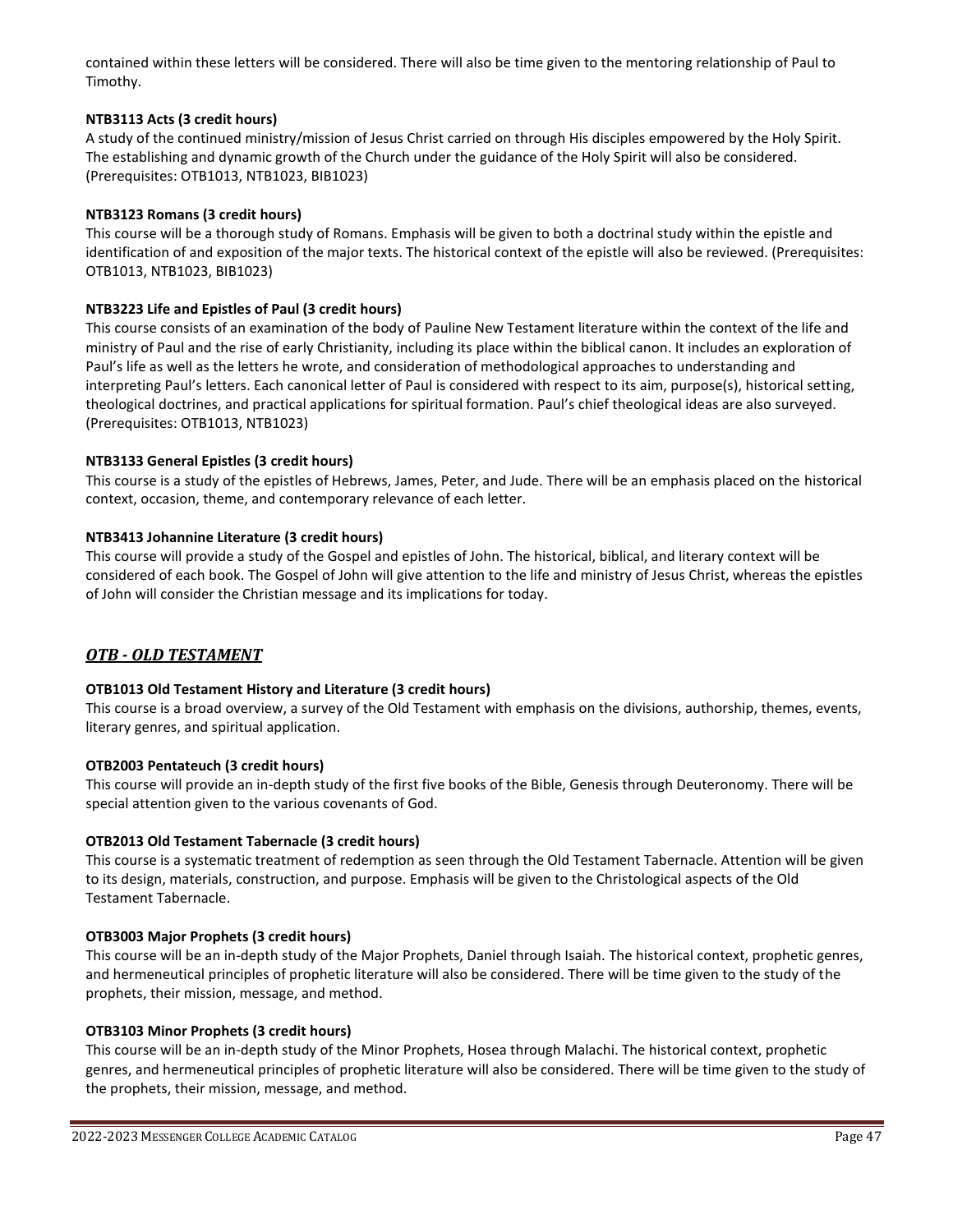#### **OTB3203 Jesus in the Old Testament (3 credit hours)**

This course is comprised of a study of the Old Testament specifically focused on the following narrative and theological themes: God's covenant promises to Abraham and his descendants and its witness to the promised Messiah, in light of Jesus of Nazareth being the fulfillment.

#### *PAS - PASTORAL MINISTRY*

#### **PAS1013 Survey of Church Ministries (3 credit hours)**

A survey and discussion of three areas in church ministry: an introduction to intercultural ministry both domestic and foreign, the dynamics of discipleship, and an introduction to personal evangelism.

#### **PAS3013 Pastoral Ministry (3 credit hours)**

This course will explore the duties and responsibilities of the role of the pastor. The study will be practical in scope covering the areas of ministry in the church. The pastoral call, nature of the pastoral ministry, and the basic tasks of the pastor will also be examined and discussed. (Prerequisite: PAS1013)

#### **PAS3023 Communicating the Message (3 credit hours)**

This course is a study of the role and significance of preaching, the use of scripture, sermon structure and content, and types of sermons. There will be a special emphasis on sermon delivery. (Prerequisite: COM1023)

#### **PAS3123 Pastoral Internship (3 credit hours)**

This course focuses on an in-depth supervised pastoral ministry experience, which enables the student to receive applied training in a local church setting, supervised by the pastor and/or a member of the pastoral staff, as designated by the host pastor and church leaders. Student should refer to Internship Guidelines in consultation with his/her advisor and the Internship Coordinator for additional requirements.

#### **PAS4113 Pastoral Care and Counseling (3 credit hours)**

This course will focus on the care and nurturing of the congregation, collectively and individually. This study will include the biblical basis for pastoral counseling, techniques, situations, and parameters. (Prerequisites: PSY2013)

#### *PHL - PHILOSOPHY*

#### **PHL3013 Introduction to Philosophy (3 credit hours)**

This course will serve as an introduction and analysis of the history of human thought. Time will be given to consider Eastern thought and will be followed by examining philosophical thought beginning with Thales (600 B.C.) The student will also compare the various systems of thought with scripture. (Prerequisite: PTH1013)

#### *PMT – PRACTICAL MINISTRY TRAINING*

#### **PMT1011-1081 Practical Ministry Training (1 credit hour)**

Demonstrate the integration of biblical principles and theological concepts into practical ministry. Student must pass prior level of PMT before enrolling in any subsequent class; exceptions can only be granted by the VPAA.

#### *PSY - PSYCHOLOGY*

#### **PSY2013 General Psychology (3 credit hours)**

This course will serve as an introduction to the basic principles of human behavior. Principles and concepts that affect the growth and development of the whole person will be analyzed and discussed.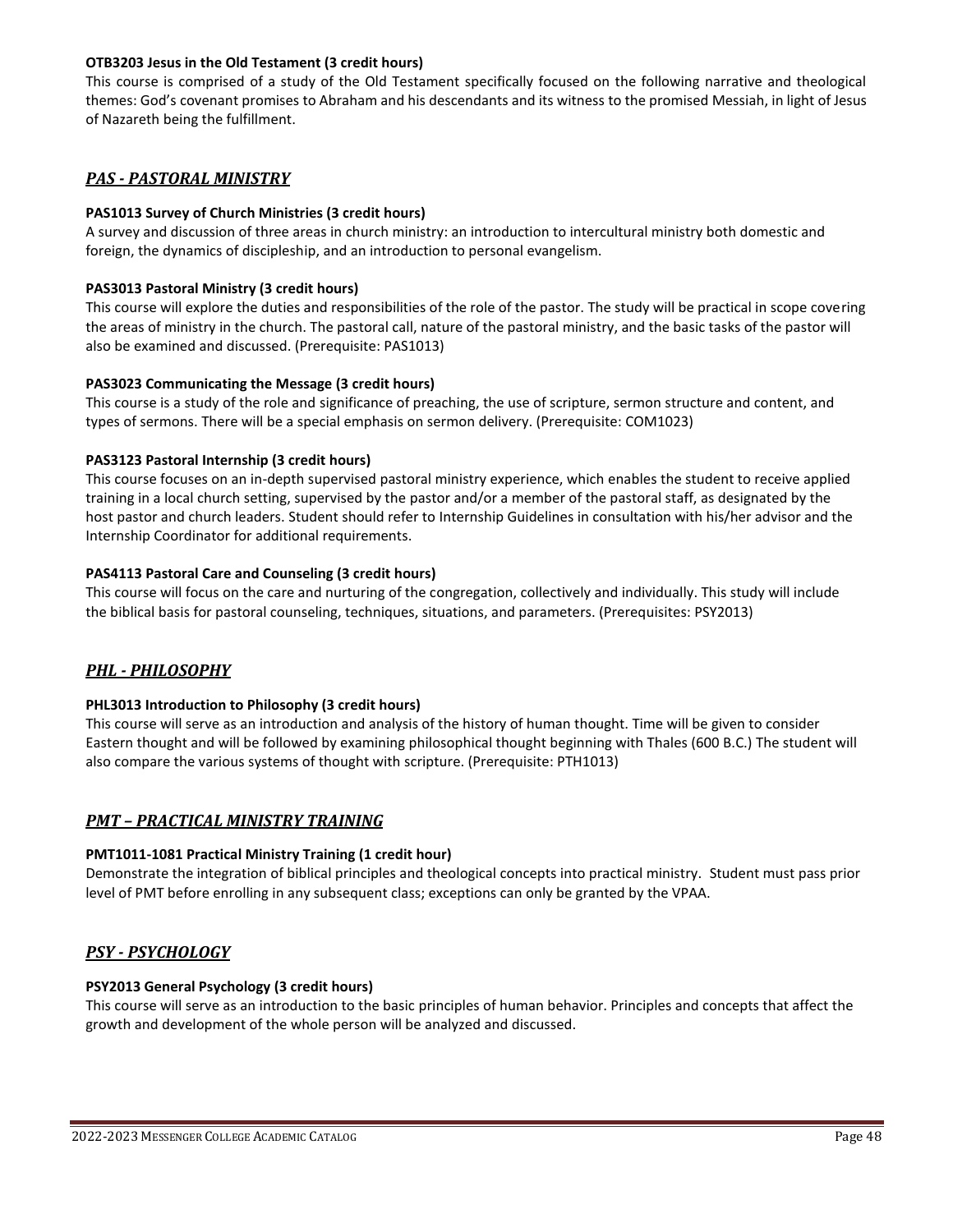#### *PTH - PRACTICAL THEOLOGY*

#### **PTH1013 Christian Worldview (3 credit hours)**

A worldview is the "way we view the world." It addresses big questions: "Why am I here? Is there a God? What is He like? How do I live?" A Christian worldview is formed by godly wisdom, gives foundational direction for living a full life, and is built on the premise of God's divine revelation, His Word.

#### **PTH3023 Contemporary Theology (3 credit hours)**

This course is a survey of the history and evolvement of the doctrines of the various theological groups beginning in the  $19<sup>th</sup>$ century to the present. This study will include the theology of the major denominations in America. There will also be time given to the assessment of major contemporary theological trends and their influence on the Church today.

#### **PTH4013 Theology of Ministry (3 credit hours)**

This course will focus on the theological foundation for doing ministry. The course will examine and explore what Christian biblical ministry is, why do ministry in the first place, how it is possible to do ministry, to whom should we minister, etc. Each student will develop his/her own theology of doing ministry. (Prerequisites: OTB1013, NTB1023, BIB1023)

#### **PTH4113 Church Planting (3 credit hours)**

This course will examine the Bible basis for planting and establishing churches. It will also examine various methods of church planting, conduct studies in demographics, research, and assess case studies of actual church plants. Student will develop his/her plan for planting a church in a specific locale.

#### *SCI – SCIENCE*

#### **SCI1013 Introduction to Earth Science (3 credit hours)**

Earth science including physical and historical geology, meteorology, and descriptive astronomy; the economic, social, and philosophic aspects of the subject matter.

#### **SCI2013 Creation Science (3 credit hours)**

This course will be a study of the origin of all things as described in scripture. There will be time given for the discussion and evaluation of contemporary issues in relation to the theory of evolution and the intelligent design debate.

#### **SCI 2023 Intro to Physical Science (3 credit hours)**

This course would cover physics, chemistry, earth science, astronomy, and biology at a level appropriate for non-science students. This conceptual approach relates science to everyday life. These conceptual ideas serve as the foundation supporting and integrating all the sciences.

#### **SCI2113 Human Anatomy (3 credit hours)**

SCI2113 is a course of Human Anatomy. Lecture deals almost exclusively with the anatomy (form and function) of the human body, with topics ranging from the cellular level to the organ systems level. The goal of this course is to provide a working knowledge of human anatomical concepts.

#### **SCI3023 Physics, Philosophy, and Creation (3 credit hours)**

This course discusses the philosophies of modern and classical physics, with an emphasis on quantum theory, creation science, and evolution. (Prerequisites: MAT1013, PHIL3013)

#### **SCI/COU4313 Behavioral Science Research (3 credit hours)**

A study of the various research methods in the behavioral sciences. Emphasis is on the techniques used as well as the process and ethics of research. Topics investigated include sampling. Hypothesis development and testing, and research design.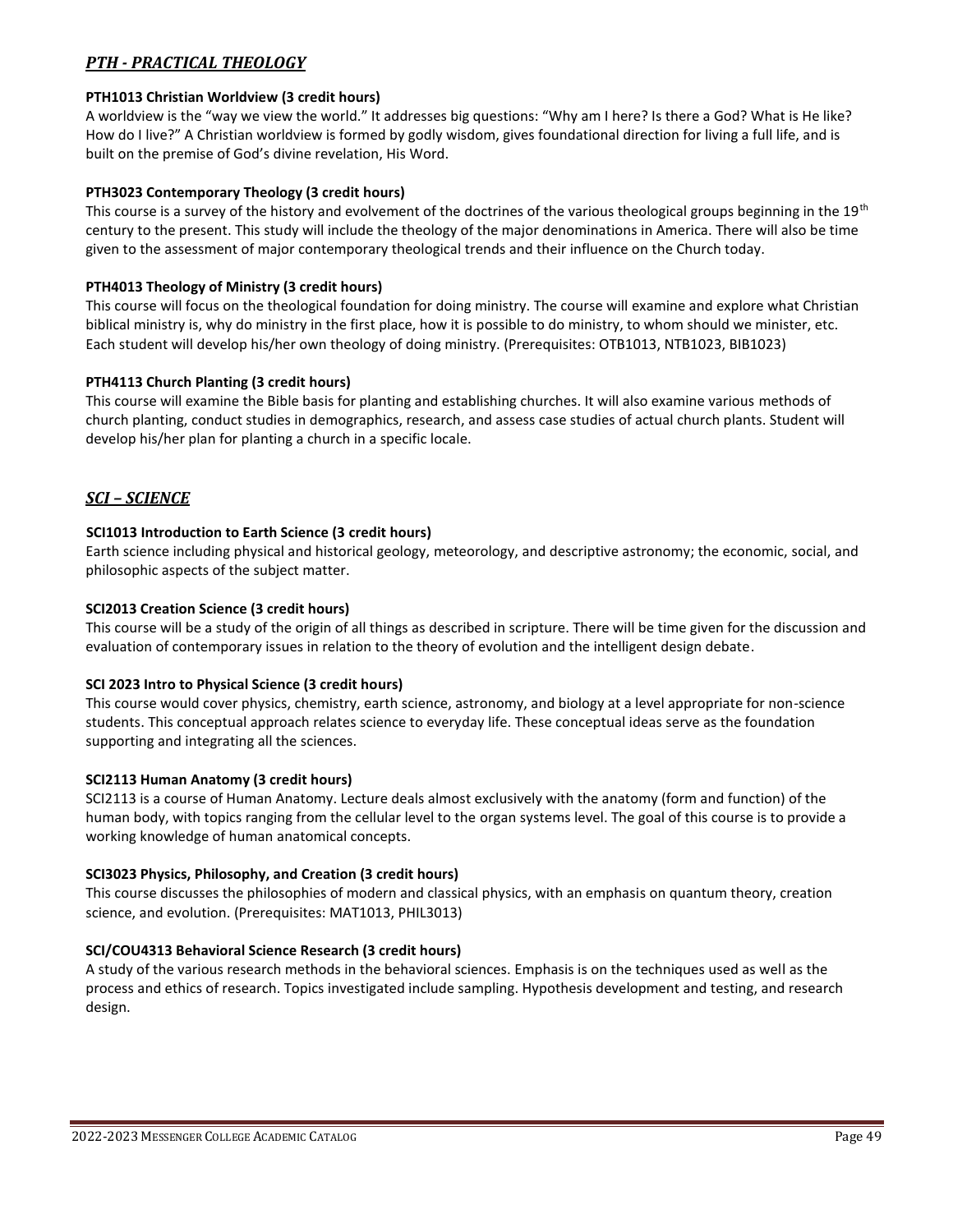#### *SOC - SOCIOLOGY*

#### **SOC2023 Marriage and Family (3 credit hours)**

This course provides an overview of the family as an institution. It emphasizes preparedness for marriage, mate selection, adjustments, family member status and role, socialization processes, social control, change in family structure, and biblical principles of marriage and family.

#### *STH - SYSTEMATIC THEOLOGY*

#### **STH3023 Person and Work of the Holy Spirit (3 credit hours)**

This course will be an intensive study of the doctrine of the Holy Spirit. Attention will be given to the person, nature, and work of the Holy Spirit in relation to the church as well as the individual believer. (Prerequisites: OTB1013, NTB1023, STH3213, STH3223)

#### **STH3213 Theology 1 (3 credit hours)**

This course will serve as an introduction to the study of theology, which includes an investigation into the great doctrines of the Bible. God – His nature, attributes, and works; angels; man and the fall; sin – its nature and consequences will be studied. (Prerequisites: OTB1013, NTB1023, PTH1013)

#### **STH3223 Theology 2 (3 credit hours)**

This course will investigate the doctrines of Christ, salvation, the Holy Spirit – His Person and works, the Church, and eschatology - the study of last things. (Prerequisites: OTB1013, NTB1023, PTH1013, STH3213)

#### **STH3503 Eschatology (3 credit hours)**

This course will be an exegetical study of prophetic revelation, both Old and New Testaments, with special attention given to Revelation. The underlying hermeneutics of Covenant and Dispensational Theology, the Kingdom program, death, the resurrection, and eternal destinies are given extensive consideration. Finally, the major views regarding the rapture of the church, the Tribulation, the Second Coming, and the Millennium are evaluated.

#### *STU - STUDENT MINISTRY*

#### **STU3013 Essentials of Student Ministry (3 credit hours)**

This course is an introductory study of the essentials of an effective student ministry. The course will discuss the call to student ministry, student culture, the needs and characteristics of young people in relation to home, school, church, and society. The course will provide instruction in the organization and administration of student programs and outreach. (Prerequisite: ADM2023)

#### **STU4013 Child/Adolescent Development (3 credit hours)**

This course is a study of the behavior and growth patterns from childhood to young adulthood. The course will examine the maturation process and development of the student in physical, mental, social, and spiritual facets. (Prerequisite: PSY2023)

#### **STU4023 Student Event Planning (3 credit hours)**

This course will discuss how to plan, budget, promote, and accomplish mission trips, retreats, camps, special events, and other meaningful functions. There will also be time given to the dynamics of effective fund-raising and team building. (Prerequisites: ADM2023, STU3013)

#### **STU4113 Dynamics of Student Discipleship (3 credit hours)**

This course covers the various aspects of discipleship training in the local church student ministry and the dynamics of mentoring the individual young person. The course will also explore curriculum development, course planning, and identify resources available for an effective student discipleship ministry. (Prerequisite: ADM2023)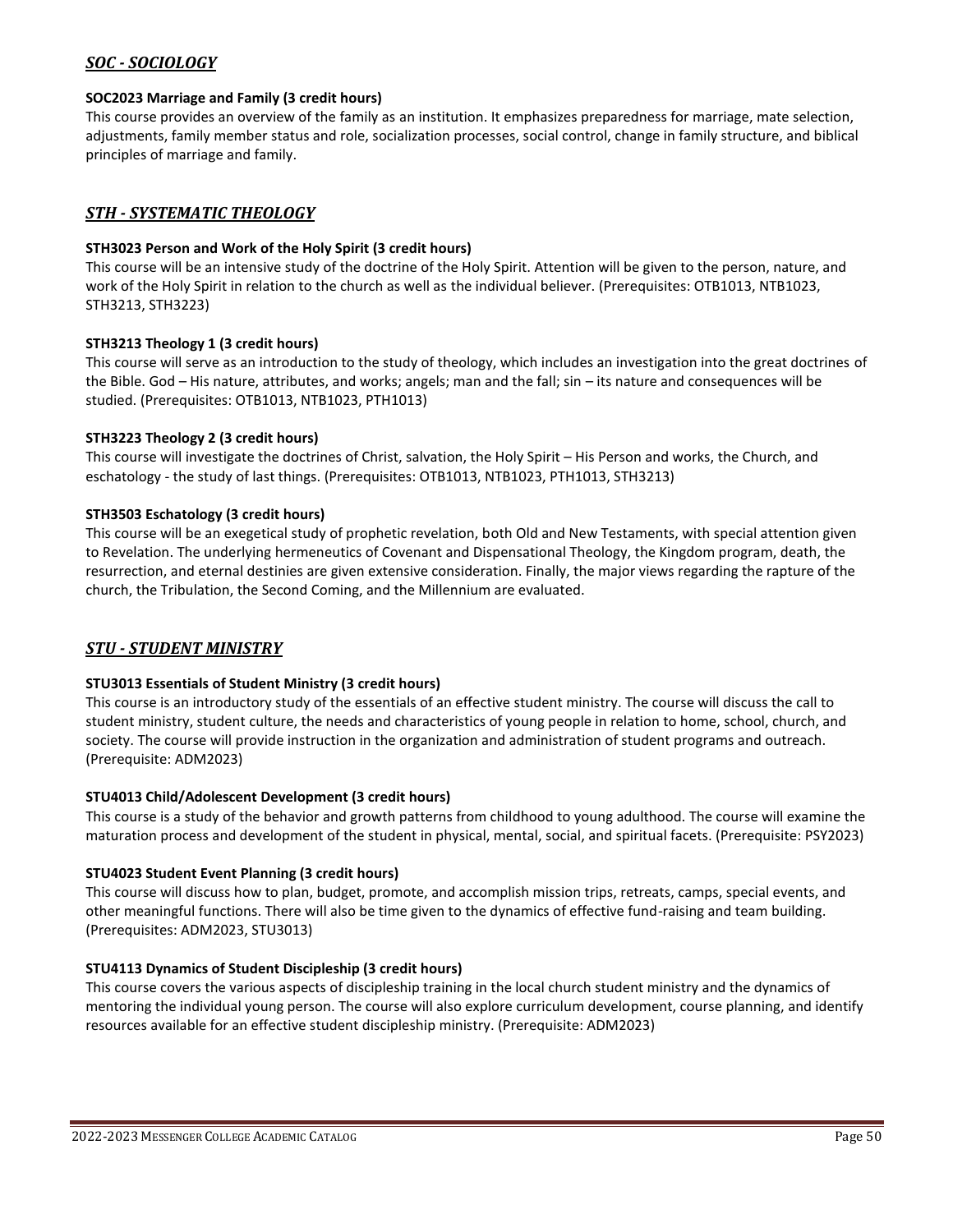#### *WOR - WORSHIP MINISTRY*

#### **WOR3013 Music Theory 1 (3 credit hours)**

This course deals with the basic fundamentals of music with initiation of harmonic analysis and part writing. This course will cover elements of pitch, rhythm, triads and seventh chords, diatonic chords, principles of voice leading, root position part writing, and harmonic progression.

#### **WOR3023 Music Theory 2 (3 credit hours)**

This course is a sequential course in written harmony, including inversion, seventh chords and non-harmonic tones. (Prerequisites: WOR3013)

#### **WOR3113 Music in the Church (3 credit hours)**

This course is a study of the philosophy of music as seen from the perspective of the church. Included is a study of the nature, purpose, and role of hymnody, church liturgics, and worship choruses, along with a history of music in worship.

#### **WOR4013 Theology of Worship (3 credit hours)**

This course will aid the student in gaining an understanding of the heritage, foundations, and theological implications of church music and worship from Old Testament times to the present. This course will also include the study of hymnology emerging from the Protestant Reformation until the present. (Prerequisites: WOR3013, WOR3023, WOR3113)

#### **WOR4021 Multimedia and Technology in Worship (1 credit hours)**

This course is designed to give the student a comprehension of the various technical facets in the presentation and enhancement of church worship. Such areas as sound, lighting, video, power point, and production will be explored.

#### **WOR4022 Worship Leading (2 credit hours)**

<span id="page-50-0"></span>This course provides the student with insight in regard to a practical study of the various styles of music, structuring the worship service, leading and working with both instruments and vocals, and worship team building. There will be time given to consider the dynamics of Spirit-filled worship.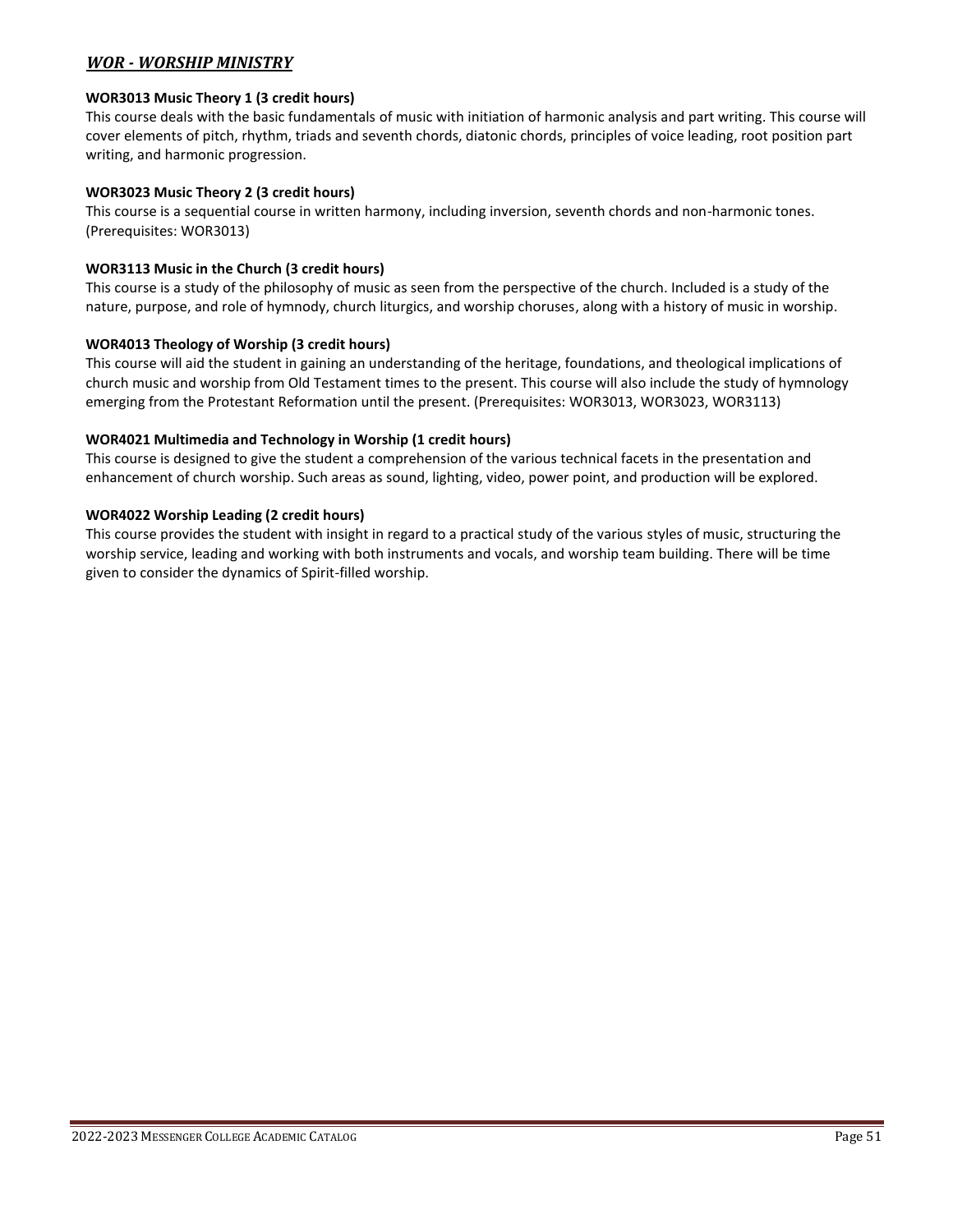## Board of Governors

**Wayman Ming** *Chairman*

**James E. Rayburn**  *President*

**J. Daniel Coleman**  *Secretary*

**Bob Jayne Lonnie Cox Betsy Gonzalez Andy Hunt Virgil Kincaid Randy Lawrence Paula Carrico Matt Moorhead James Miller Ronald Minor Teresa Roberts Chad Bowman**

## <span id="page-51-0"></span>President's Cabinet

**James E. Rayburn,** *D.Min., Louisville Presbyterian Theological Seminary President*

**Candace Scalf,** *J.D., Liberty University, Ph.D., Leadership, University of the Cumberlands Vice President of Academic Affairs*

**Angela Heppner,** *B.S. Business Administration, Missouri Southern State University Vice President of Business Affairs*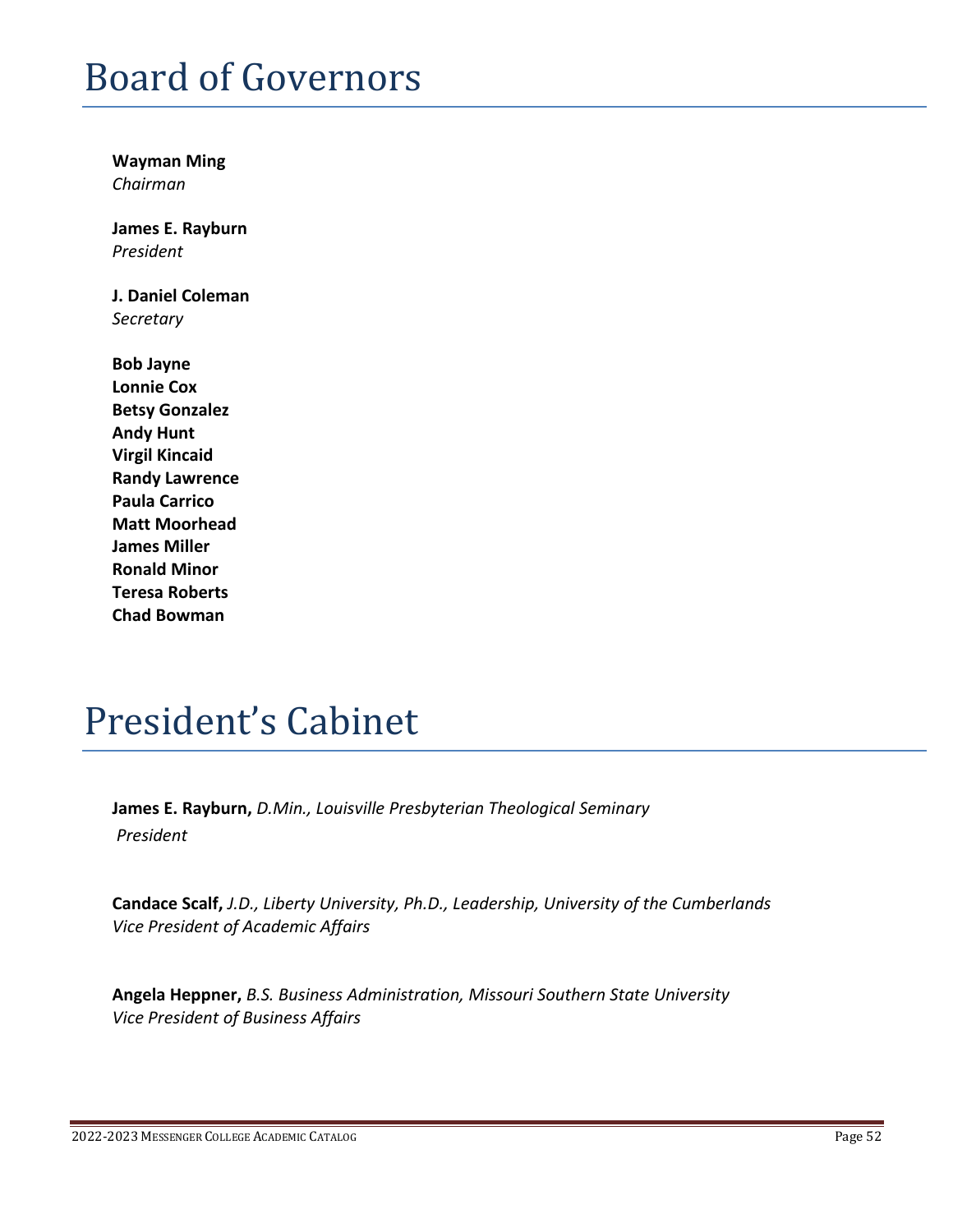## Faculty

## *Current Year Instructors*

**Bontrager, Steven,** *D.Min., Portland Seminary/George Fox University*

**Brigham, Bryan,** *M.A. Religion & M.Div., Logsdon School of Theology, ThM, Gateway Seminary*

**Dowd, Carolyn,** *B.S. Accounting, University of Indianapolis*

**Haecker, Kathy,** *M.A. Professional Counseling, Amberton University*

**Ivey, Meredith,** *M.Ed. Counseling, University of North Texas*

**Kincaid, Virgil,** *B.A. Missions, Southern Bible College*

**Ming, Spencer,** *M.A. Theological Studies, Asbury Theological Seminary*

**Minor, Ronald R.,** *D.D., B.A, History, B.A. Ministry and Education, Southeastern University*

**Scalf, Candace,** *J.D., Liberty University, Ph.D., Leadership, University of the Cumberlands*

**Rayburn, James,** *D.Min., Louisville Presbyterian Theological Seminary*

**Smith, Kathleen,** *M.A. Organizational Leadership, Southwestern Assemblies of God University*

**Thomason, Mary,** *M.L.S., Texas Women's University*

**West, Michael,** *M.A. Christian Apologetics, Biola University*